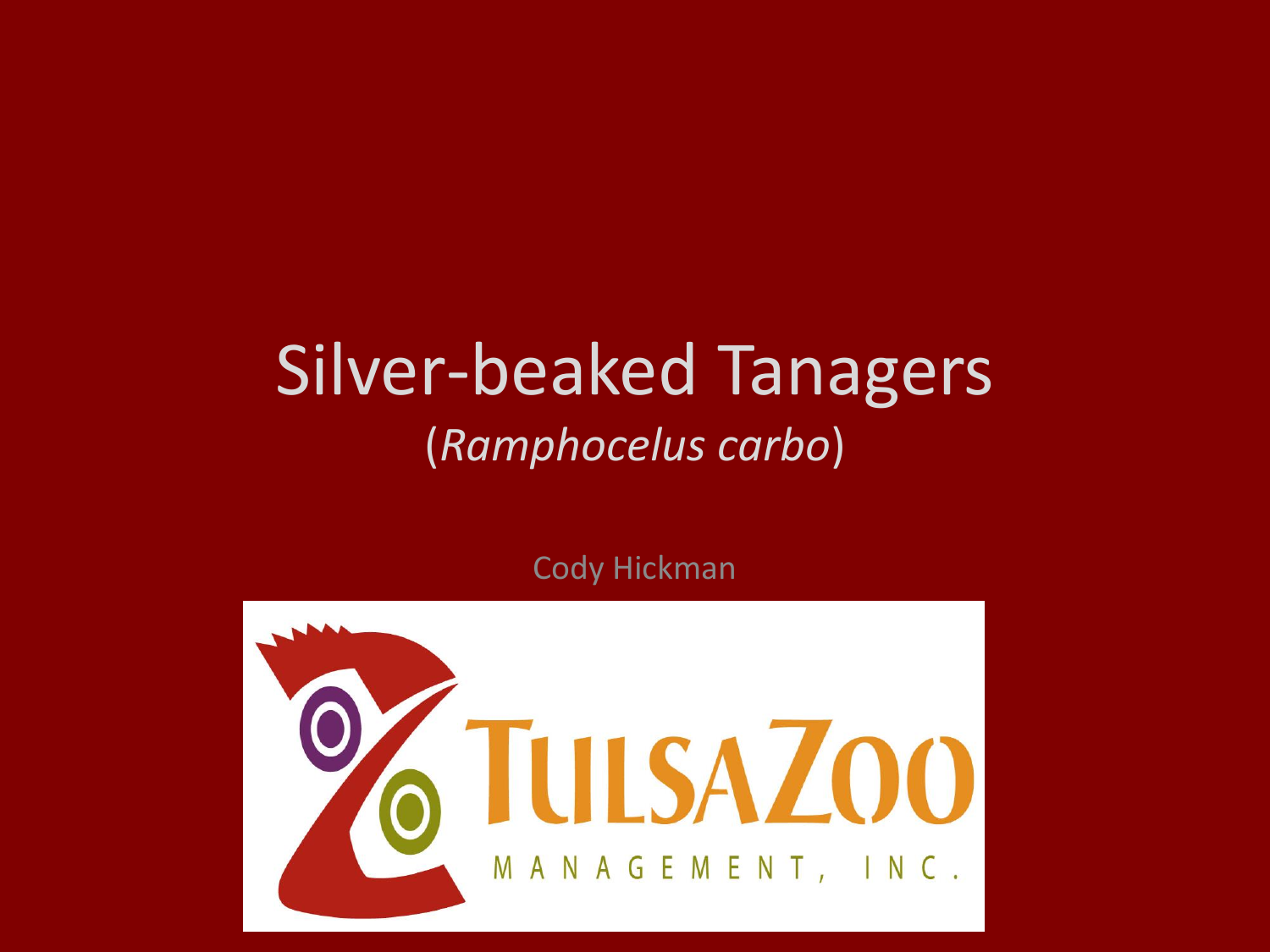# Quick Look at the Family:

Thraupidae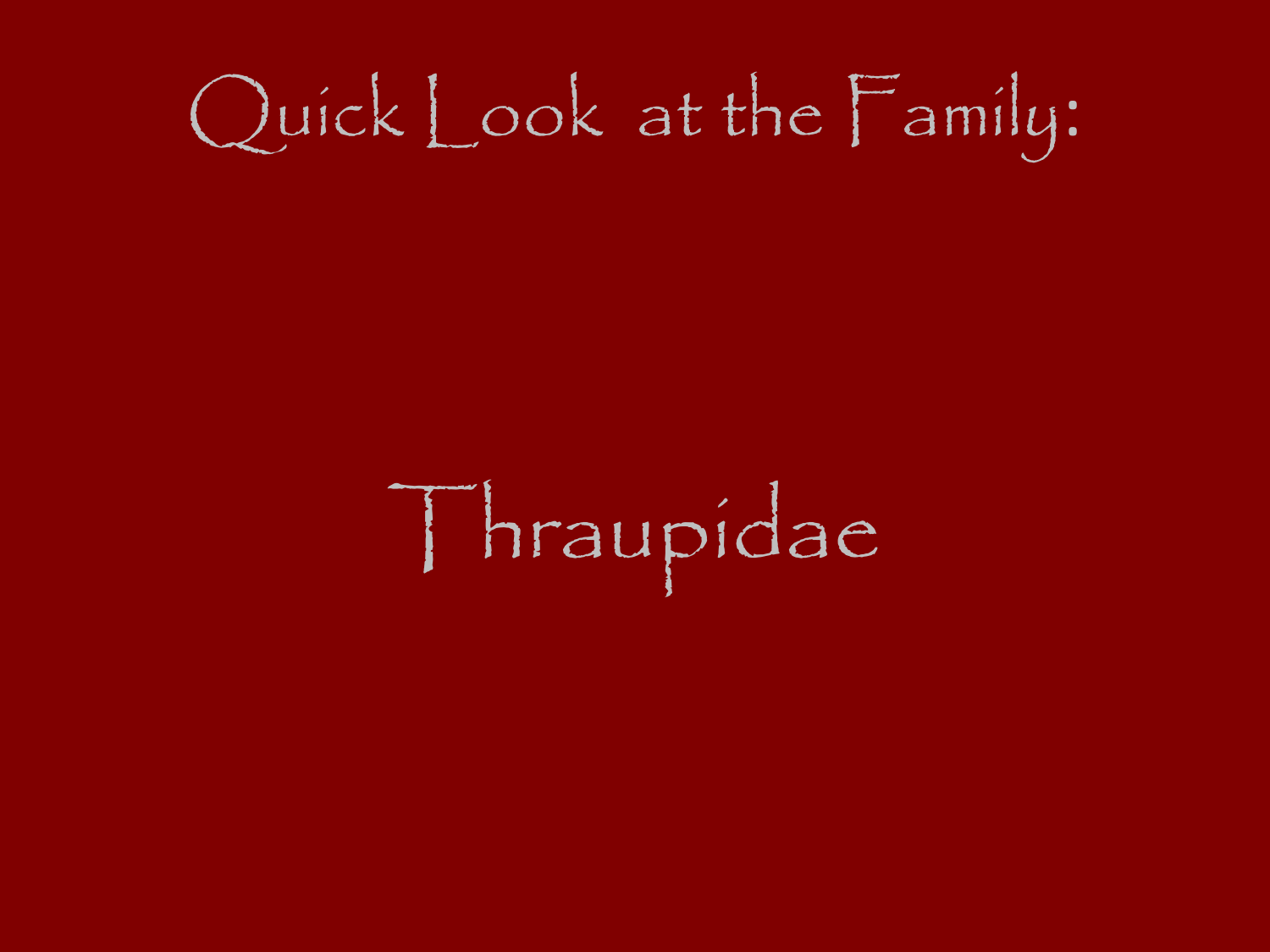### 1988

1988 AAZPA Tanager Workshop - Chicago,  $\prod$ What Tanager Prorogation Program in U.S.  $\sqrt{OOS}$ Presentation By: Larry C. Shelton, Curator of Birds at Houston Zoological Gardens

- 1983- 1987 -17 species bred and successfully raised chicks in fourteen intuitions'.
- $-$  Only three species exist over 25 birds: Blue-grey Tanager  $\,$ (Thraupis episcopus) 8.8.22, Turquoise tanager (Tangara  $mexican$ ) 11.10.25; Red-Legged honeycreeper (Cyanerpes cyaneus) 14.13.3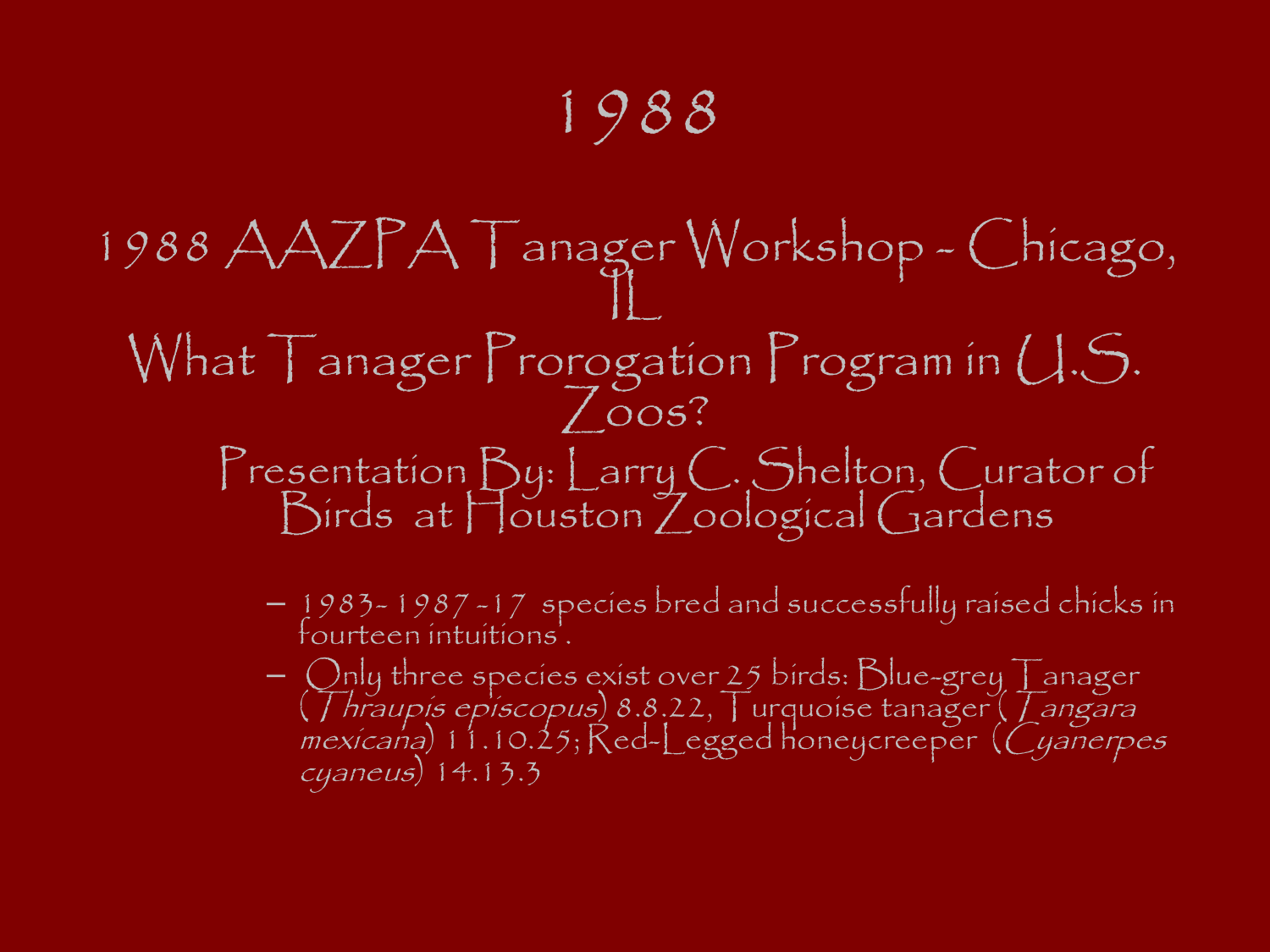# Questions Paper Asked

- Which species to work with?
	- Silver-beaked Tanager (Ramphocelus carbo)
	- Turquoise Tanager (*Tangara mexicana*)
	- Blue-grey Tanager (Thraupis episcopus)
- Record of successfulness?
	- Brazilian Tanager (Ramphocelus bresilius)
	- Silver-beaked Tanager (Ramphocelus carbo)
	- Diademed Tanager (Stephanophorus diadematus)
- 1988 population?
	- Only three species exist over 25 birds: Blue-grey  $\int$  anager 8.8.22,  $\int$  urquoise tanager 11.10.25;  $\text{Red}$ -Legged honeycreeper 14.13.3 (ISIS – 1987)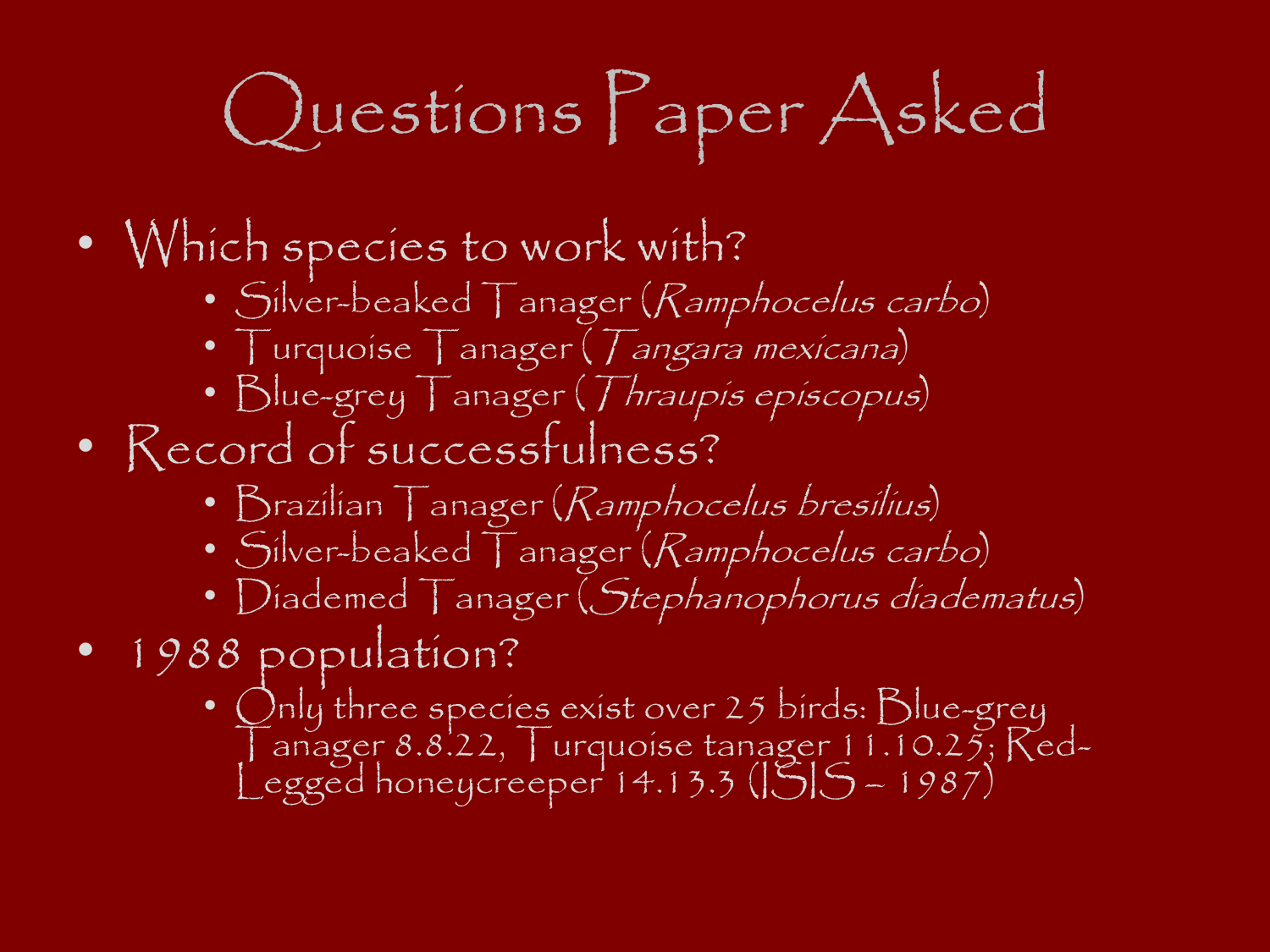## Other Successful Tanager Species

Breeding Tanagers at Woodland Park Zoo By: Gregory S. Toffic, Curator of Birds – Woodland Park Zoo

- Species Breed in 1970 Blue-grey Tanager (Thraupis episcopus), Brazilian Tanager (Ramphocelus bresilius).
- Species Breed in 1984 Bay –headed Tanager(Tangara gyrola) - produced 5 successful clutches; silver-throated Tanager (Tangara icterocephala)- produced one successful clutch and, Golden Tanager (*Tangara arthus*) produced 4 clutches.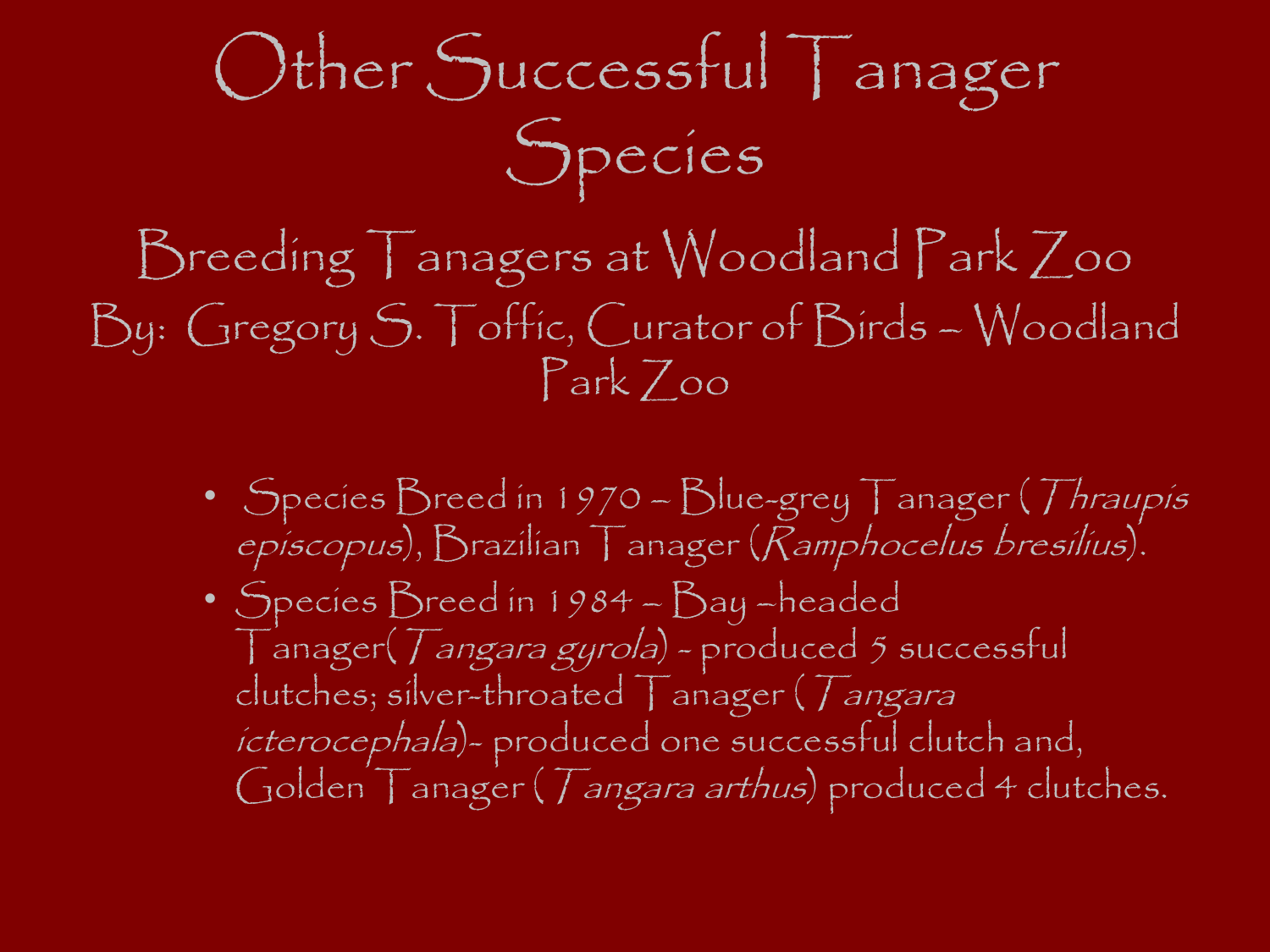Thraupinae Reviewed at Brookfield Zoo By : Lucy Greer, Bird Department – Brookfield  $7$ oo

– Successful Breeding Species

- Blue-grey Tanager (Thraupis episcopus)
- Flame-faced Tanager (Tangara parzudakii)
- Golden Tanager (*Tangara arthus*)
- Golden-eared Tanager (Tangara chrysotis)
- Paradise Tanager (*Tangara chilensis*)
- Turquoise Tanager (*Tangara mexicana*)
- Purple Honeycreepers (Cyanerpes caeruleus)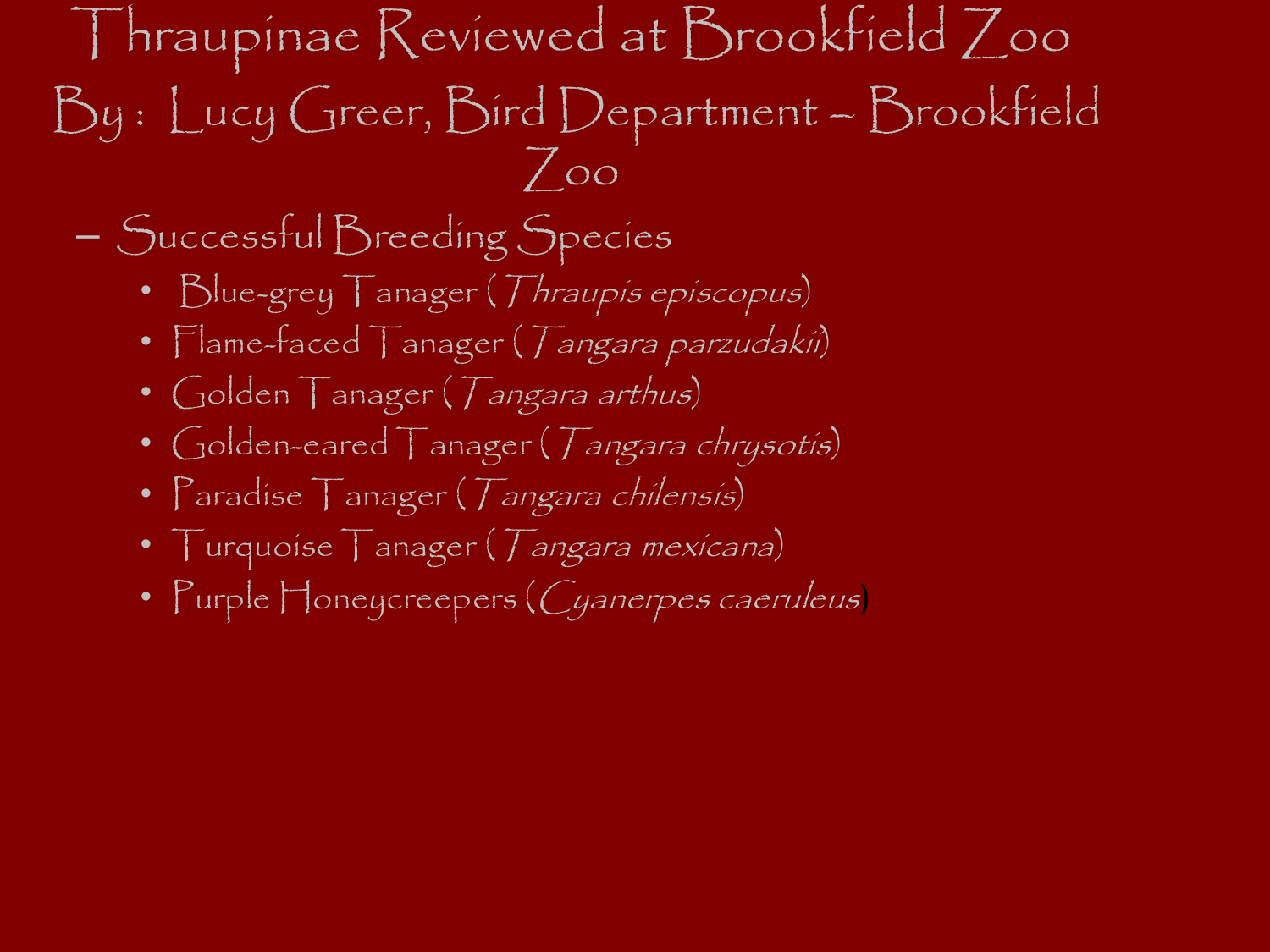### Introduction

- Family Thraupidae
- There are 95 genera with 375 species.
- Number is changing due to molecular testing . – Examples: Genus Piranaga-Northern Tanager (9 species) including : Summer Tanager (), Scarlet
	- Tanager (), and Western Tanager() has moved to the Family Cardinalidae
	- Example: Genus Paroria- Red-headed Cardinals (6 species) was in the Family Emberizidae.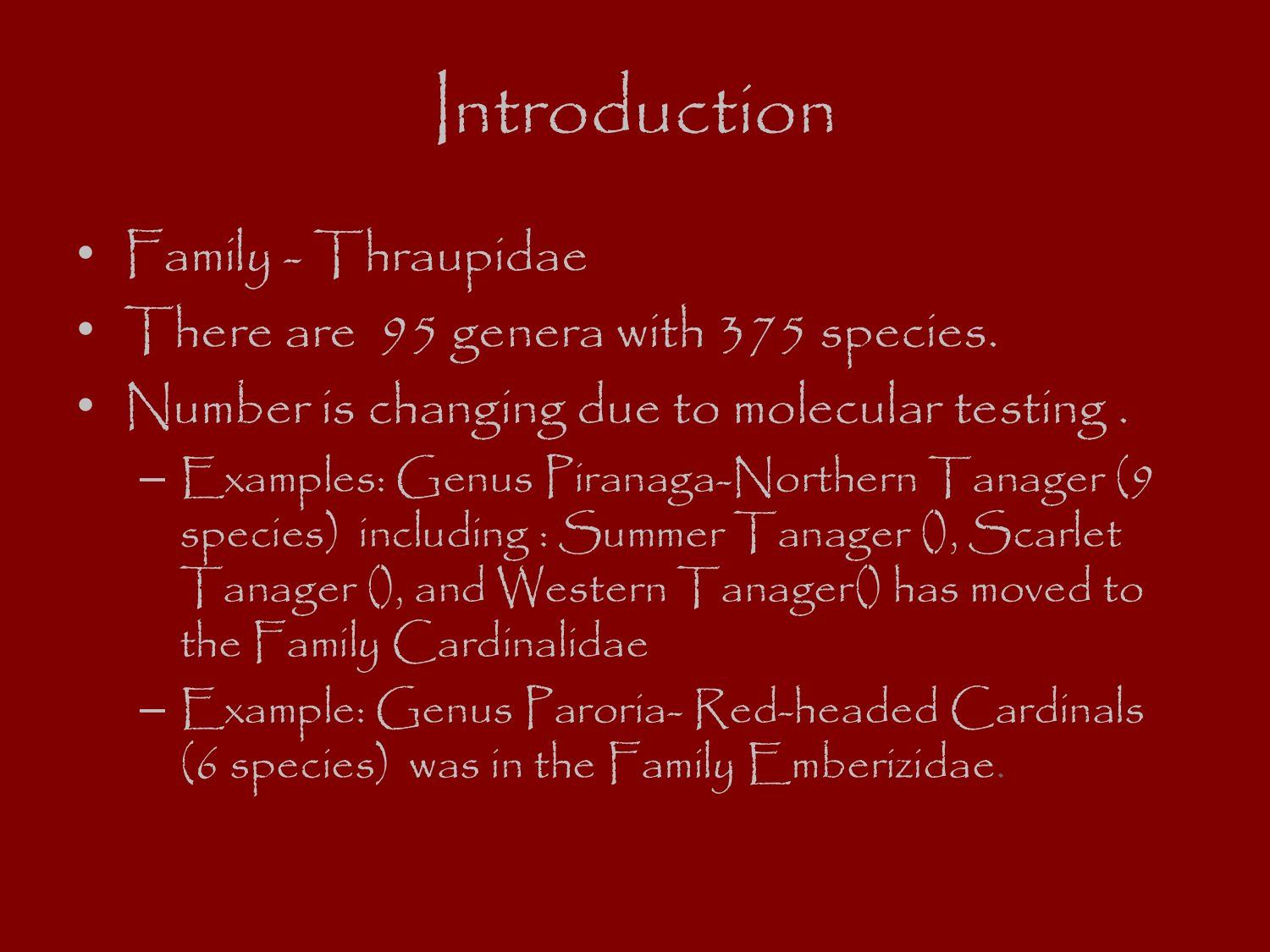# Family: Thraupidae

### Genus: Sicalis Members: 12 species

- Sicalis flaveola Saffron Finch
	- $-$  America 30.32.23 (21)

### Genus: Sporophila Members: 55 species

– Variable Seedeater (Sporophila america )  $-$  America - 4.1.0 (2)

– Variable Seedeater (Sporophila america aurita)  $-$  America – 4.0.0 (2)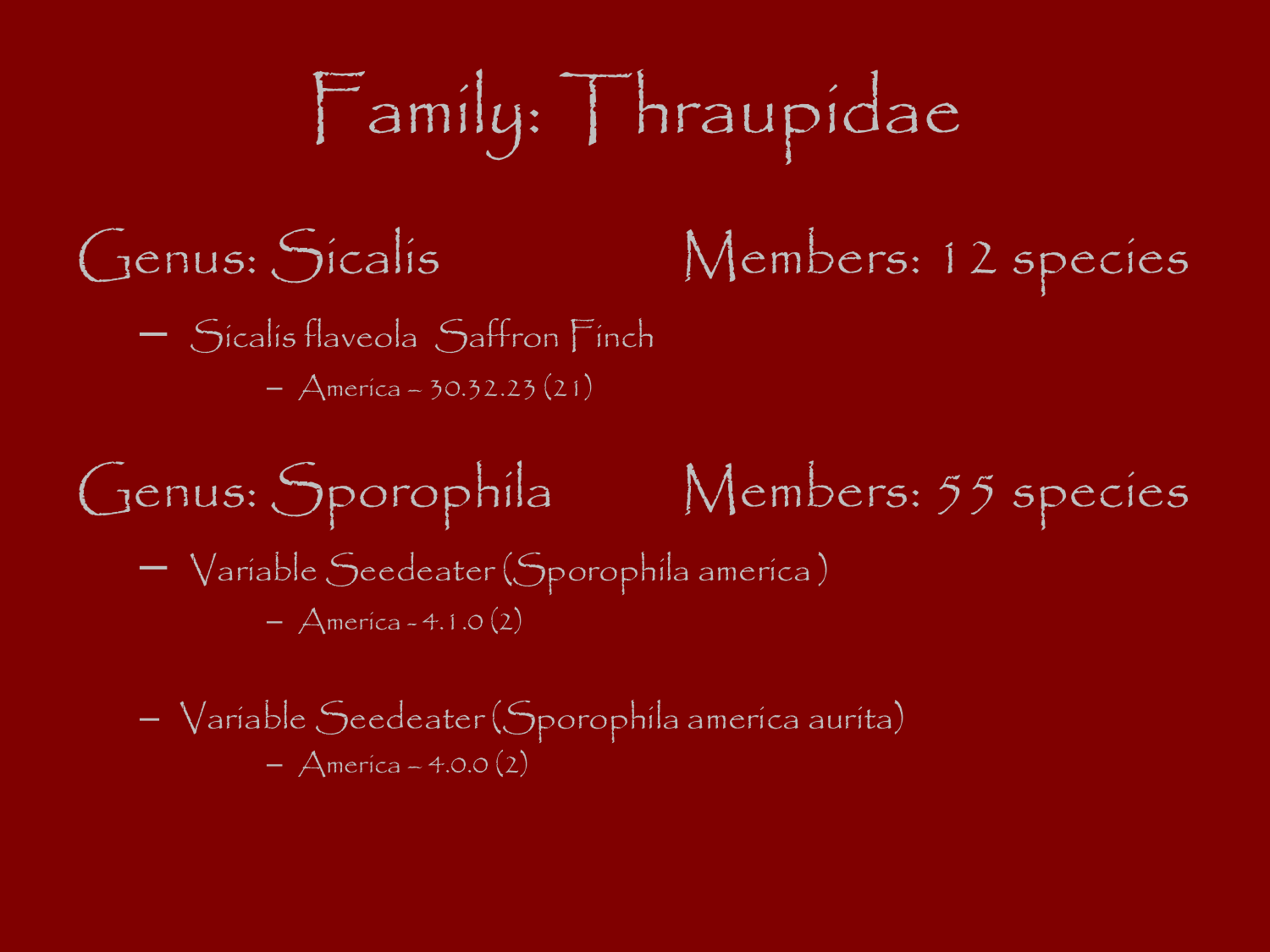Genus: Sporophila Members: 55 species

– Variable Seedeater (Sporophila america )

 $-$  America - 4.1.0 (2)

– Variable Seedeater (Sporophila america aurita)  $-$  America – 4.0.0 (2)

– Lined Seedeater (Sporophila lineola) – America – 3.2 (1)

– Parrot-billed Seedeater (Sporophila peruviana)  $-$  America – 2.2.0 (2)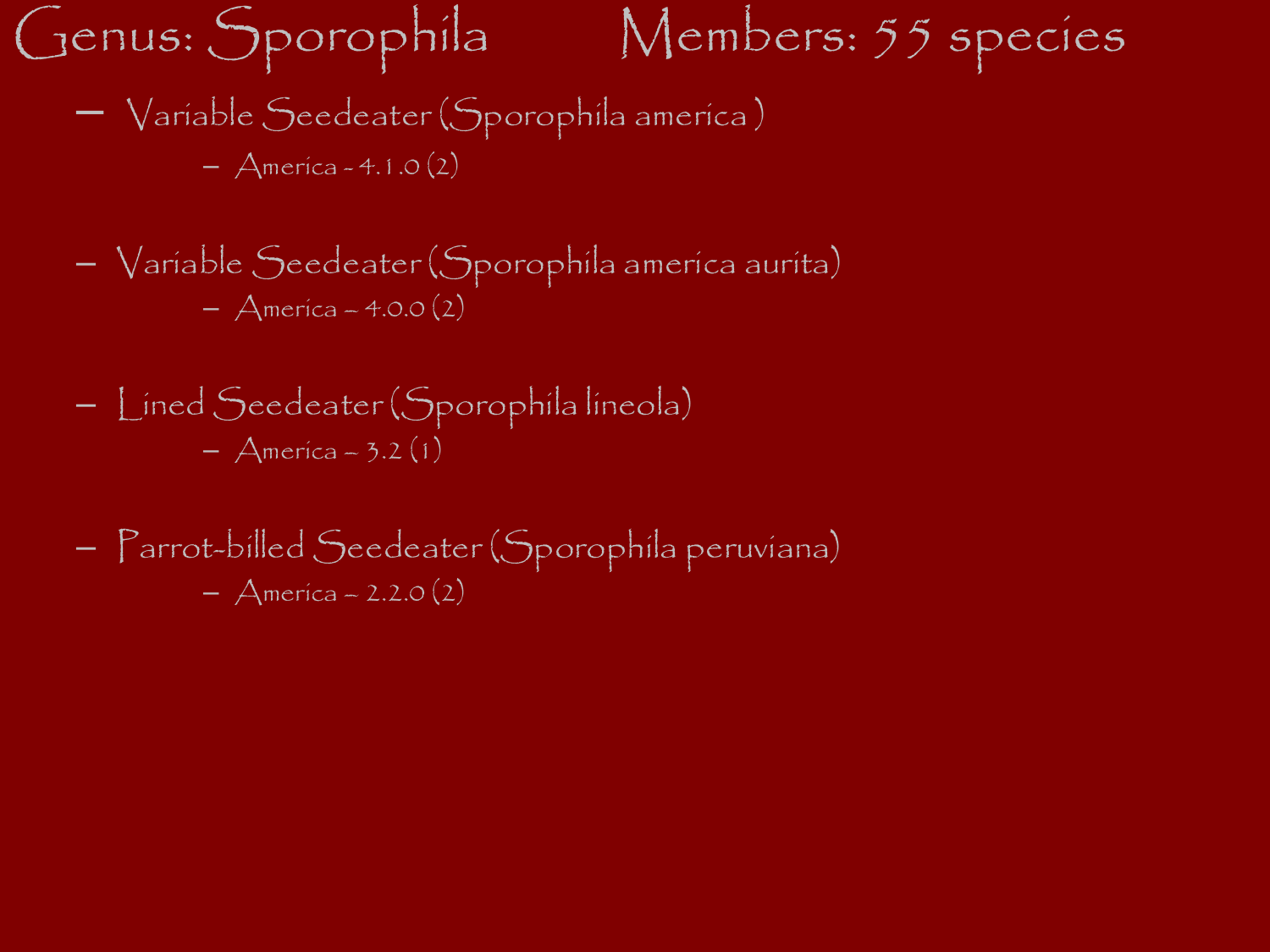Genus: Tachyphonus Members: 8 species – Red-shouldered Tanager (Tachyphonus phoenicius)  $-$  America – 0.1.1 (1)

- White-lined Tanager (Tachyphonus rufus) – America – 6.2.0 (6)
- Fulvous-crested Tanager (Tachyphonus surinamus)  $-A$ merica – 1.0.0 (1)
- Genus: Stephanopharus Members: 1 species
	- Diademed Tanager (Stephanopharus diadematus)
		- –S. America- 0.0.1 (1)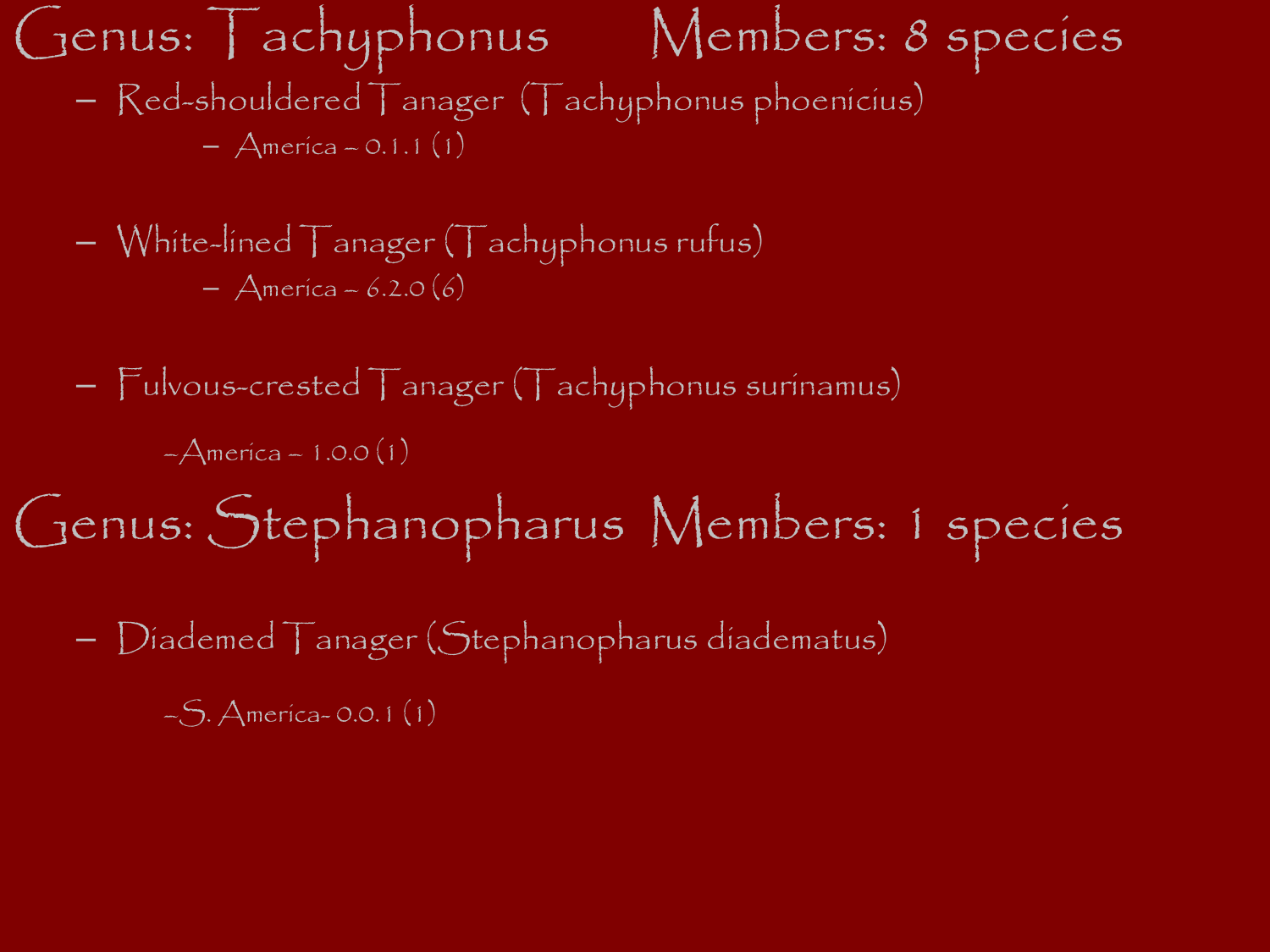Genus: Gubernatrix Members: 1species – Yellow Cardinal (Gubernatrix cristata)  $-$  America – 0.0.1 (1)

### Genus: Piezorhia Members: 1 species – Cinereous Finch (Piezorhina cinerea)

 $-$  America – 3.2.4 (1)

#### Genus: Melopyrrha Members: 1species – Cuban Bullfinch (Melopyrrha nigra)  $-$  America 0.0.1 (1)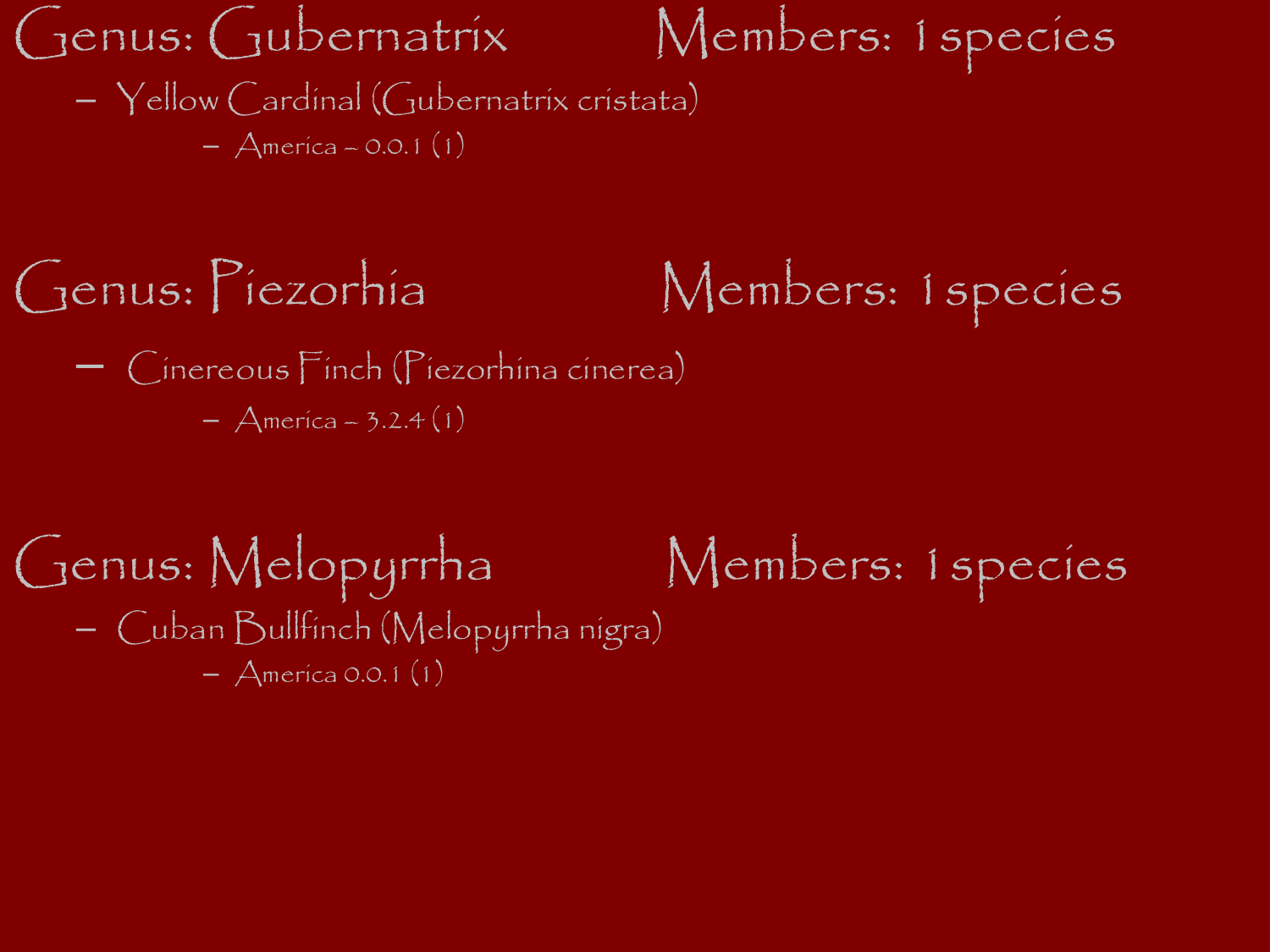Genus: Buthraupis Members: 4 species – Blue and Gold Tanager (Buthraupis arcai)  $-$  America 1.0 (1)

### Genus: Anisognathus Members: 5 species – Blue-winged Mountian Tanager (Anisognathus somptuosus)  $-$  America – 1.1.2 (2)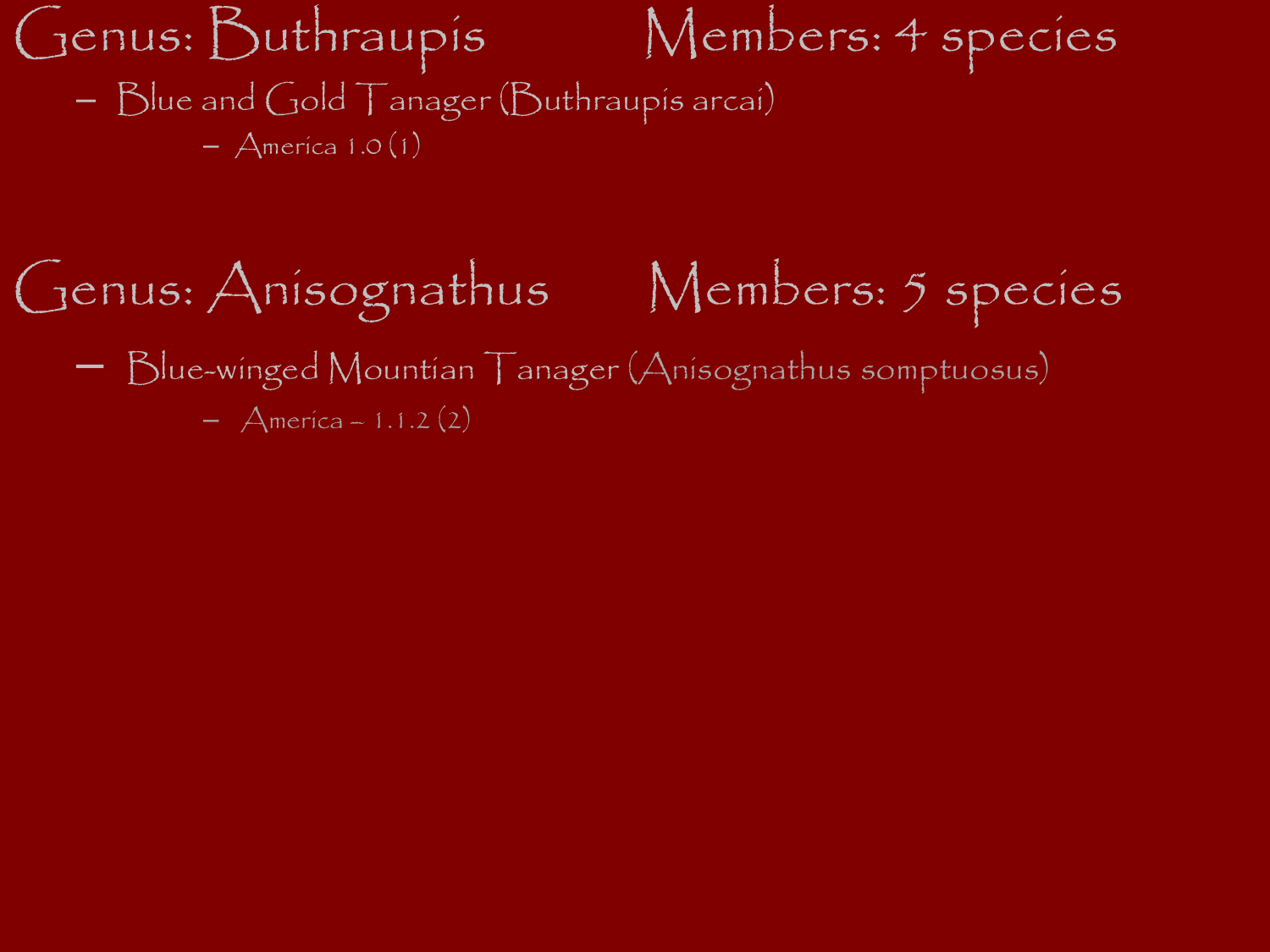#### Genus: Lophospingus Members: 2 species – Black-crested Finch (Lophospingus pursillus)  $-$  America – 0.0.3 (1)

### Genus: Schistochlamys Members: 2 species

- Black-faced Tanager (Schistochlamys melanopis)
	- $-$  America 1.0.0 (1)
- Black-faced Tanager (Schistochlamys melanopis grisea)

 $-$  America – 0.1.0 (1)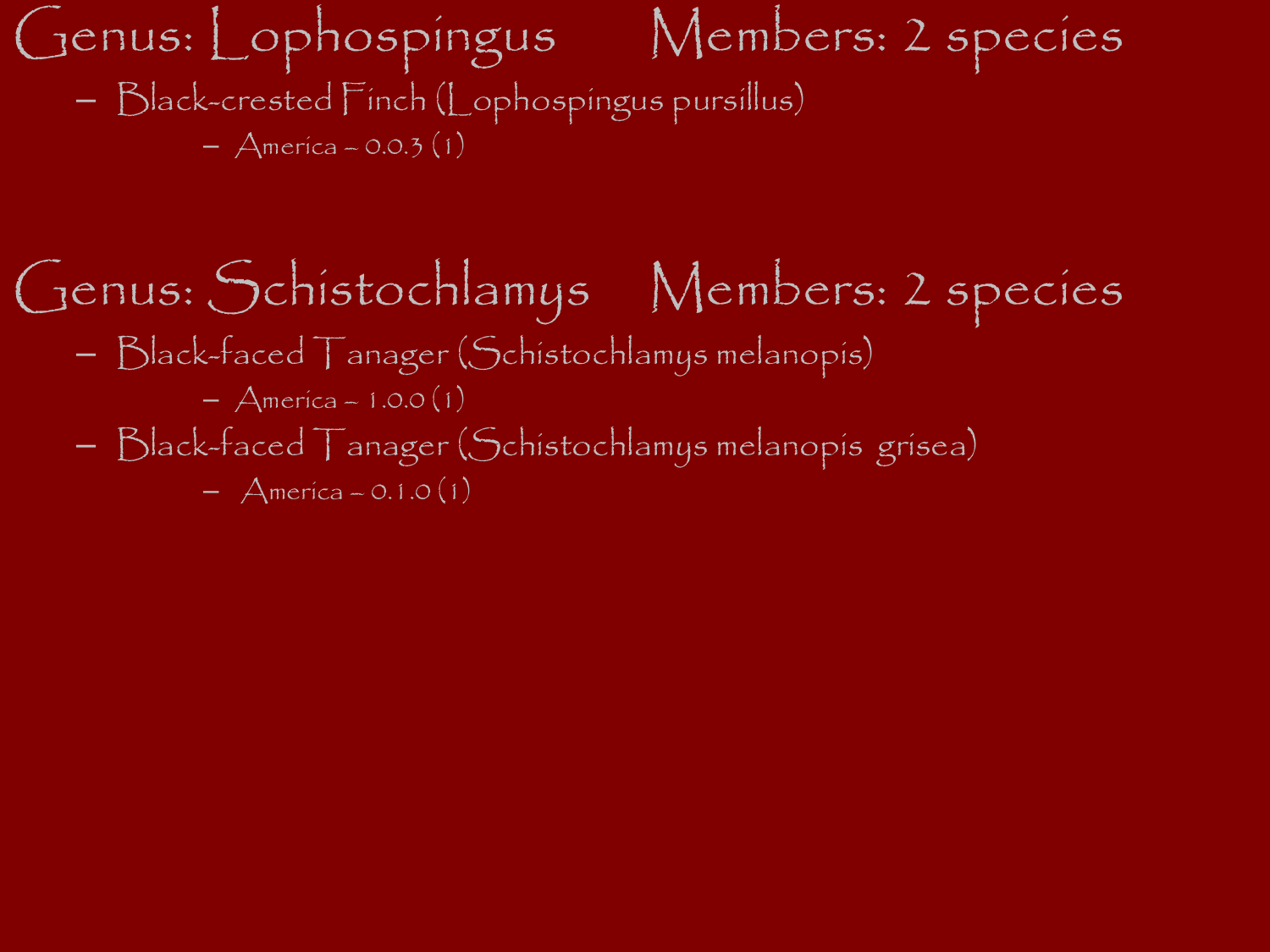### Genus: Tersina Members: 1 species

– Swallow Tanager (Tersina viridis) – America -1.0.0 (1)

– Swallow Tanager (Tersina viridis occidentalis)  $-$  America – 1.0.0 (1)

Genus: Coereba Members: 1 species – Bananaquit (Coereba flaveola)  $-$  America – 10.8.2 (7) – Bananaquit (Coereba flaveola bananivera)  $-$  America – 0.1.6 (1)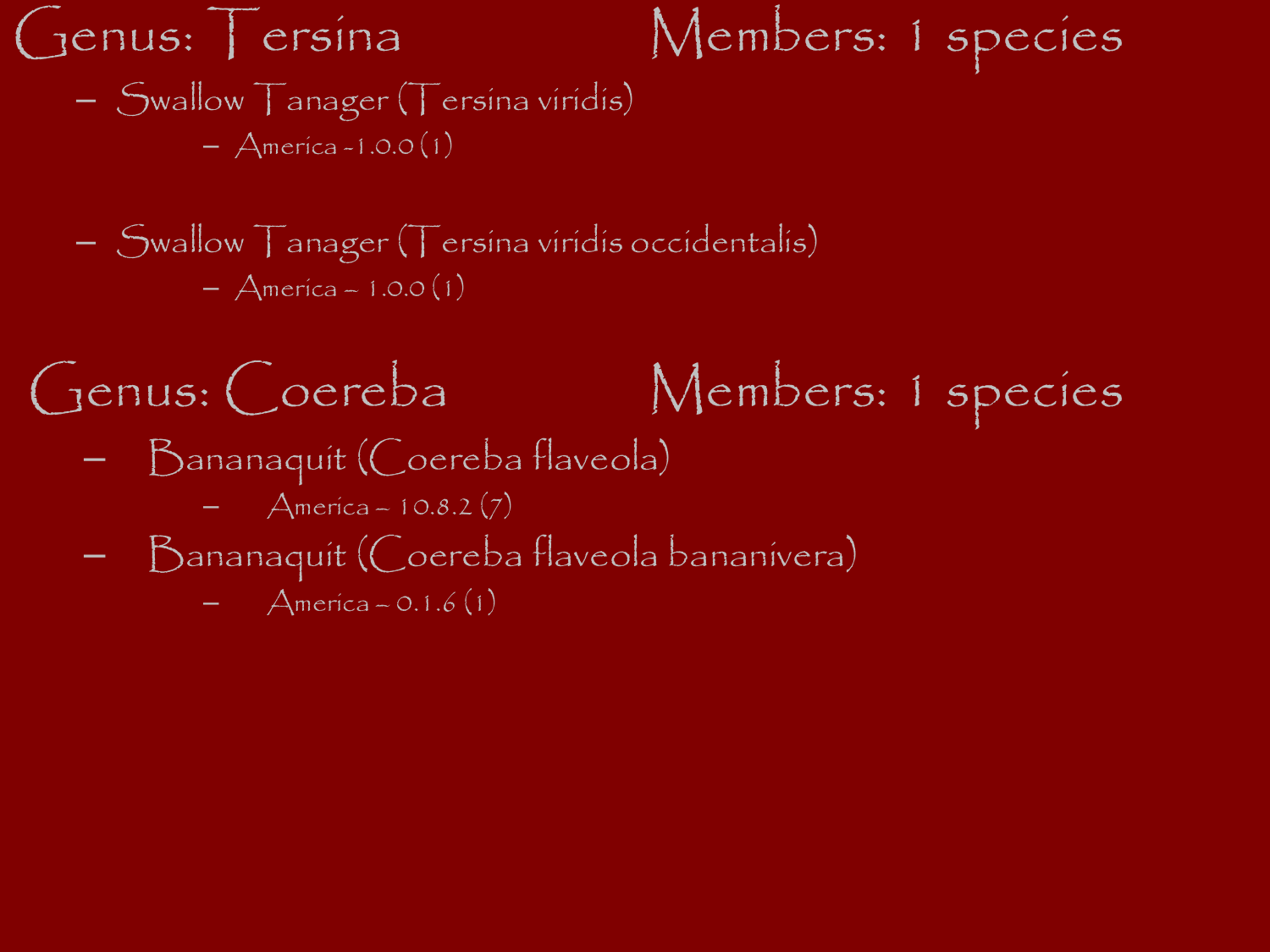Genus: Dacnis Members: 8 species

– Blue Dacnis (Dacnis cayana)  $-$  America – 8.11.0 (10)

#### – Black-faced Dacnis (Dacnis lineate)  $-$  America – 1.1 (1)

#### Genus: Chlorophanes Members: 1 species – Green Honeycreeper (Chlorophanes spiza)  $-$  American – 1.1 (1)

– Green Honeycreeper (Chlorophanes spiza spiza)  $-$  America – 1.3 (2)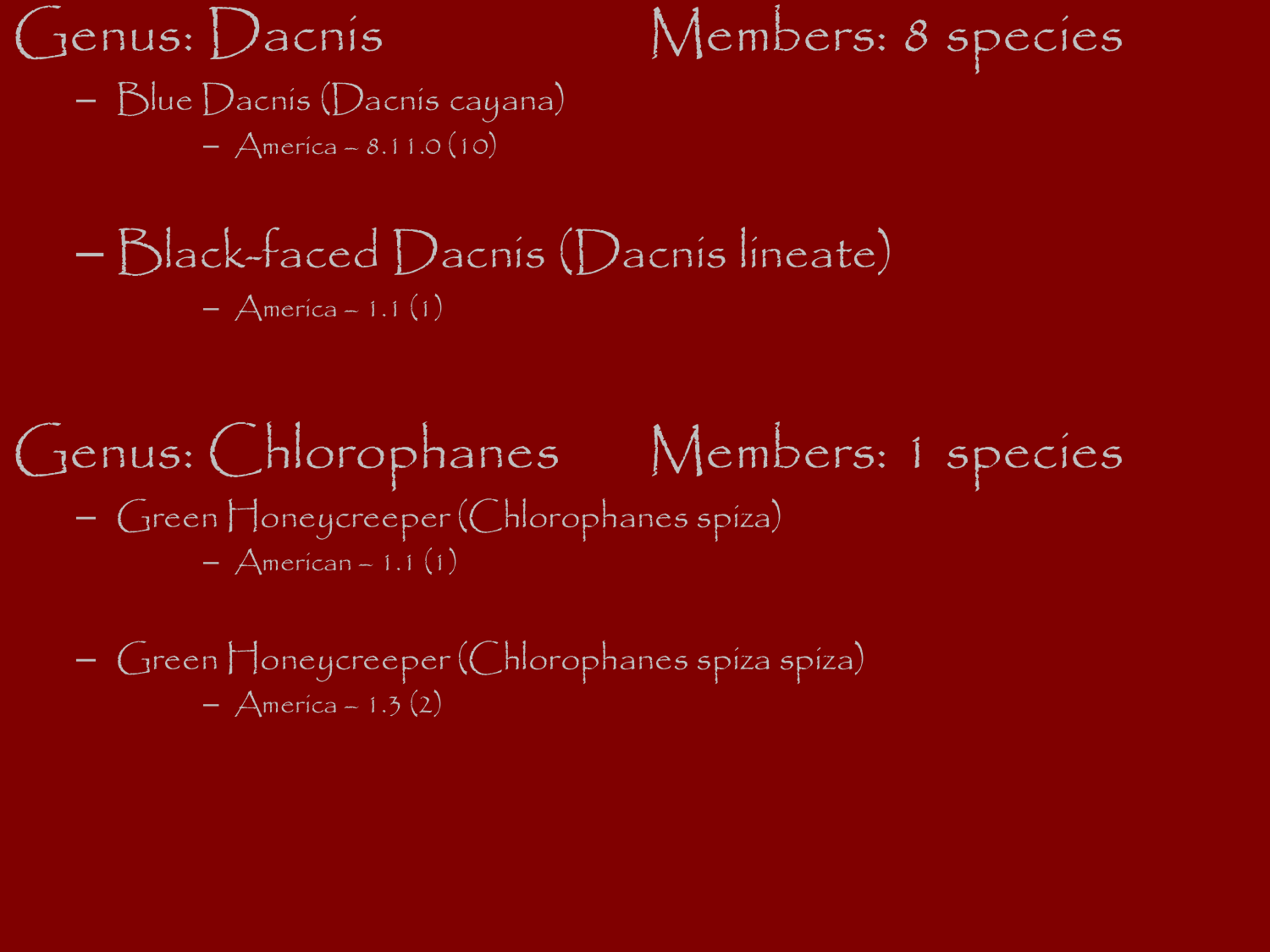### Genus: Cyanerpes Members: 4 species

- Purple Honeycreepers (Cyanerpes caeruleus chocoanus)  $-$  America 0.2.0 (1)
- Red-legged Honeycreepers (Cyanerpus cyaneus)  $-$  America – 9.16.2 (11)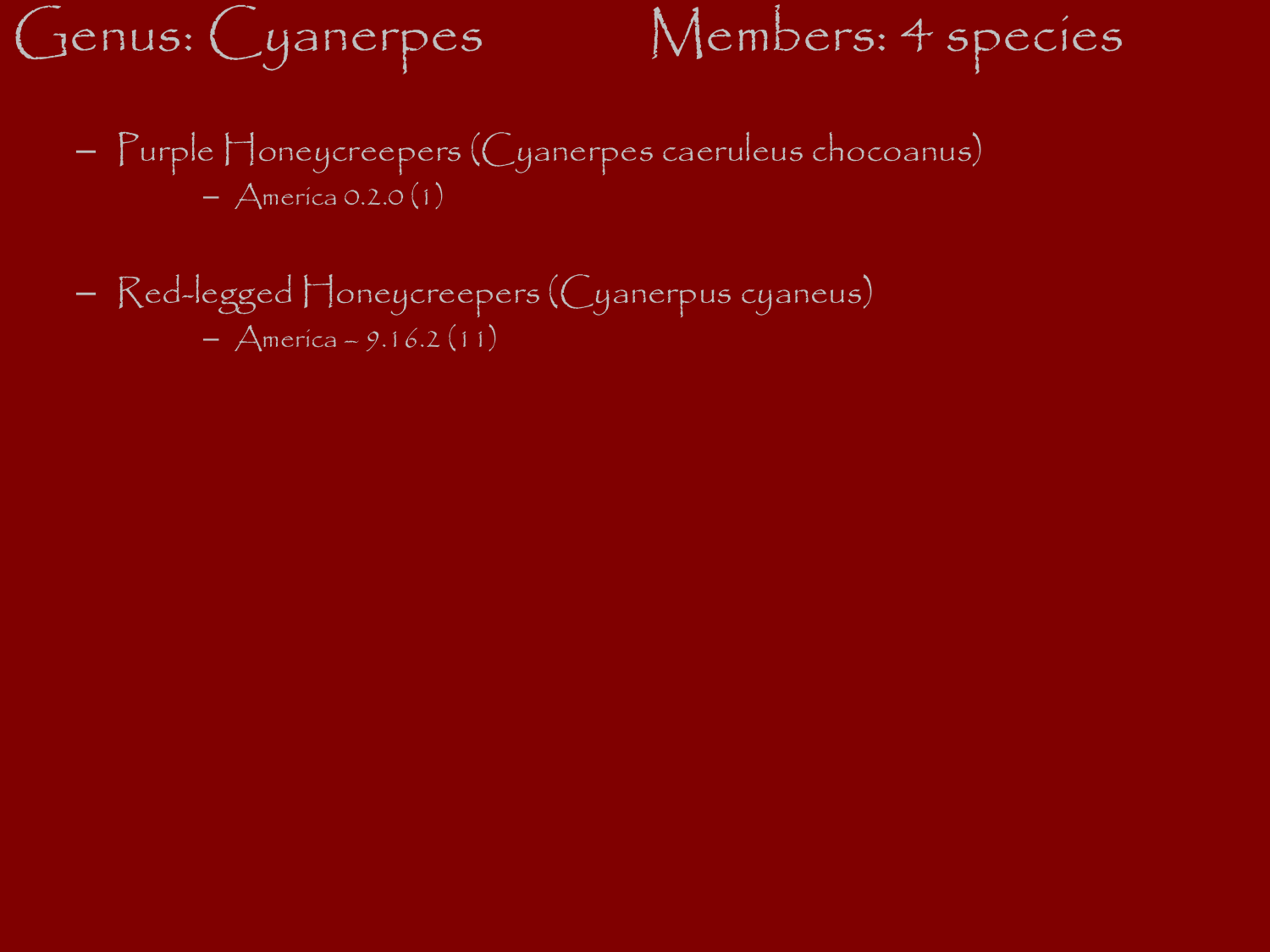Genus: Paroaria Members: 6 species

- Yellow-billed Cardinal (Paroaria capitata)
	- $-$  America 3.4.2 (6)
- Red-crested Cardinal (Paroaria coronata)
	- $-$  Europe 6.3.3 (9)
	- $-$  America 38.27.10 (27)
- Red-cowled Cardinal (Paroaria dominicana)  $-$  Europe – 25.24.3 (13)
- Red-capped Cardinal (Paroaria gularis)  $-$  Europe – 1.0.0 (1)  $-$  America – 25.36.10(21)
- Red-capped Cardinal (Paroaria gularis cervicalis)  $-$  America – 2.1.0 (2) – Red-capped Cardinal (Paroaroa gularis gularis)  $-$  America – 4.13.0 (2)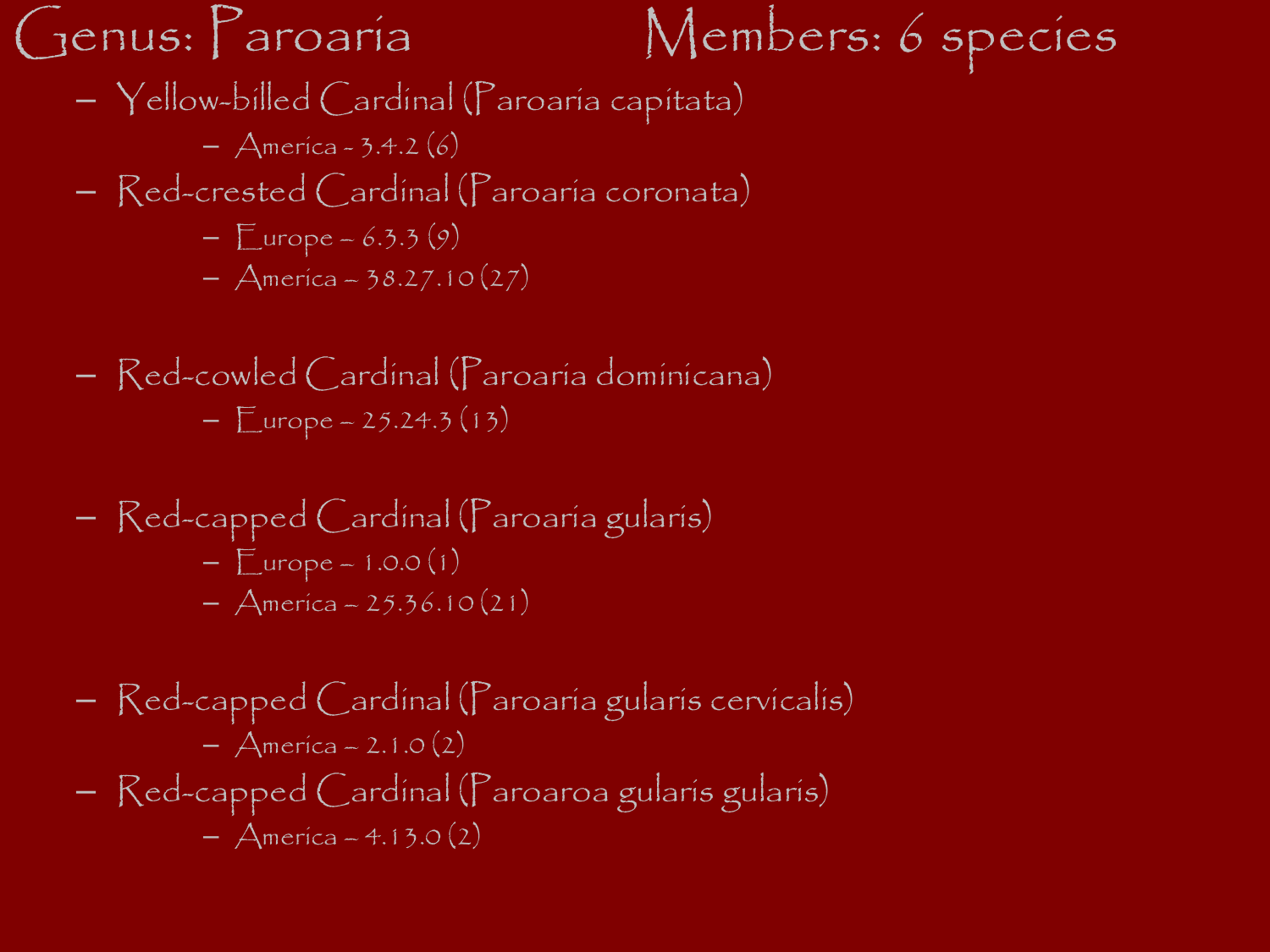#### Genus: Tangara Members: 55 species – Golden Tanagar (Tangara arthus)  $-$  American – 0.1.3 (2) – Golden Tanger (Tangara arthus occidentalis)

$$
- American - 1.1.0(1)
$$

– Rufous – crowned Tanager (Tangara cayana)  $-$  America – 5.11.4 (5)

– Paradise Tanager (Tangara chilensis) – America – 25.12.0 (8)

– Paradise Tanager (Tangara chilensis chilensis) – America – 2.2 (2)

– Paradise Tanager (Tangara chilensis paradisea) – America – 2.4.1 (2)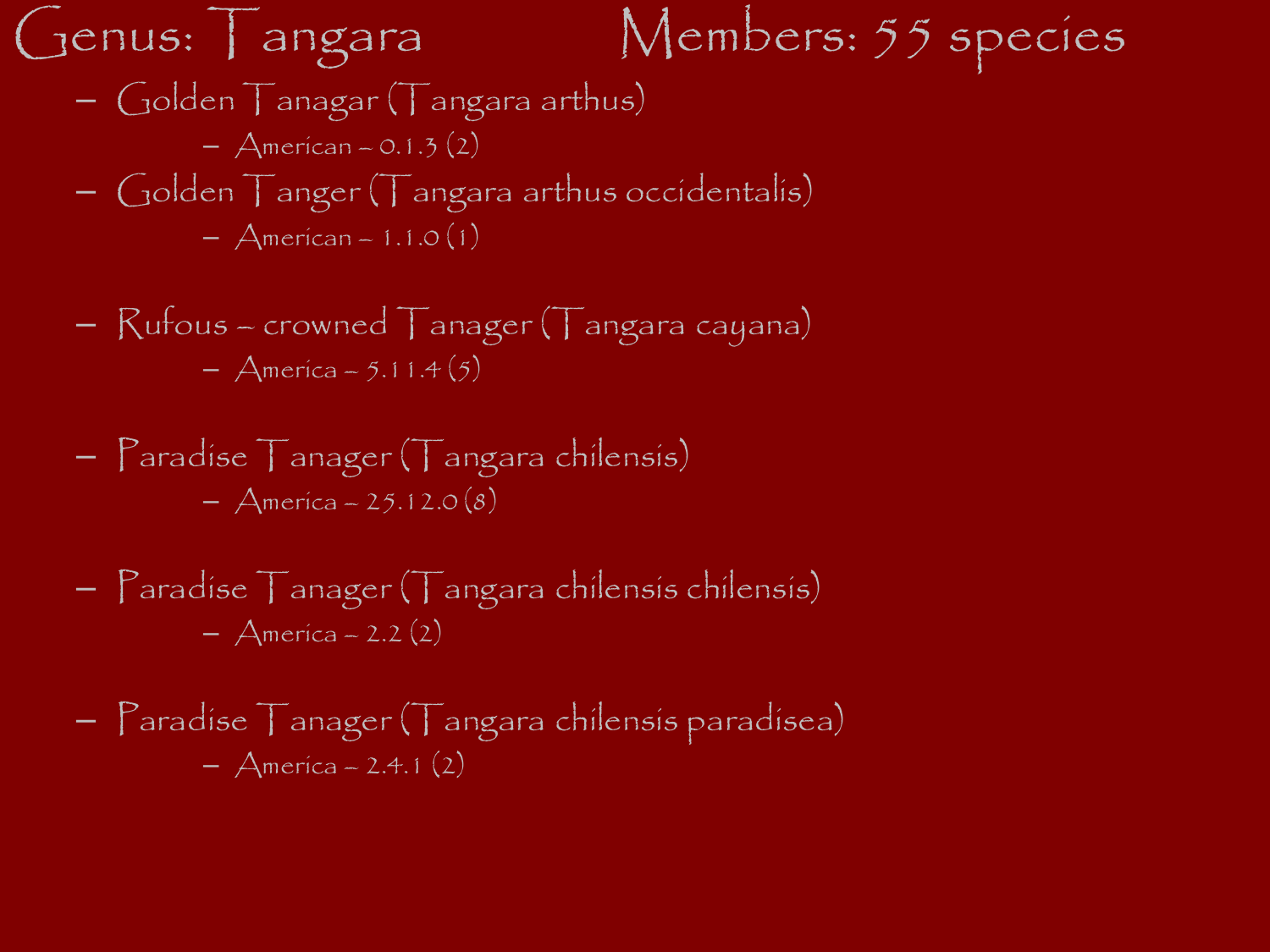- Blue Leeked Tanager (Tangara cyanicollis)  $-$  America – 5.4.2 (6)
- Blue Leeked Tanager (Tangara cyanicollis caeruleocephala)  $-$  America – 4.5.1 (3)
- Bay headed Tanager (Tangara gyrola) – America – 3.4.0 (6)
- Bay headed Tanager (Tangara gyrola catharinae)
	- $-$  America 3.0.0 (2)
- Silver-throated Tanager (Tangara icterocephala)  $\text{Europe} - 4.0.0(1)$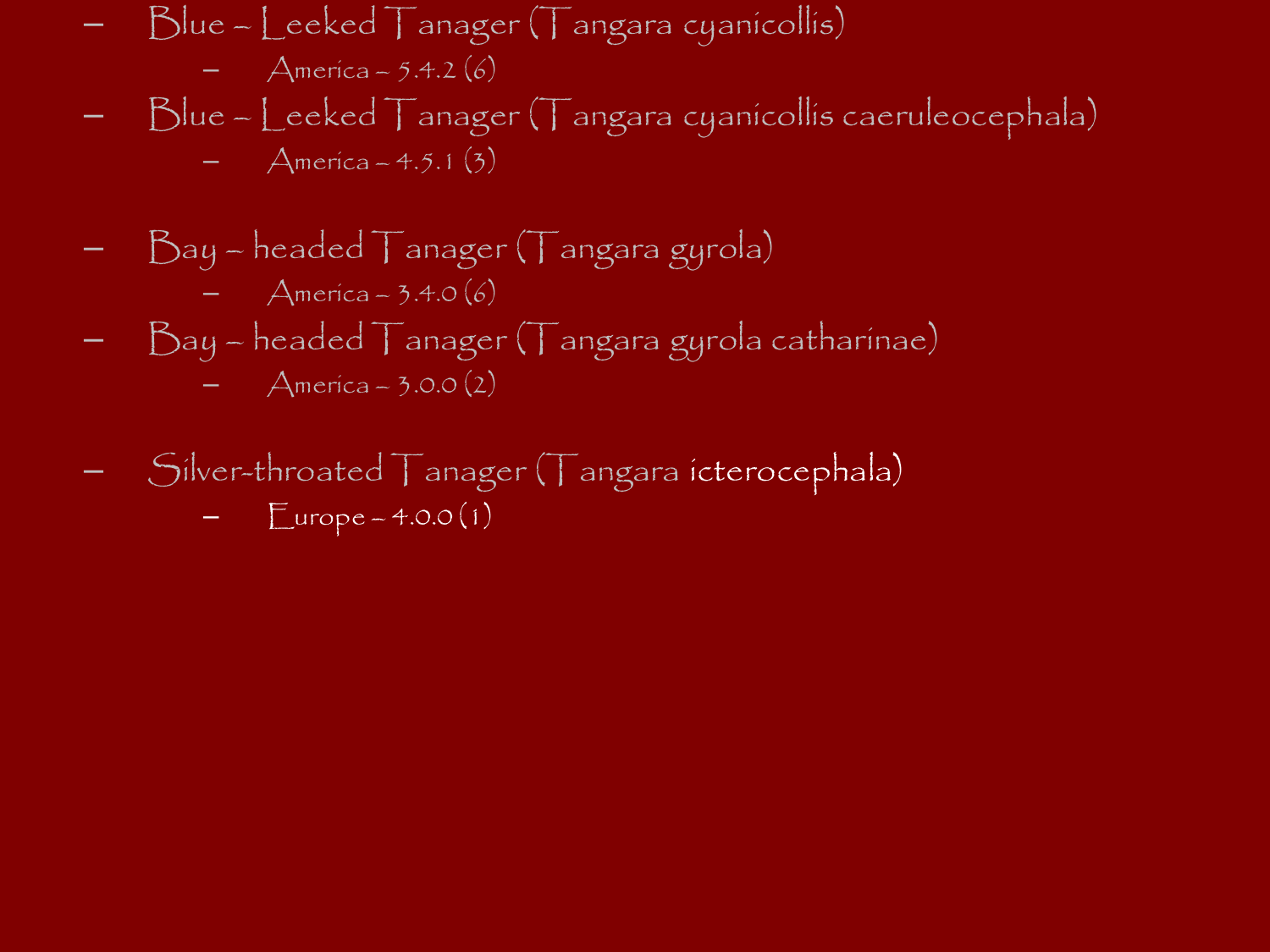- Turquoise Tanager (Tangara mexicana)
	- $-$  Europe 5.2.3 (6)
	- $-$  America 21.17.4 (11)
- Turquoise Tanager (Tangara mexicana mexicana)
	- $-$  America 7.3.4 (6)
- Spotted Tanager (Tangara punctata)
	- $-$  America 0.1.0 (1)
- Spotted Tanager (Tangara punctata punctata)
	- $-$  America 8.4.0 (4)
- Green and Gold  $\top$ anager ( $\top$ angara schrankii)
	- $-$  America 3.1.1 (3)
- Green and Gold Tanager (Tangara schrankii schrankii)
	- $-$  America 3.1.0 (3)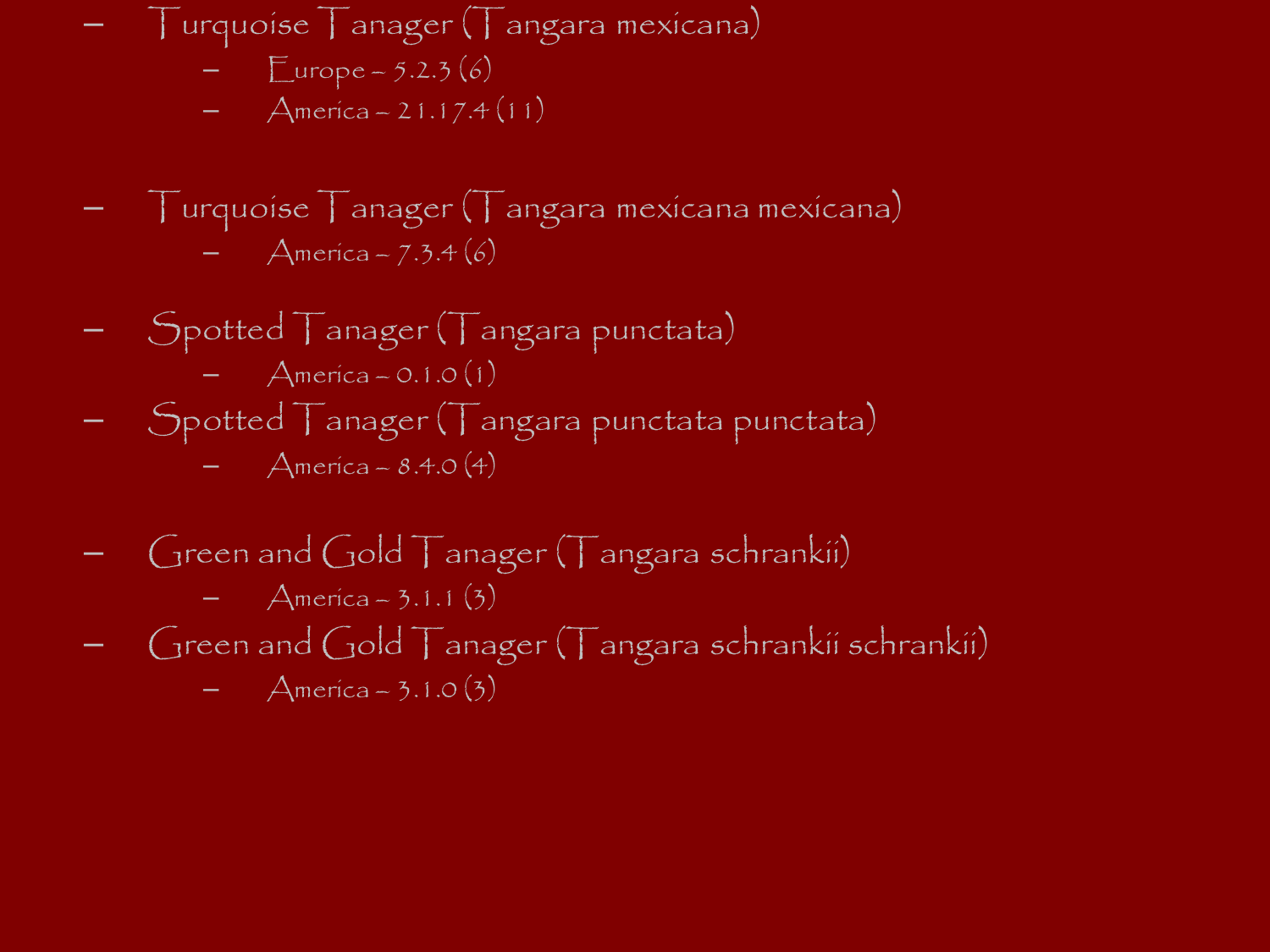– Opal –rumped Tanager (Tangara velia)  $-$  Europe – 2.2.0 (2) – America – 1.1.0 (1) – Opal – rumped Tanger (Tangara velia iridina)  $-$  America – 0.1.0 (1)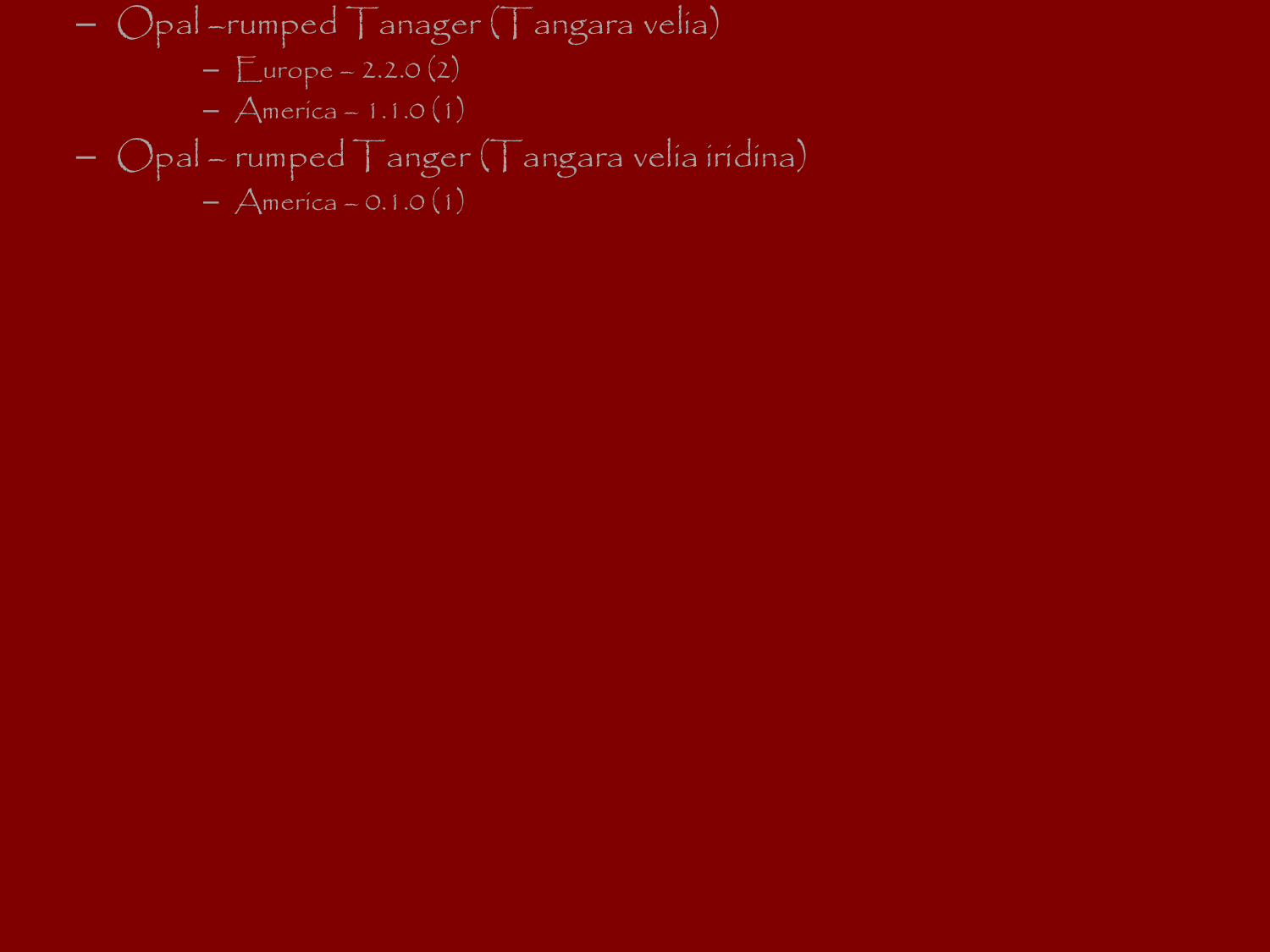• Genus: Thraupis Members: 9 species

– Blue and Yellow Tanager (Thraupis bonariensis)  $-$  America – 2.6.1 (5)

\n- Blue - grey T anager (Thraupís episcopus) 
$$
-
$$
 Europe - 5.6.3 (5)  $-$  America - 57.46.14 (36)  $-$  Blue - grey T anager (Thraupís episopus quacsita)  $-$  America - 1.0.0 (1)
\n

– Palm Tanager (Thraupis palmarum)  $-$  America – 1.1.1 (3)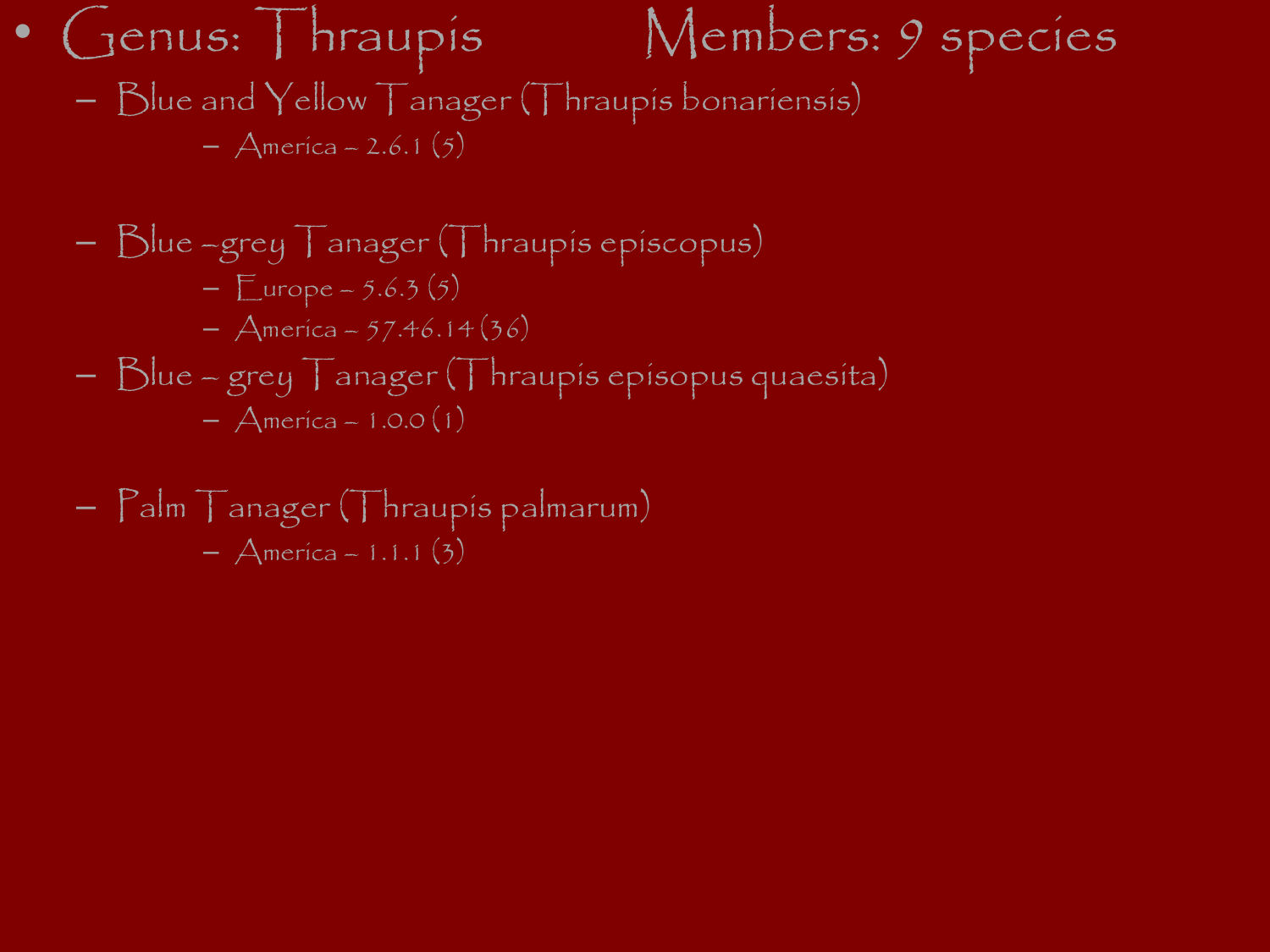#### • Genus: Ramphocelus Members: 9



- Brazilian Tanager (Ramphocelus bresilius)
	- $-$  Europe 40.36.10 $(23)$
	- $-$  America 2.5.0 (5)
- Silver-beaked Tanager (Ramphocelus carbo)  $-$  Europe – 3.3.0 (4)  $-$  America - 26.23.7 (19)
- Crimson-backed Tanager (Ramphocelus dimidiatus)  $-$  America – 2.0 (2)
- Flame rumped Tanager (Ramphocelus flammigerus)  $-$  America – 0.0.3 (1)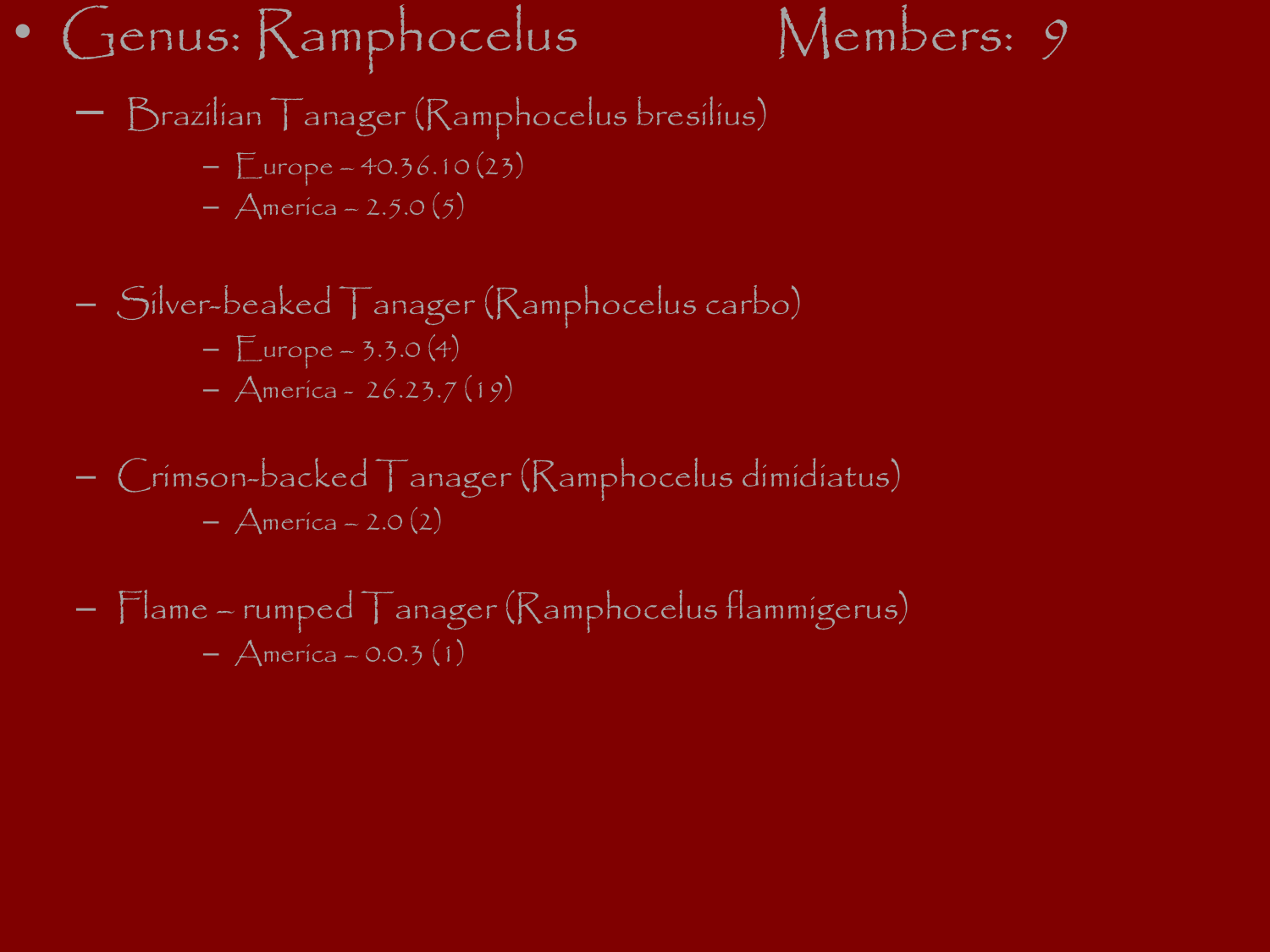### Total Number

Of the 21 genre and 45 species that are represented in American zoos only 6 species consisting of 5 genre have a population of 50 or more birds.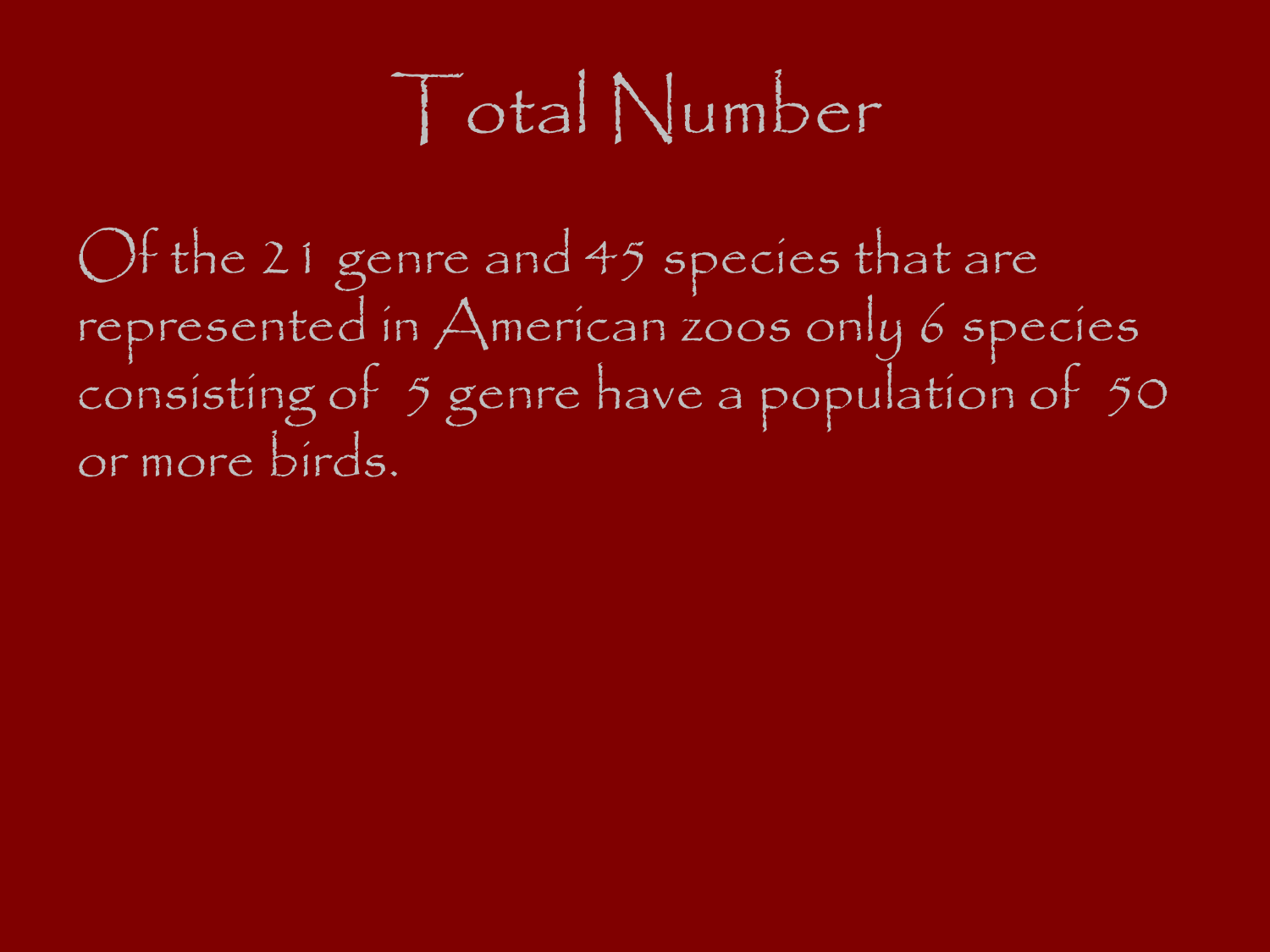### Why so little number of Tanagers?

- Price
- Availability
	- Certain species are not available.
	- Birds are only being exported out of two countries.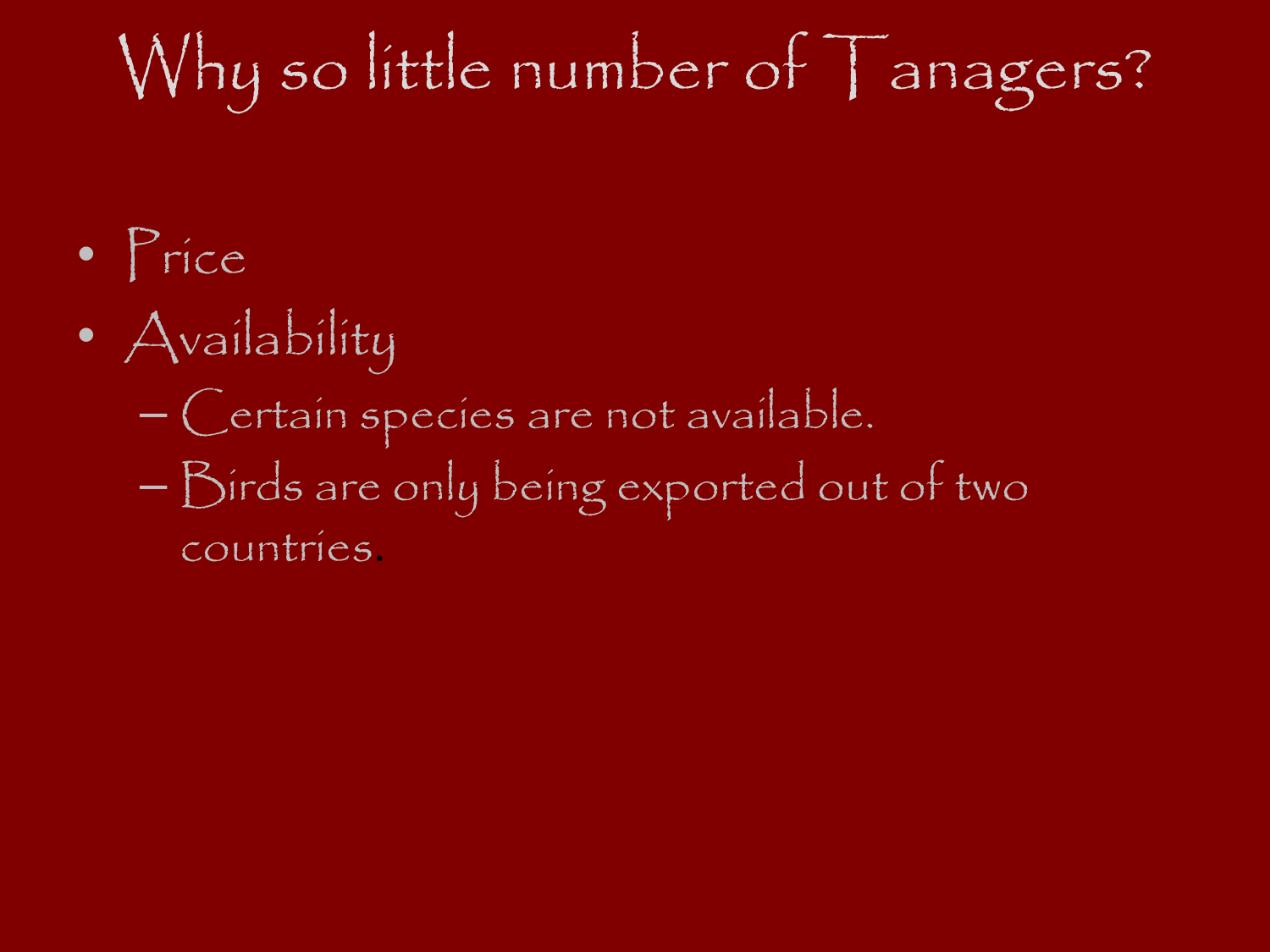### • In 1988 it was stated in Patricia McGill paper Captive Management of Tanagers: Panel Discussion that "forty two species of tanagers" currently in captivity are represented by small numbers of individuals" (McGill, 1988).

It was recommended to "increase the number of individuals in captivity of one to three species that are abundant in the wild" ( $\mathsf{McGill},$  1988)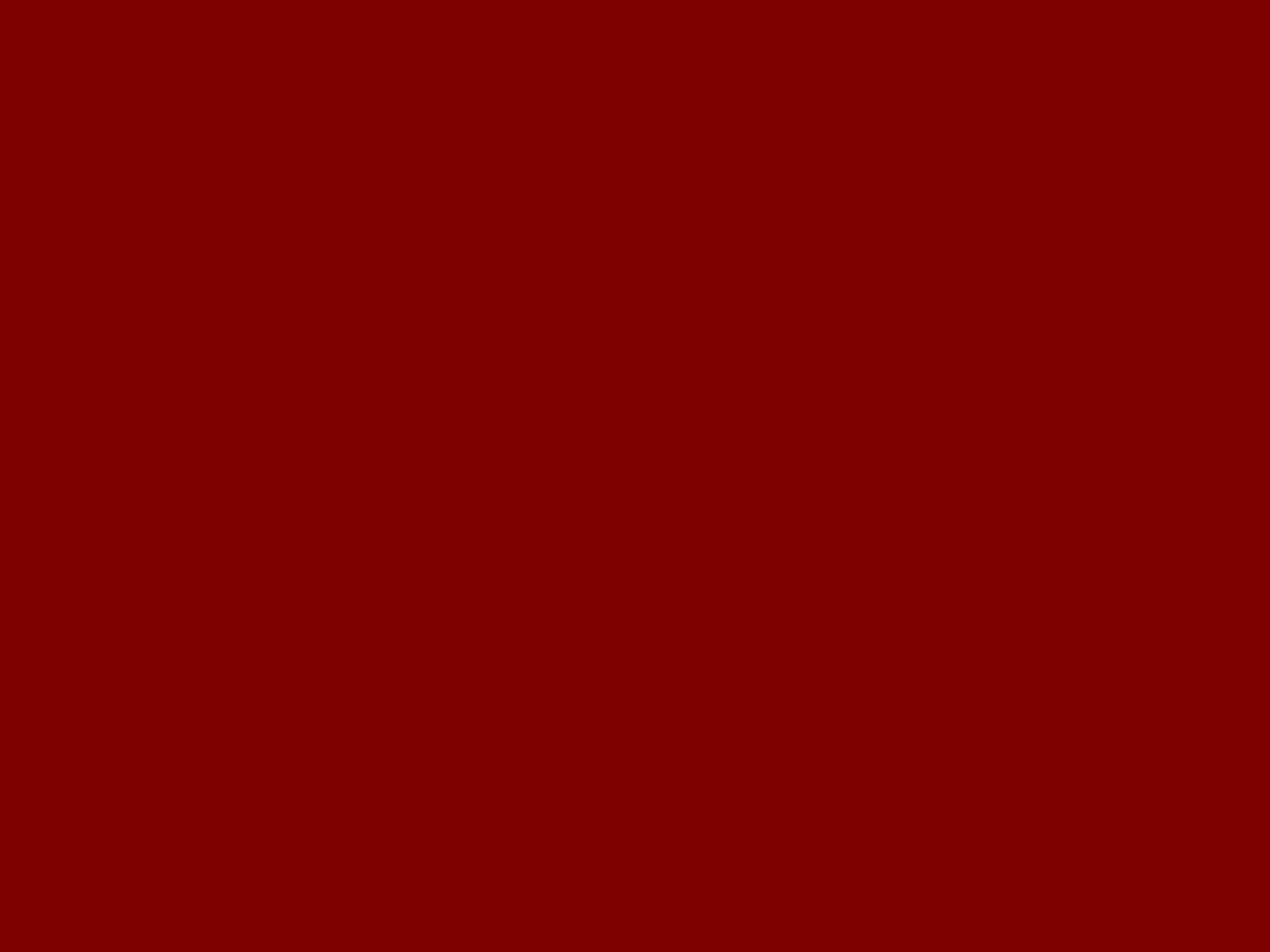## Silver-beaked Tanager (Ramphocelus carbo)

#### Cody Hickman

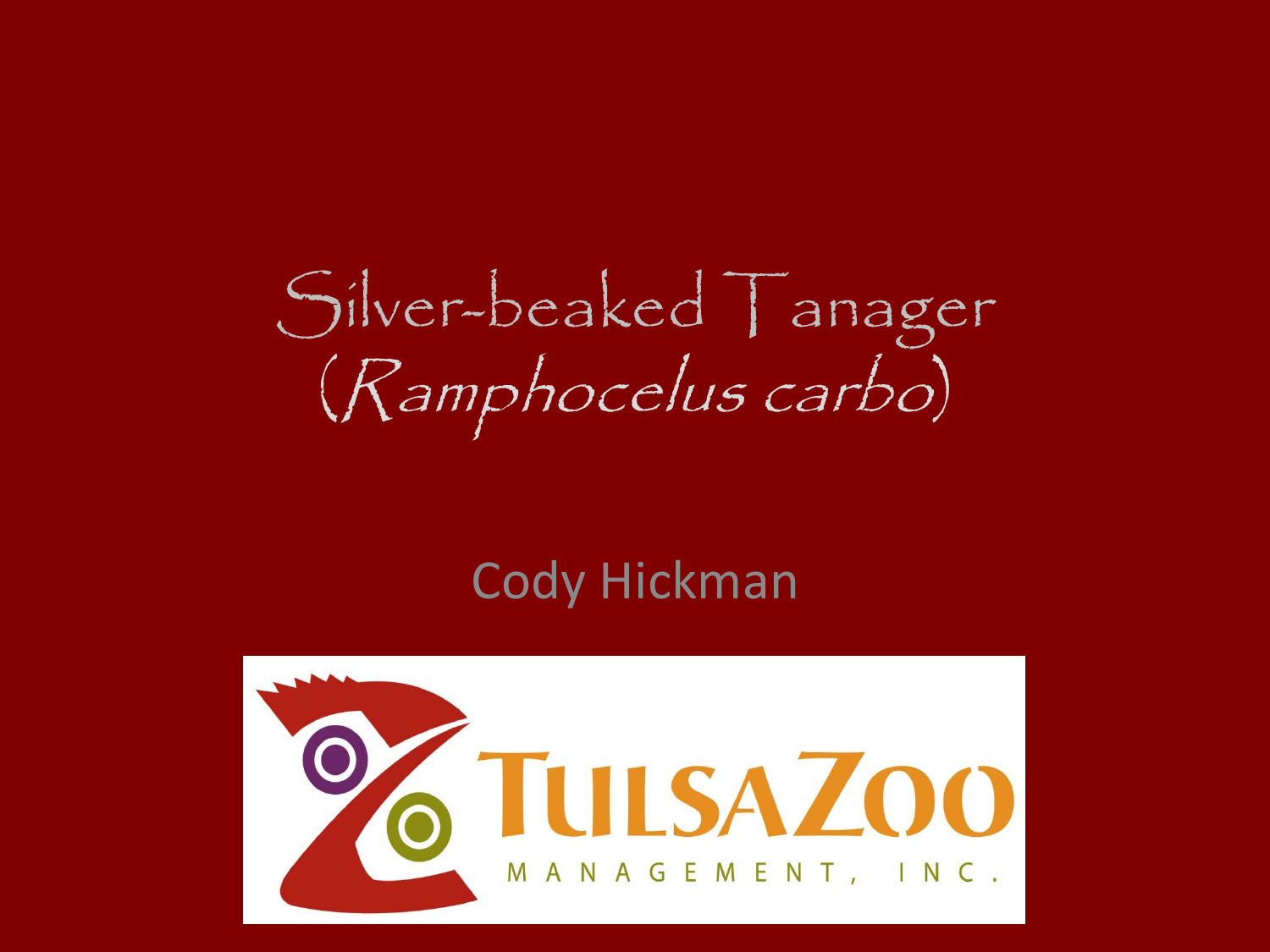### axomony

- Class: Aves Order: Passeriformes Family: Emberizidae Subfamily: Thraupinae Genus: Ramphocelus Species: Ramphocelus carbo Sub-species: Common name:
- **Ramphocelus carbo carbo carbo carbo carbo silver-beaked Tanager**
- *Ramphocelus carbo magnirostris* Trinidad Silver-beaked Tanager
- 
- *Ramphocelus carbo connectens* Peruvian Silver-beaked Tanager
- Ramphocelus carbo centralis **Brazilian Silver-beaked Tanager**
- *Ramphocelus carbo atrosericeus* **Bolivian Silver-beaked Tanager**
- *Ramphocelus carbo venesuelensis* Venezuelan Silver-beaked Tanager
- *Ramphocelus carbo unicolor* **Access 2018** N/A

• *Ramphocelus carbo capitalis* Venezuelan Crimson-headed Tanager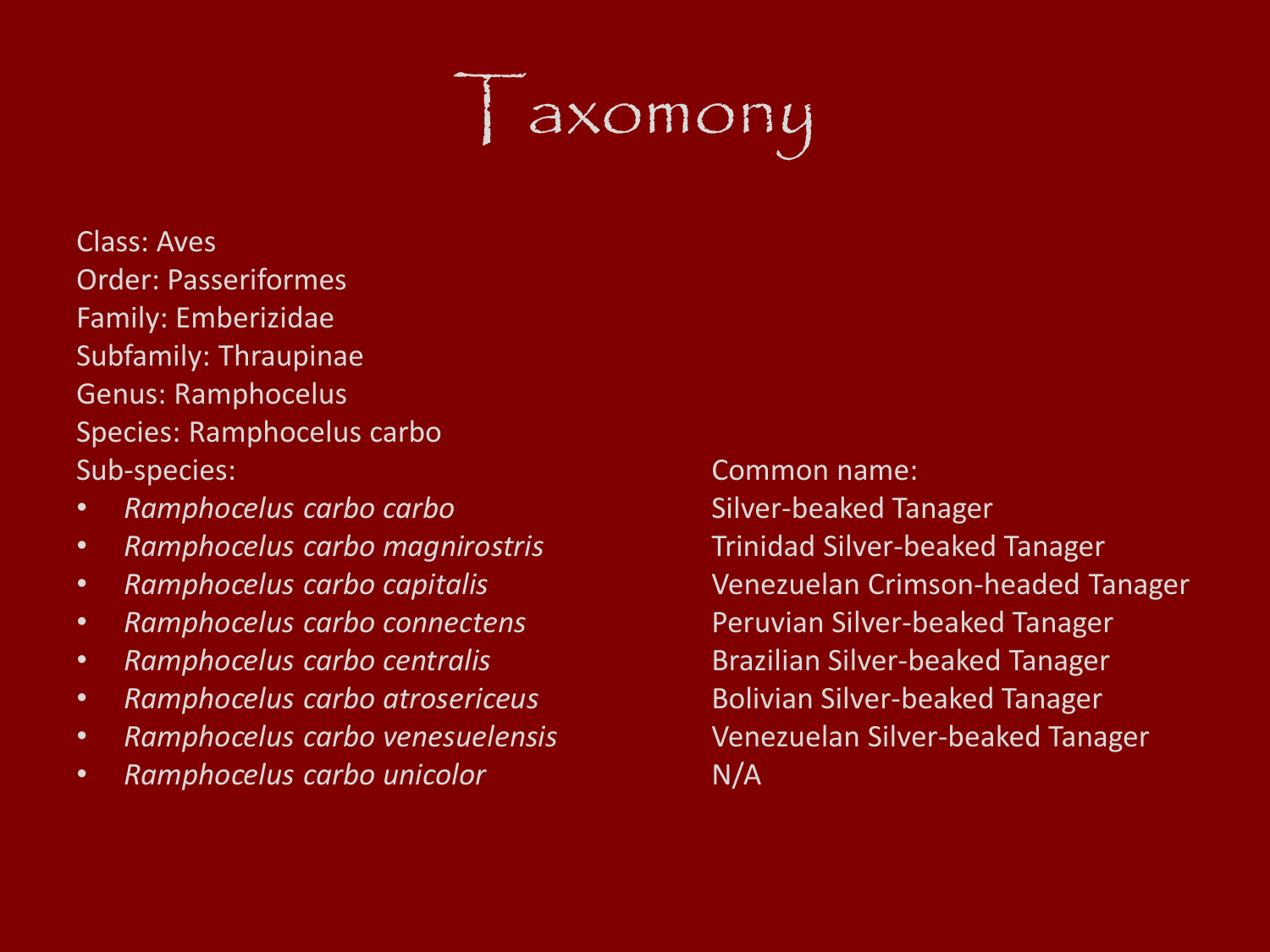# First Breeding

- Silver-beaked Tanager First Breeding
	- San Diego Zoo on April 14, 1943 individual lived until Sept 23, 1949.
	- No recorded breeding again until Houston Zoo in 1970, 1982; Brookfield in 1980; and Lincoln Park 1981, 1982.
	- $-$  In  $\mathbb E$  urope the first breeding occurred in 1977 compared to Brazílían | anager (Ramphocelus bresilius) which occurred in 1912.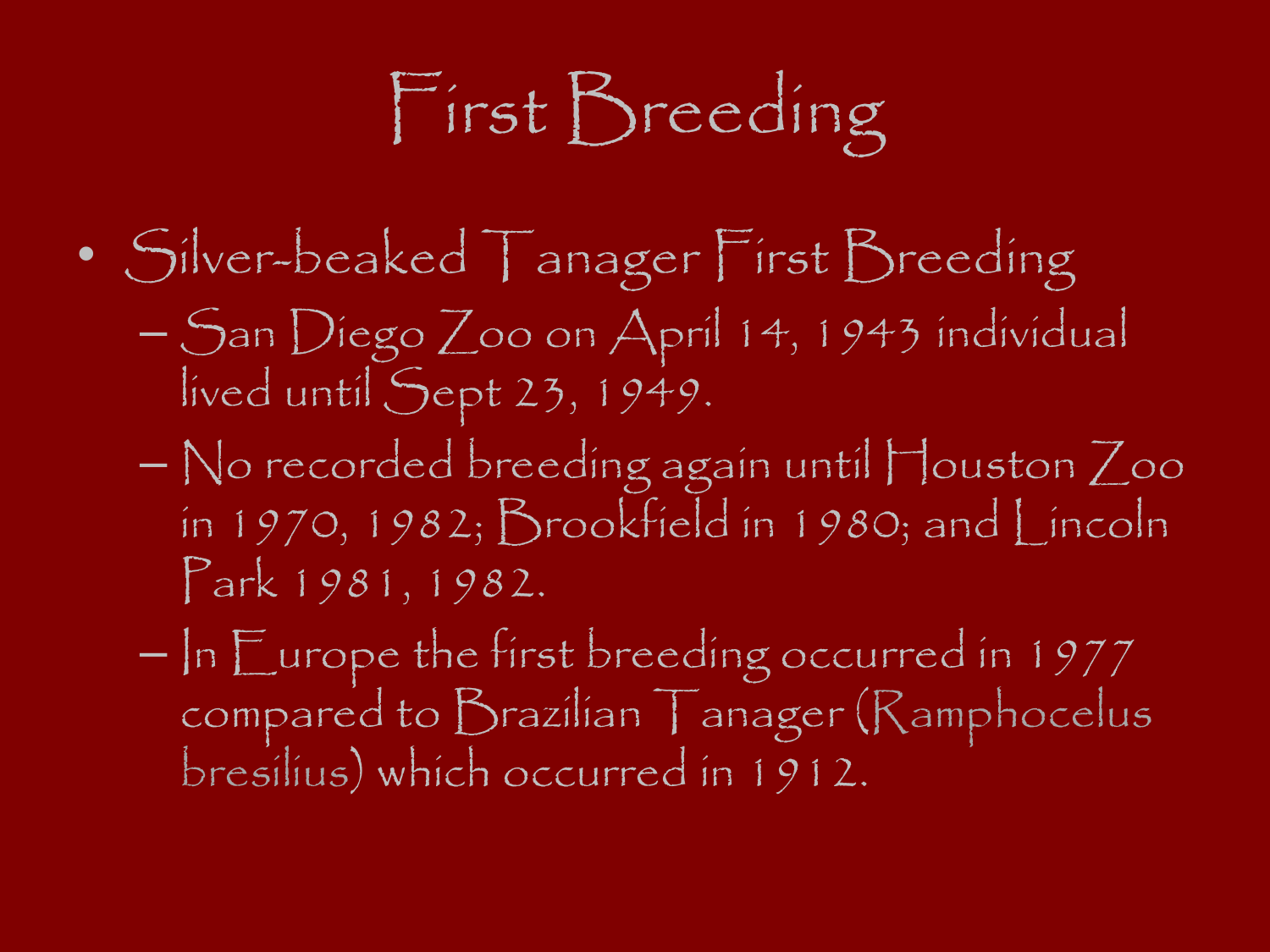# Population Trend

Silver-beaked Tanager Population

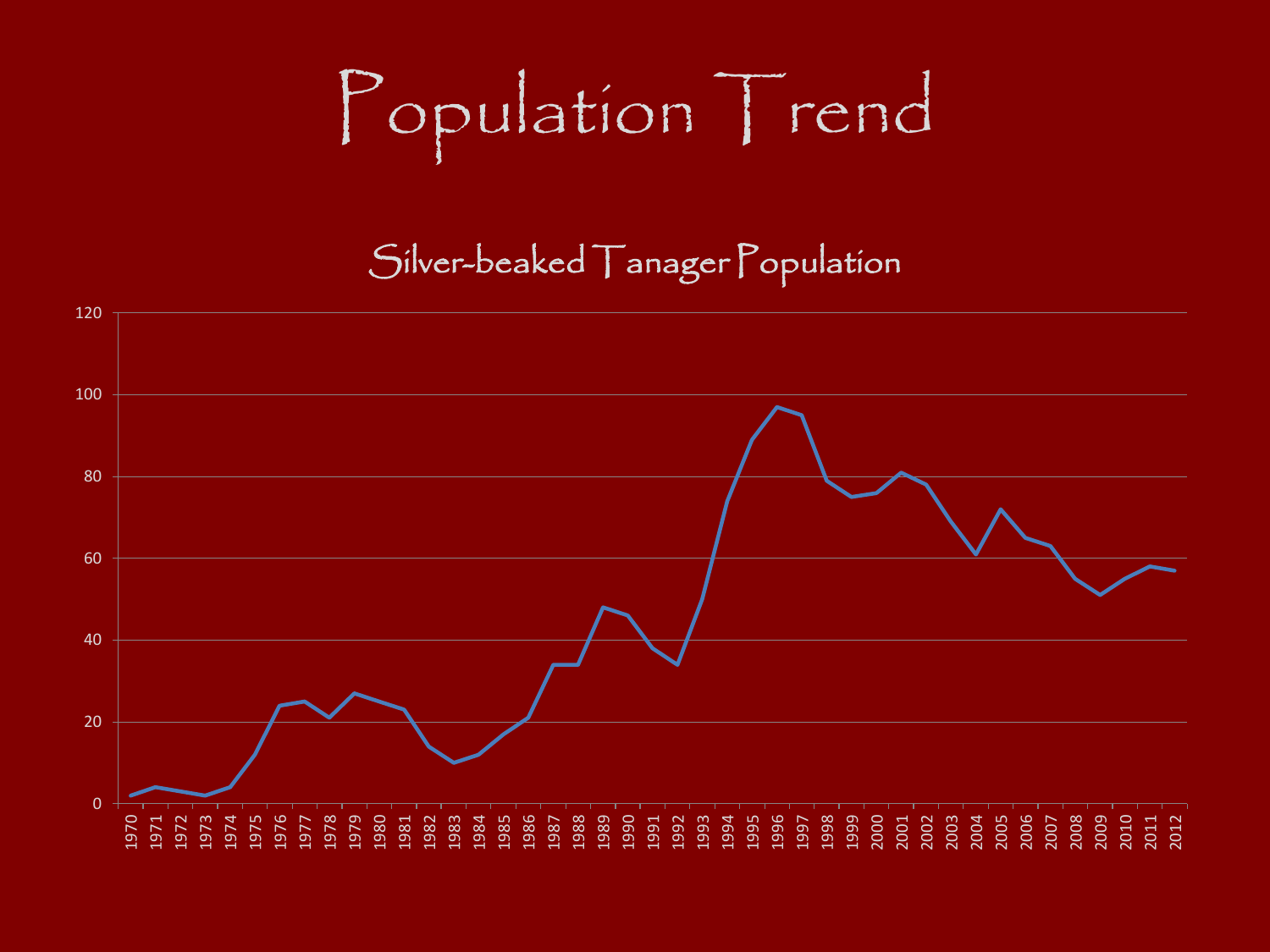



Demographics: 24.21.3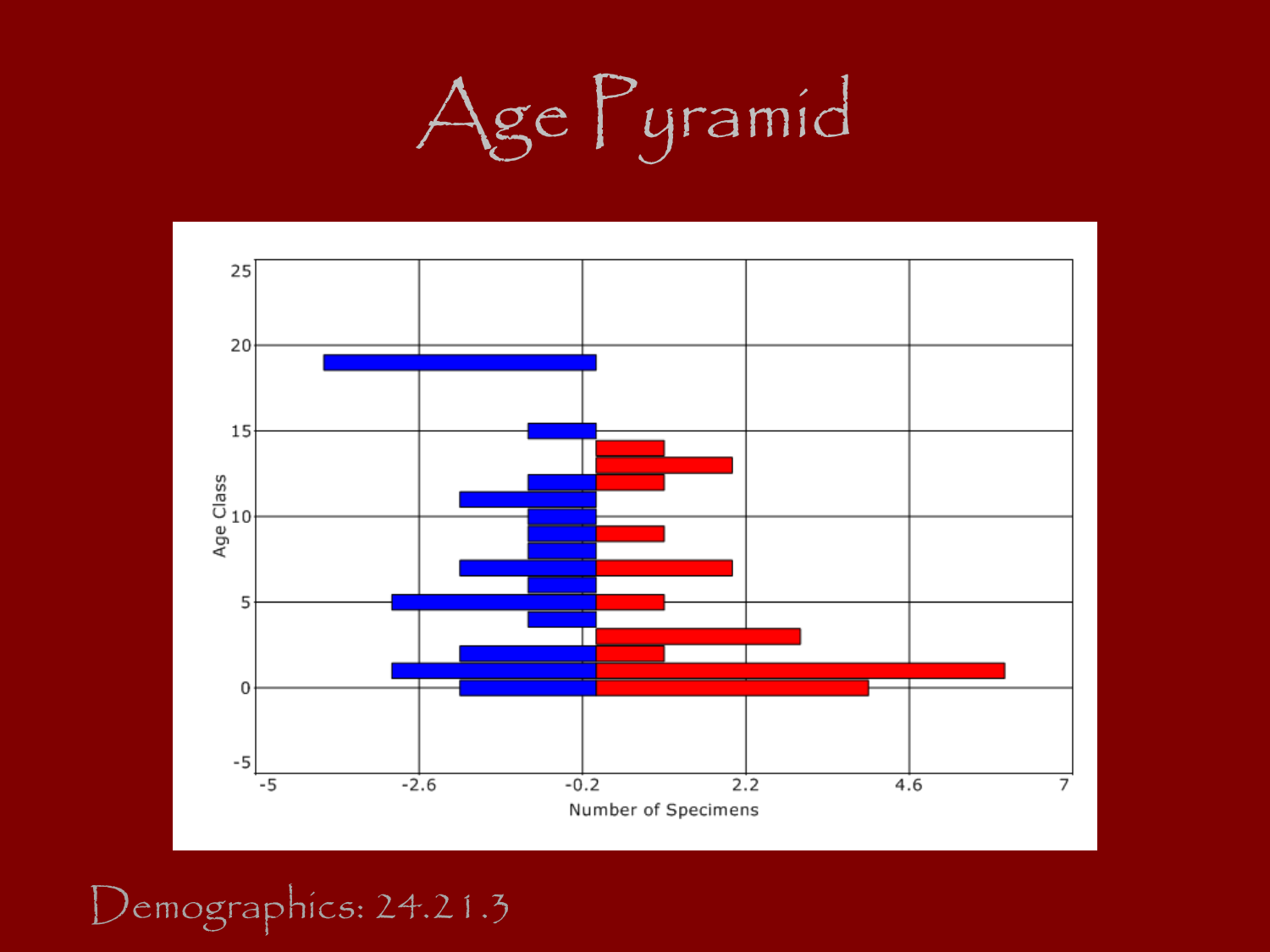## Historical and Current

- Population
	- The population reached 52 in 1993.
	- $-$  The largest population was reached in 1996 with 98 individuals.
	- Current Population in 2012 is 50.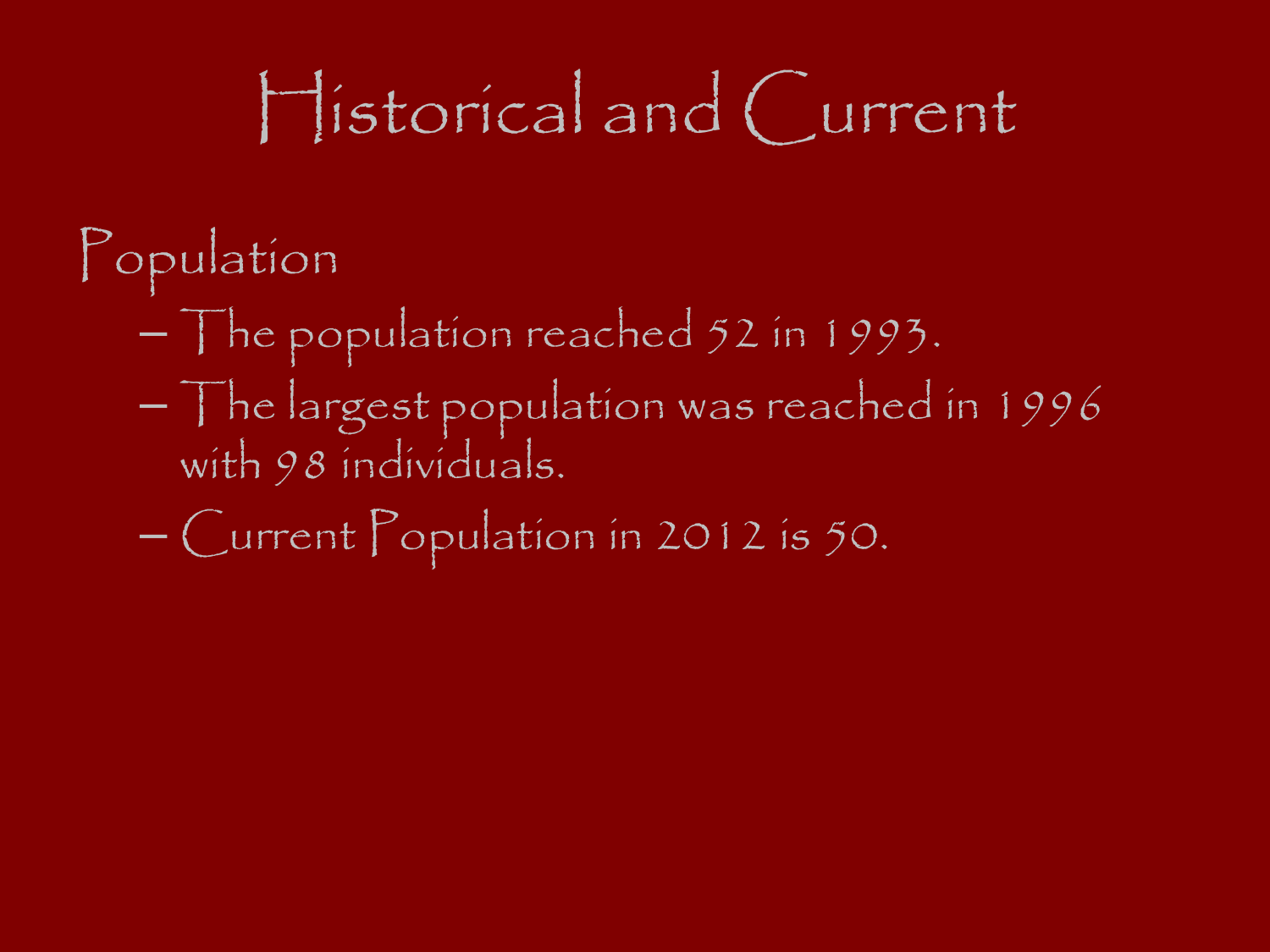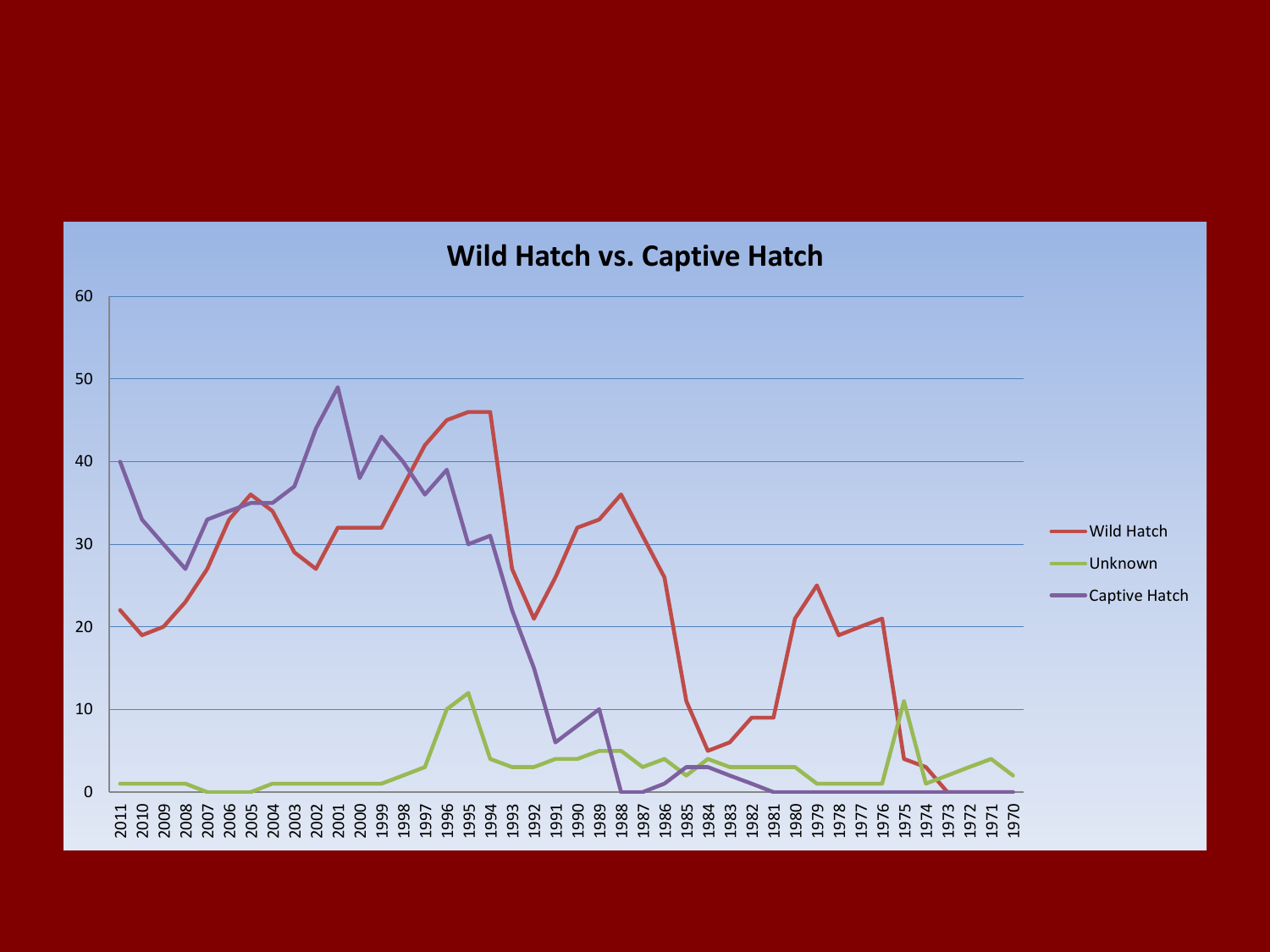# Offspring

- Offspring in the past 5 years.
	- 2008 : 10 chicks
	- 2009: 16 chicks
	- 2010: 11 chicks
	- 2011: 11 chicks
	- 2012: 3 chicks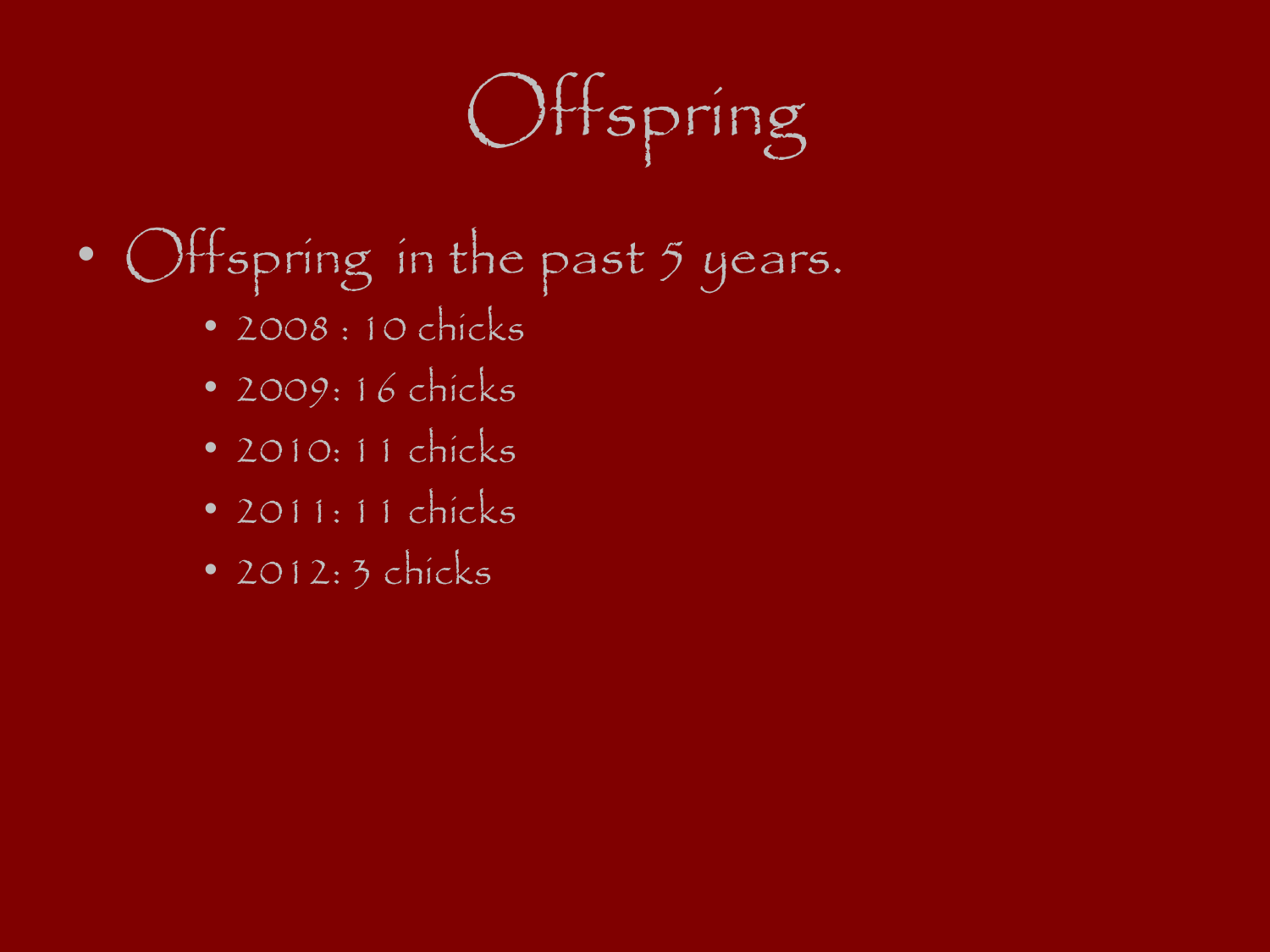# Hatching

• Breeding can occur all year but the most productive months occur May – July.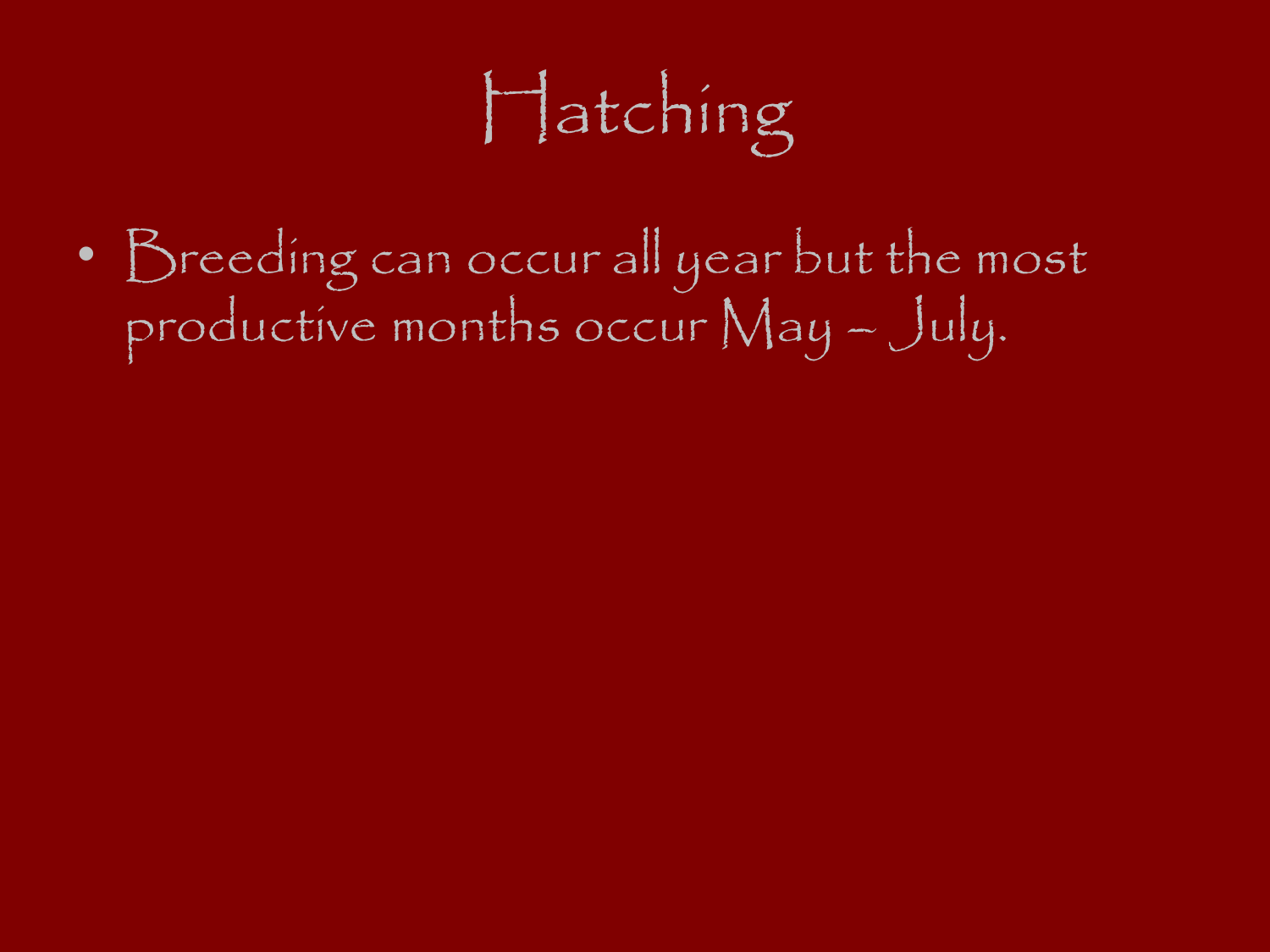Exporting

- Trinidad, Ecuador, Peru, Costa Rica and Suriname.
- Sustainability- This species is exported from Suriname and has a sustainable population in the wild.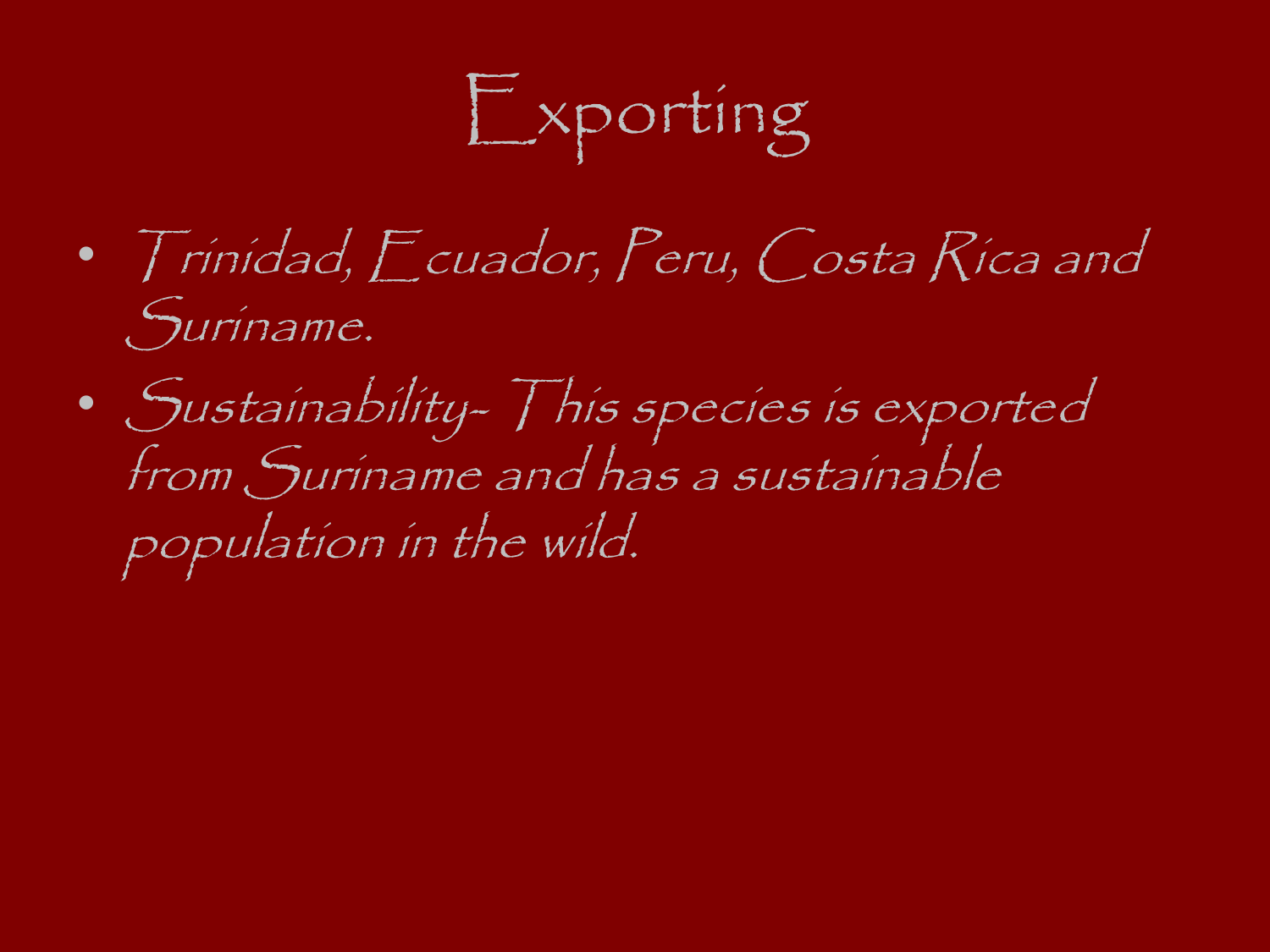Eggs

- Silver-beaked Tanager lay 1-2 eggs but according to data usually 1 egg. – Steinhart Aquariums has never had less than two eggs.
- If allowed they will lay multiple clutches. To avoid health issues associated with multiple clutches calcium supplement should be given.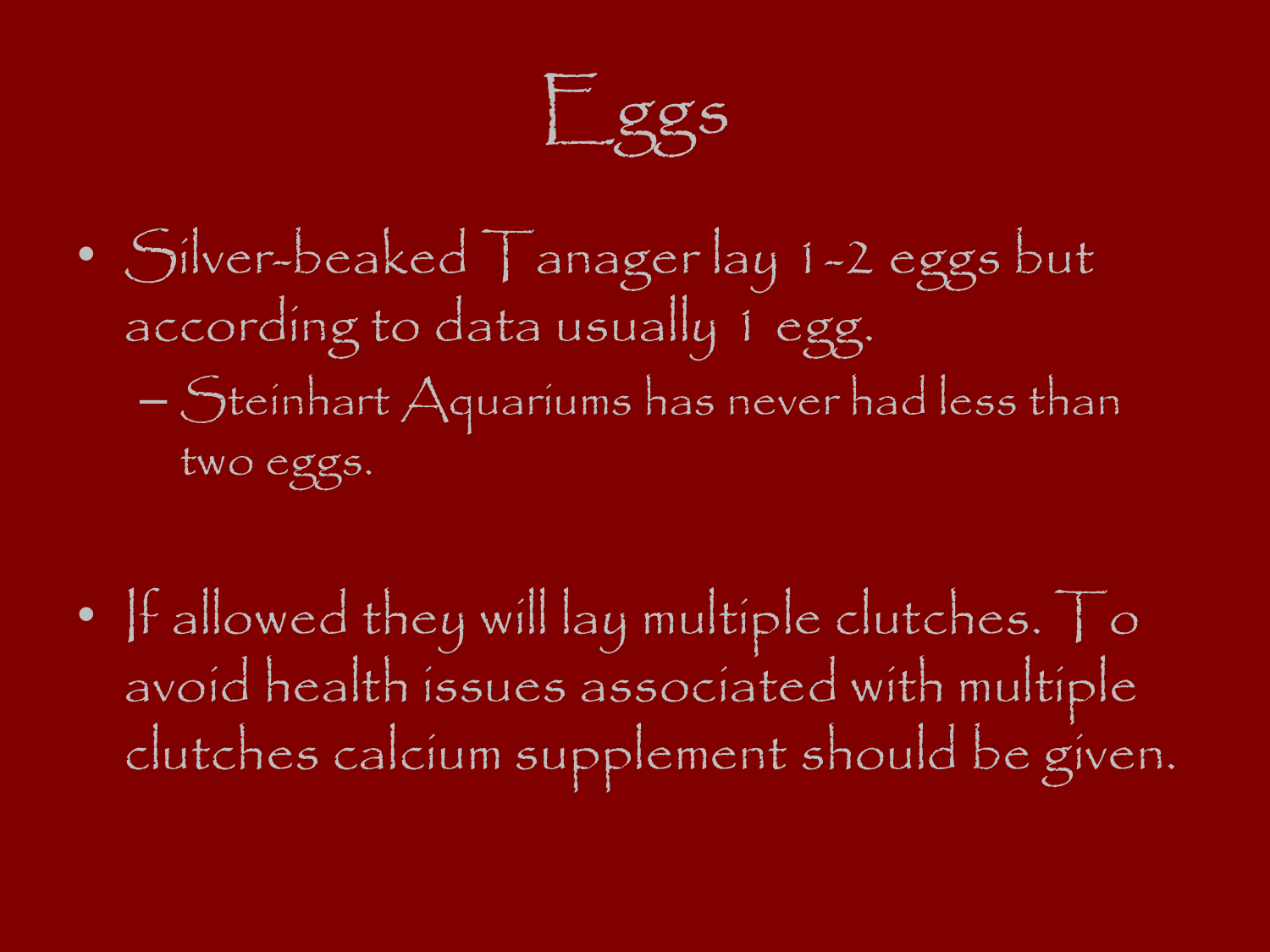# Fledging

- Females will incubate two to three blue to greenish-blue eggs flecked with blackishbrown for approximately 12 days (Isler and Isler, 1987). Both parents feed the chicks which will fledge in approximately 12 to 14 day (Pingry, 2000).
- Steinhart Aquarium eggs hatch around 10 and 11 days and fledge after 10 days.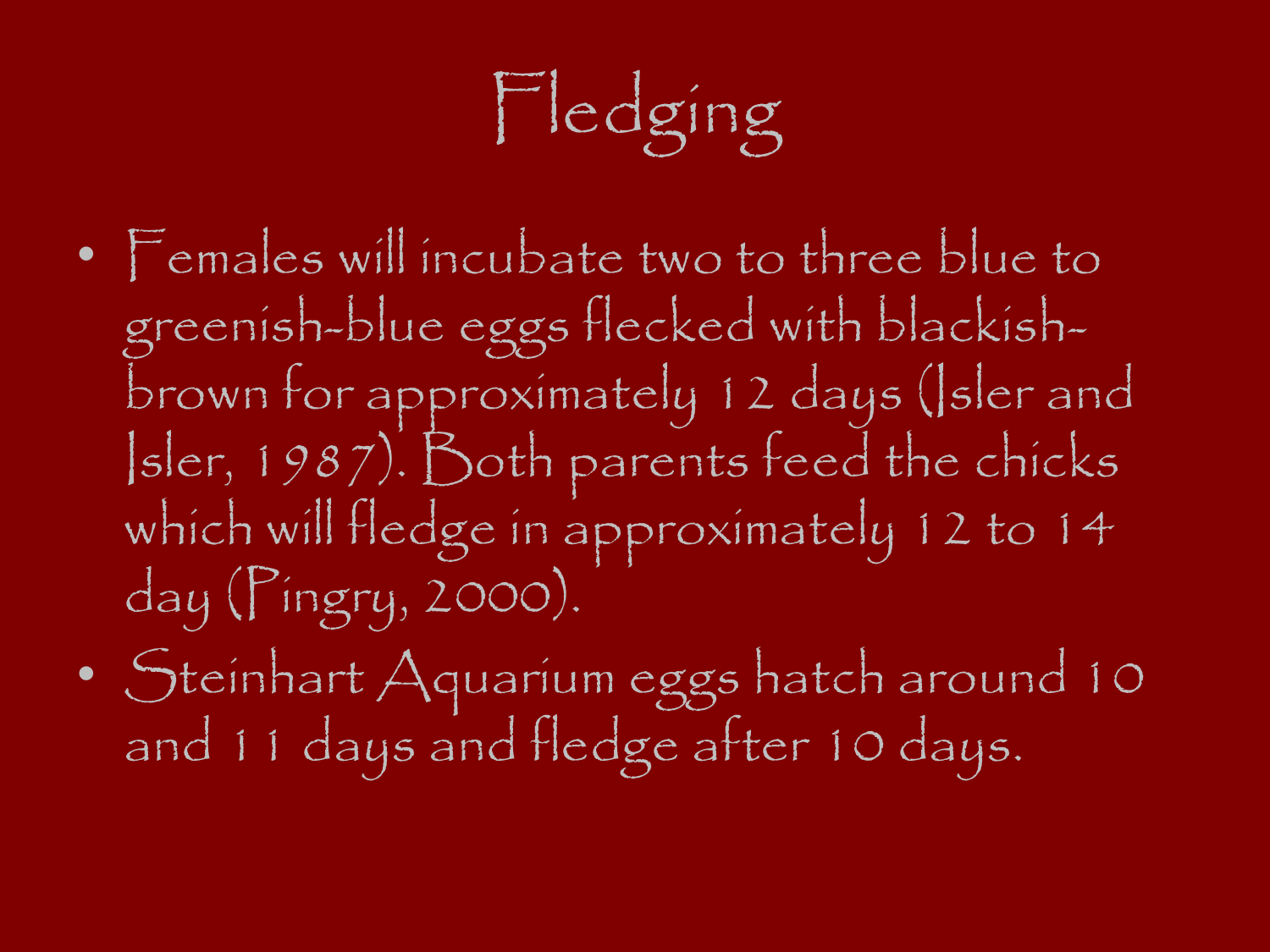

#### Females

| <b>Studbook ID</b> | <b>Current Sex</b> | <b>Hatch Type</b> | <b>Current Age</b> | <b>Current Age Est.</b> | <b>First Location</b> | <b>Current Location</b> |
|--------------------|--------------------|-------------------|--------------------|-------------------------|-----------------------|-------------------------|
| 418                | Female             | Captive Hatch     | 14.056             | <b>None</b>             | <b>TORONTO</b>        | <b>TORONTO</b>          |
| 468                | Female             | Wild Hatch        | 13.366             | Year                    | <b>UNKNOWN</b>        | <b>SEATTLE</b>          |
| 467                | Female             | Wild Hatch        | 13.366             | Year                    | <b>UNKNOWN</b>        | <b>SEATTLE</b>          |
| 449                | Female             | Captive Hatch     | 13.065             | None                    | NZP-WASH              | <b>HOUSTON</b>          |
| 498                | Female             | Wild Hatch        | 11.997             | Year                    | <b>UNKNOWN</b>        | <b>LOWRY</b>            |
| 638                | Female             | Wild Hatch        | 9.325              | $+/- 2$ Years           | <b>PRIVATE</b>        | <b>STEINHART</b>        |
| 717                | Female             | <b>Wild Hatch</b> | 7.072              | <b>None</b>             | <b>WILD</b>           | <b>NASHV ZOO</b>        |
| 715                | Female             | Wild Hatch        | 7.072              | None                    | <b>WILD</b>           | <b>NASHV ZOO</b>        |
| 621                | Female             | Captive Hatch     | 4.991              | Day                     | <b>ST PAUL</b>        | <b>ST PAUL</b>          |
| 655                | Female             | Captive Hatch     | 3.699              | None                    | <b>STEINHART</b>      | <b>TOLEDO</b>           |

Median Life Expectancy: 5.4 years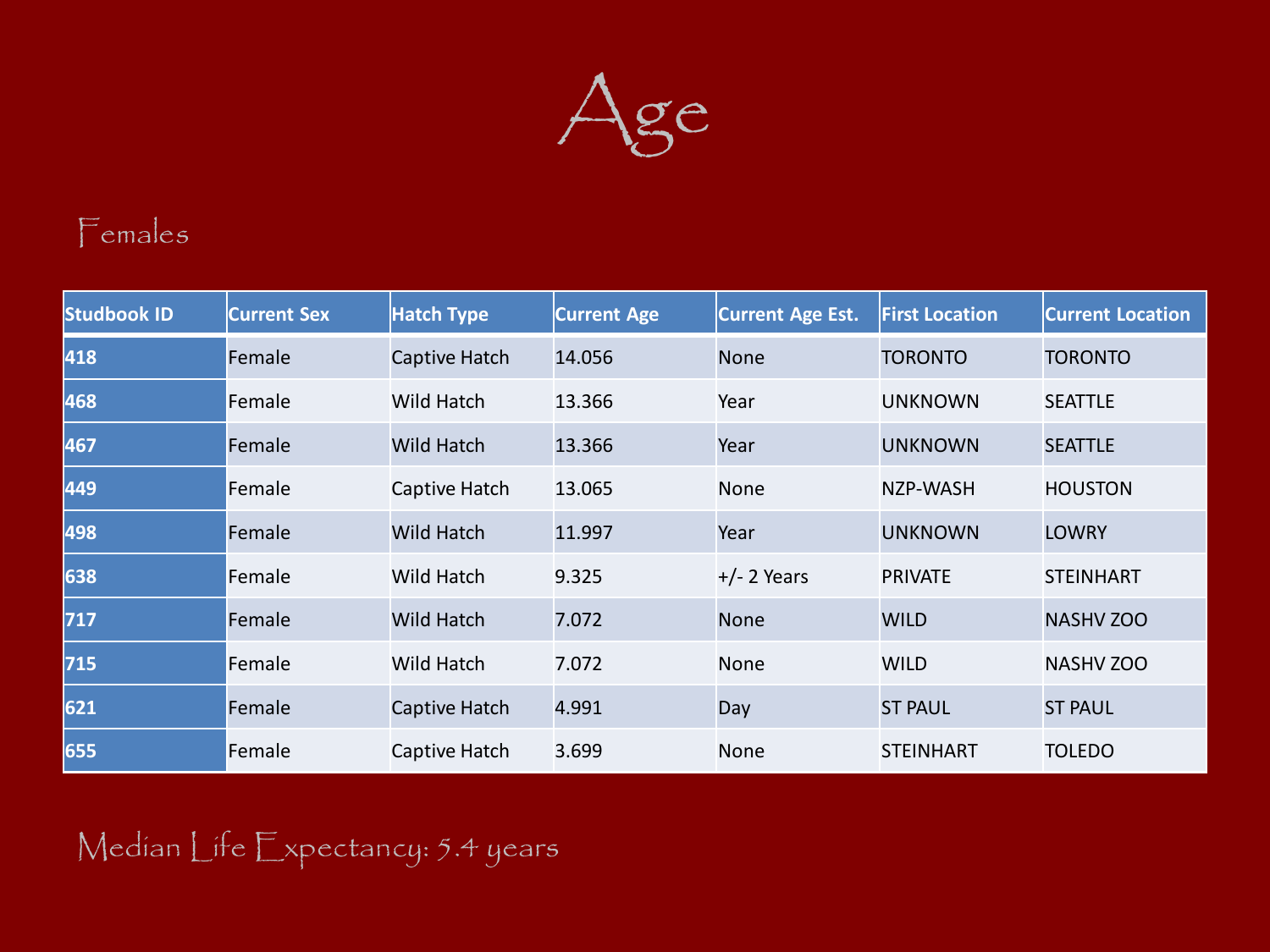

#### Males

| <b>Studbook ID</b> | <b>Current Sex</b> | <b>Hatch Type</b>    | <b>Current Age</b> | <b>Current Age Est.</b> | <b>First Location</b> | <b>Current Location</b> |
|--------------------|--------------------|----------------------|--------------------|-------------------------|-----------------------|-------------------------|
| 203                | Male               | <b>Wild Hatch</b>    | 19.882             | Year                    | <b>SURINAM</b>        | <b>PROVIDNCE</b>        |
| 201                | Male               | Wild Hatch           | 19.882             | Year                    | <b>SURINAM</b>        | <b>SEATTLE</b>          |
| 232                | Male               | <b>Wild Hatch</b>    | 19.31              | Year                    | <b>S.AMERICA</b>      | <b>DENVER</b>           |
| 233                | Male               | Wild Hatch           | 19.307             | Year                    | <b>UNKNOWN</b>        | NZP-WASH                |
| 352                | Male               | <b>Captive Hatch</b> | 15.411             | <b>None</b>             | NZP-WASH              | <b>NZP-WASH</b>         |
| 489                | Male               | Captive Hatch        | 12.279             | Day                     | <b>TORONTO</b>        | <b>TORONTO</b>          |
| 518                | Male               | <b>Captive Hatch</b> | 11.376             | Day                     | <b>HOUSTON</b>        | <b>HOUSTON</b>          |
| 531                | Male               | Captive Hatch        | 11.179             | None                    | <b>SEATTLE</b>        | <b>SEATTLE</b>          |
| 566                | Male               | <b>Wild Hatch</b>    | 10.07              | Year                    | <b>UNKNOWN</b>        | <b>MEMPHIS</b>          |
| 580                | Male               | Wild Hatch           | 9.15               | Year                    | <b>UNKNOWN</b>        | <b>ST PAUL</b>          |

#### Median Life Expectancy: 6.6 years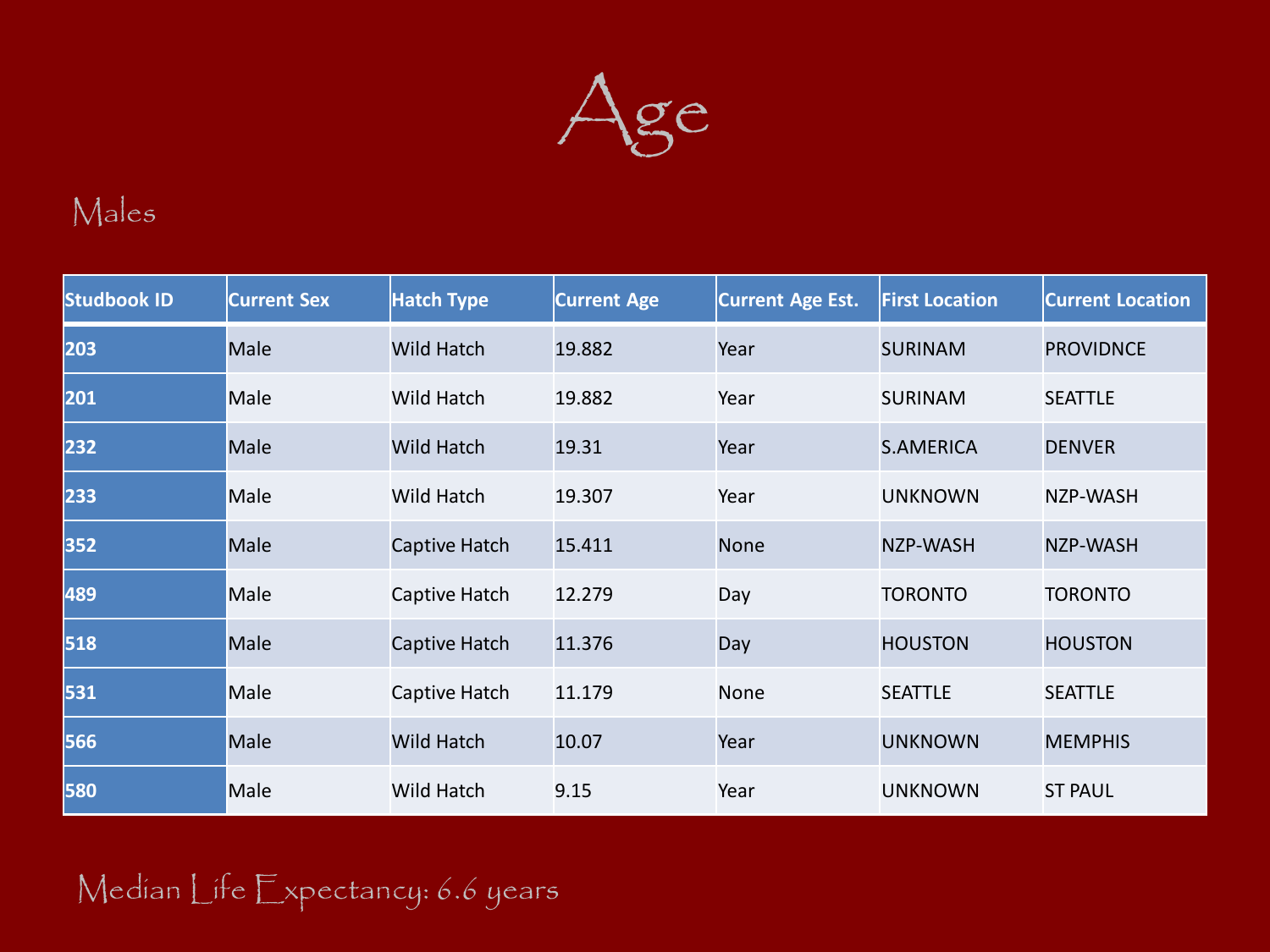Breeding Age

### Female

- Age of youngest female to lay eggs was .79. years old with the mean age for laying first clutch being 3.48 years old.
- Age of oldest female to lay was15 years old.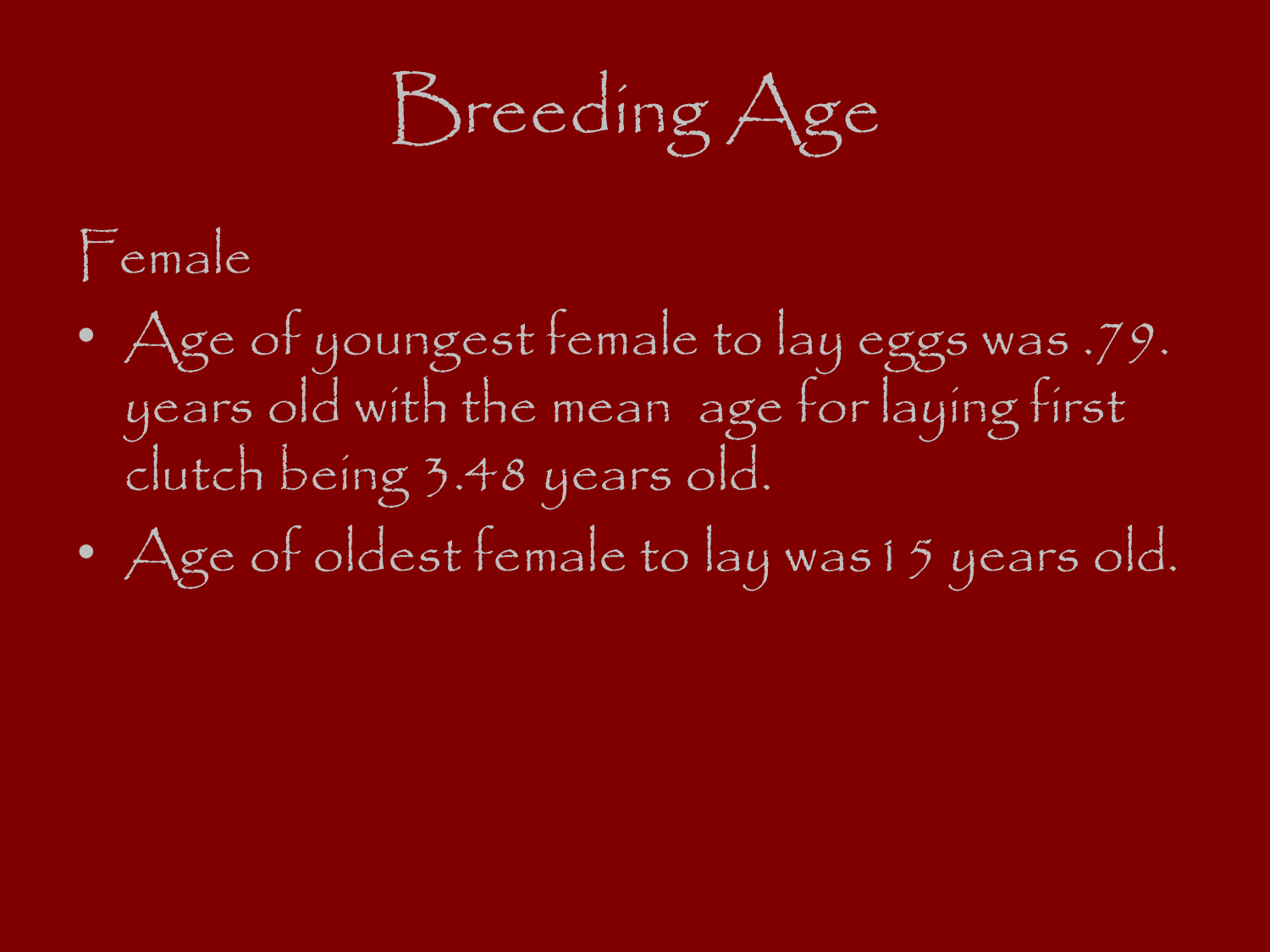Breeding Age

Male

- Youngest male: 1.5 years
	- Mean age: 3.8years
- Oldest male: 19.8 years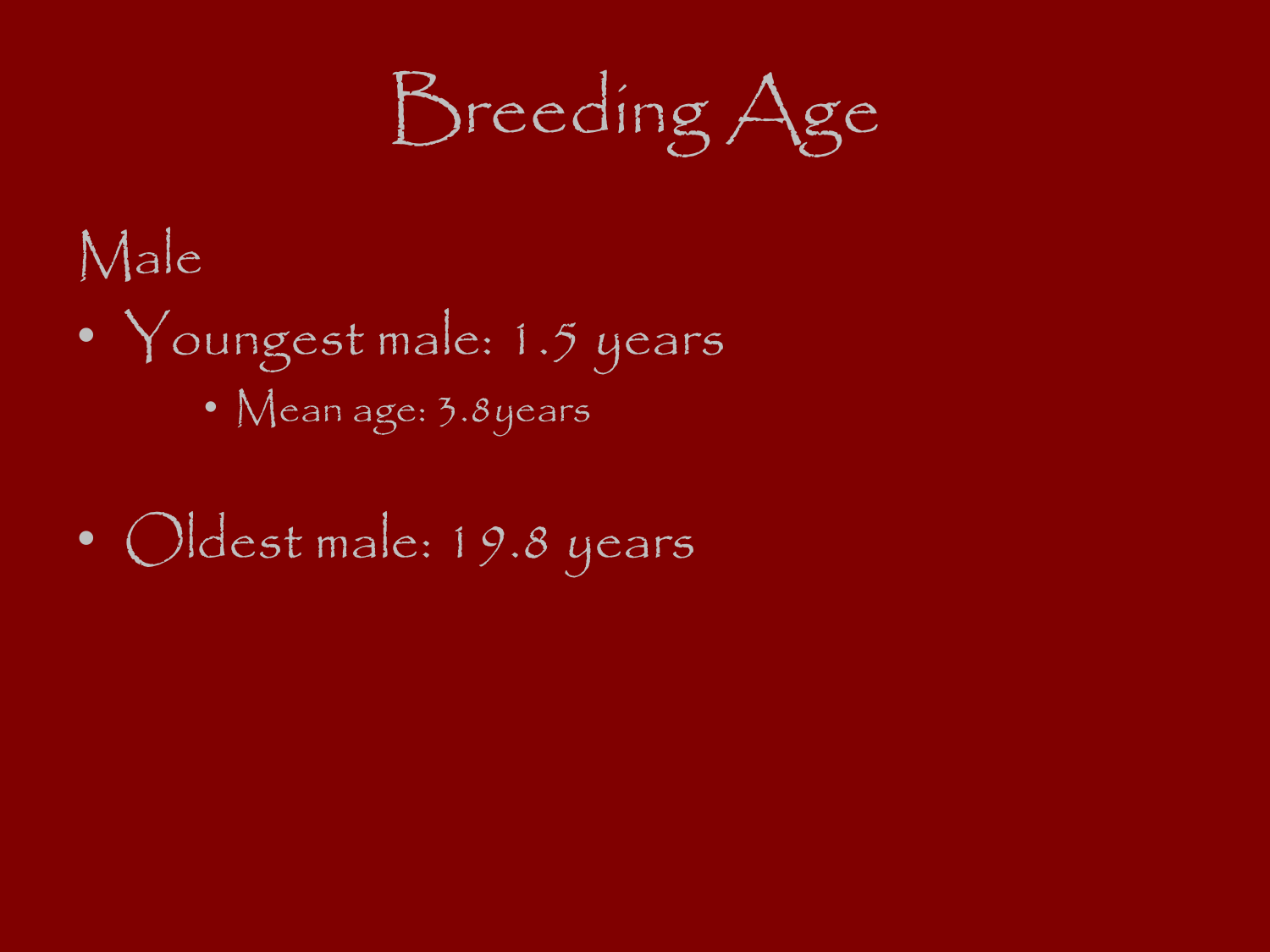# Population

- Individual breeding in the population. – 19% of the individuals are breeding  $-\sqrt{10a}$  is 30%
- Maintain population – 15-17 bird need to be introduced • Increase the population – 18 – 22 birds need to be introduced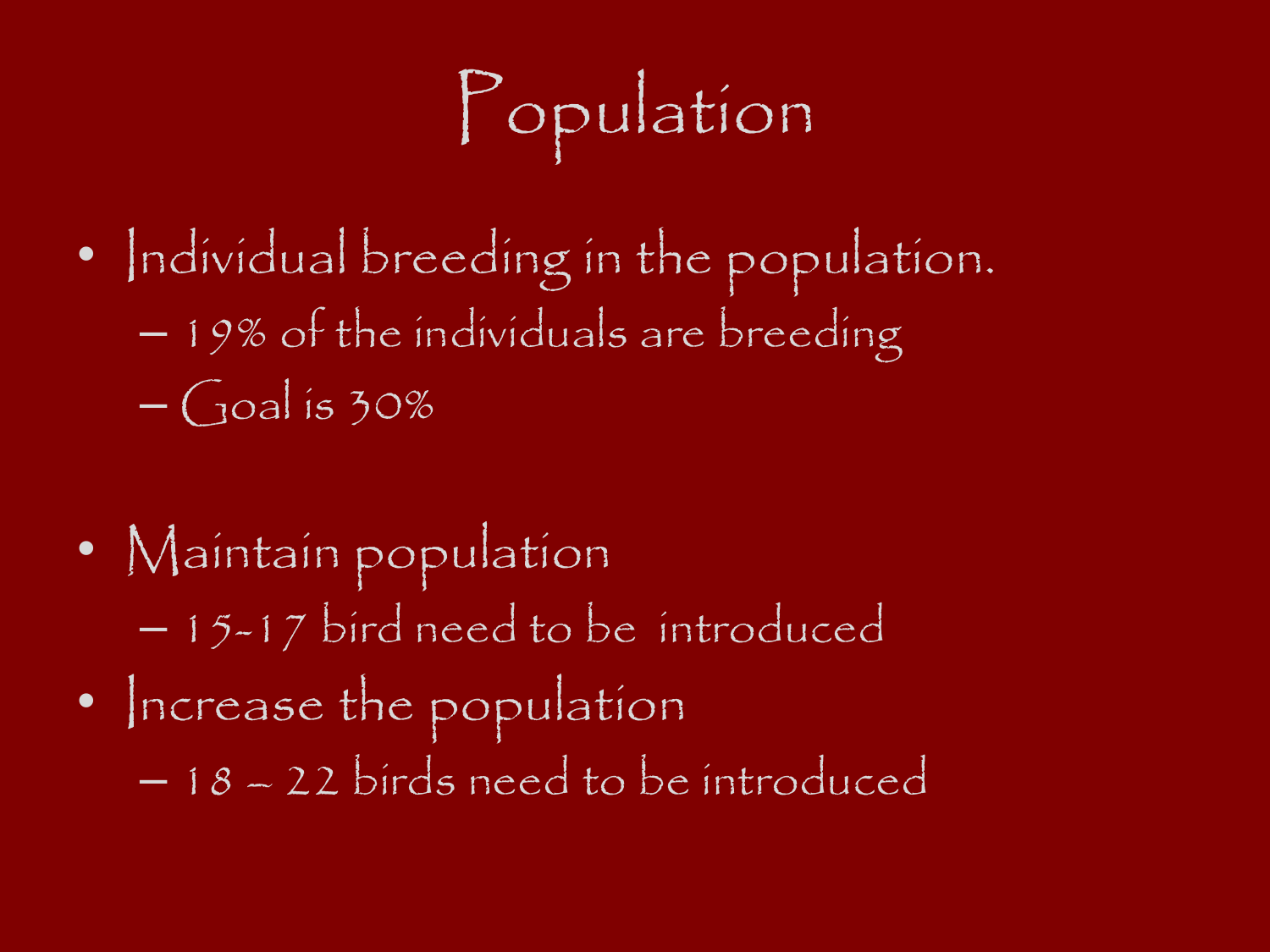# Mortality

- First month Mortality:
	- $-$  Males: 51%
	- $-$  Females:  $48\%$
- First Year Mortality: – Males: 67%  $-$  Females: 61%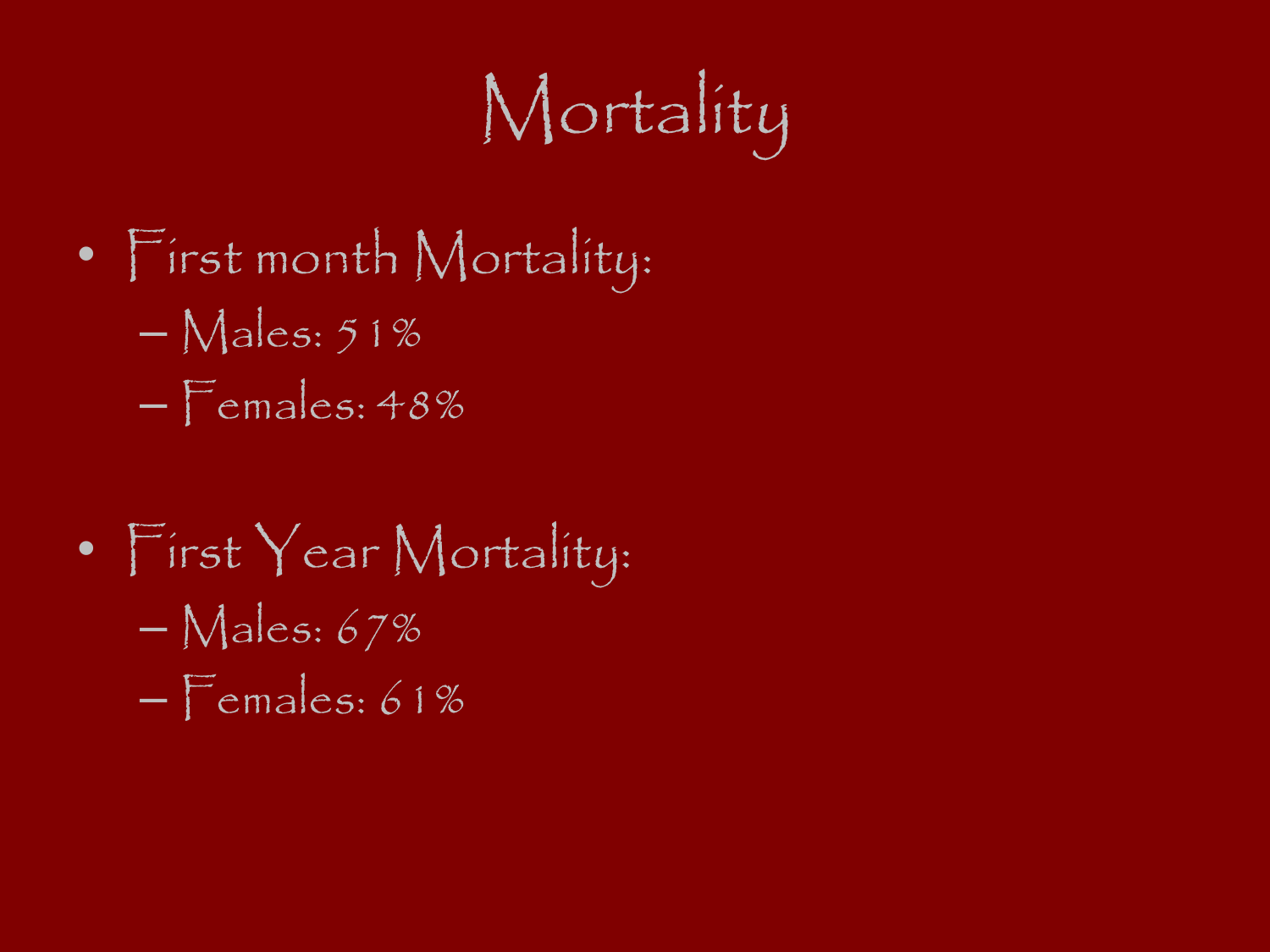### High Mortality

- Boom or Bust Population
- $\bullet$   $\Gamma$  xhibits – Free flight – Multiple species • Parasite
	- Atoxoplamosis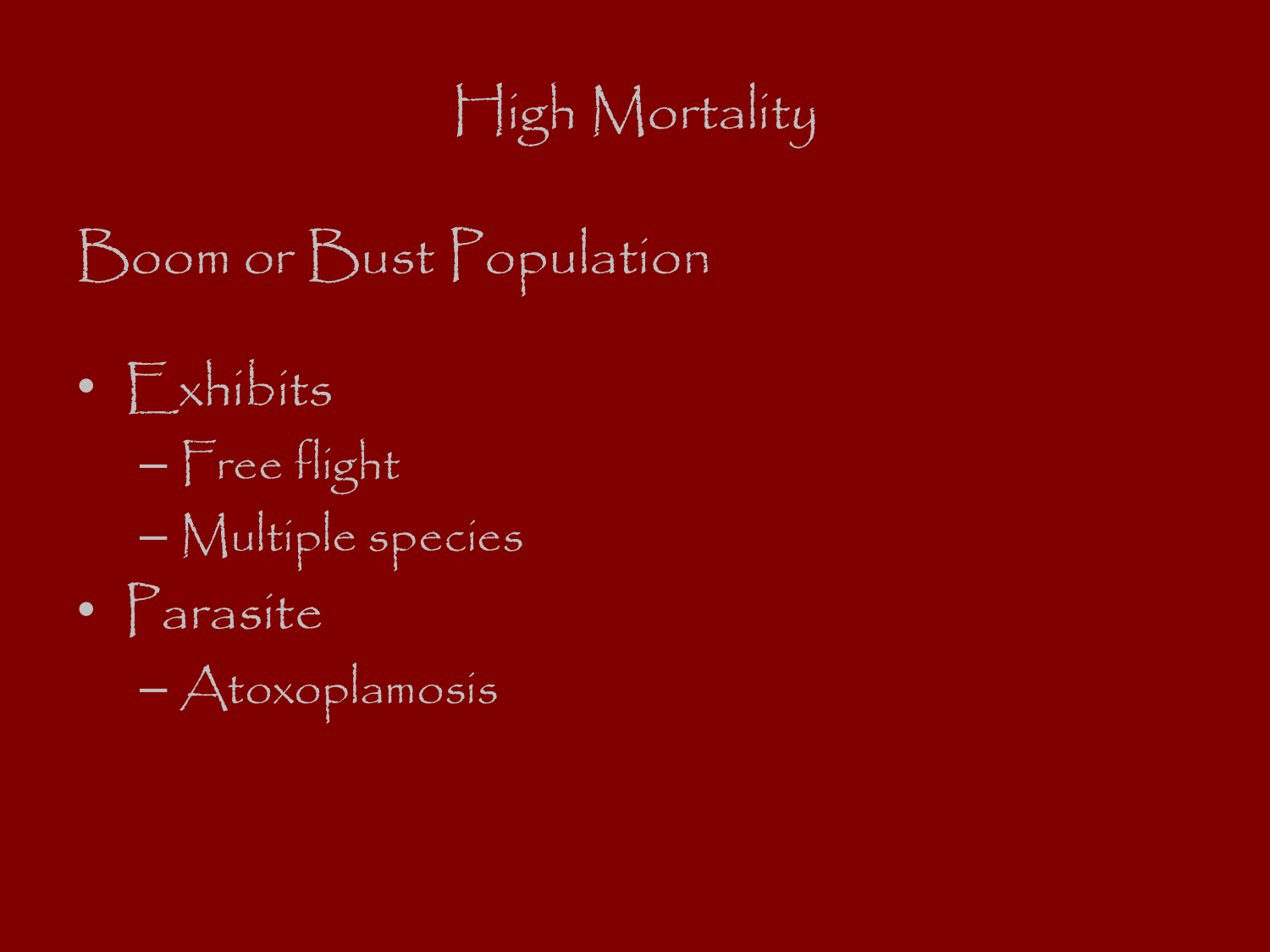# Husbandry

- Diet
- Exhibits
- Group dynamics
- Breeding
- Medical Issues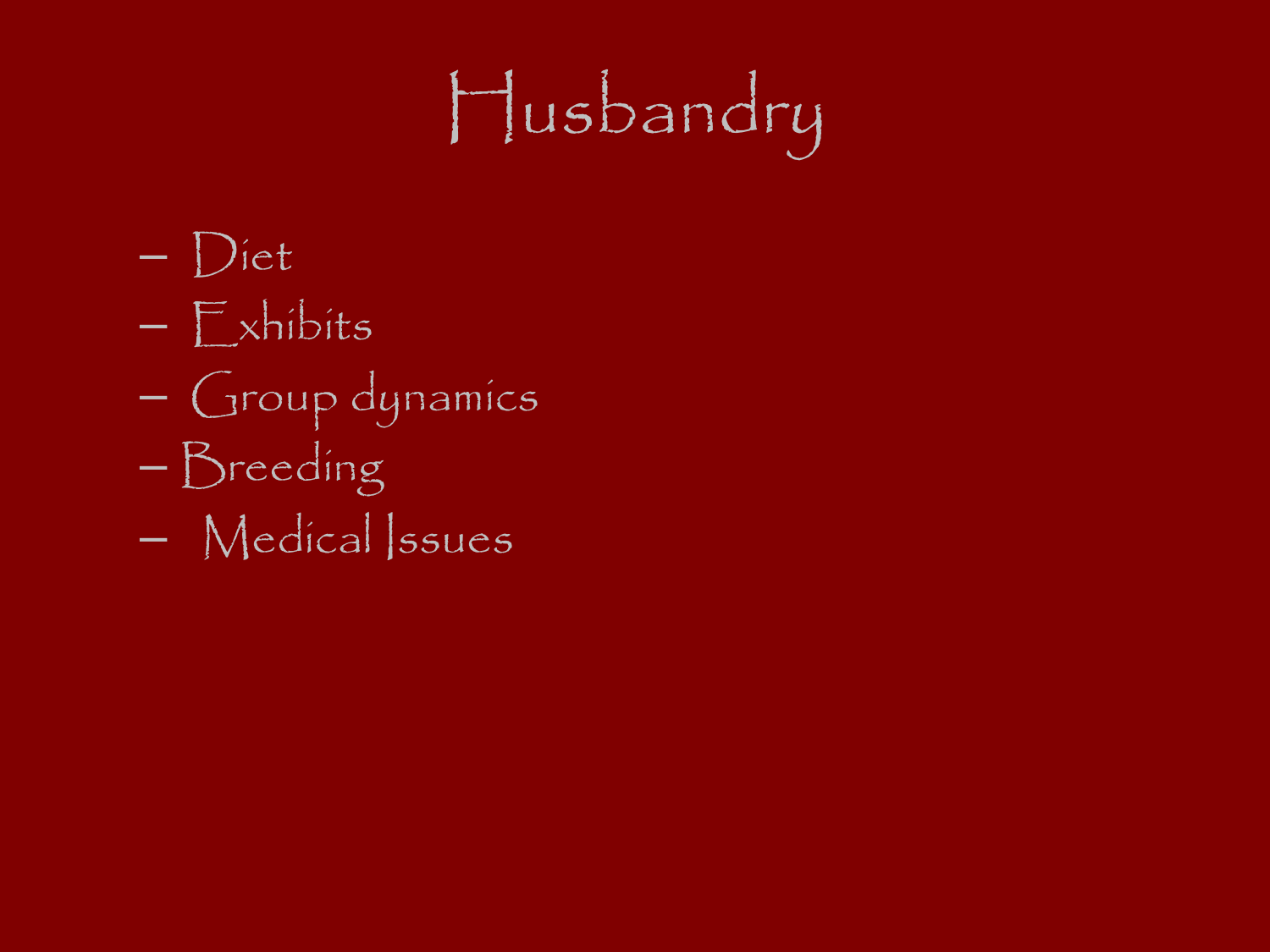# Diet

In the wild diet consist of "50% insects, 45% fruit and, 5% nectar"  $(|$ sler and  $|$ sler, 1987).

#### Tulsa Zoos Diet:

- Softbill Pellets
- Fruit salad
- Fruit mix
- 4 Crickets
- 10 Mealworn
- 4 Waxworms
- 2 Superworms

We try to follow "50% fruit, 33% softbill pellets, 10% chopped hardboiled eggs, 5% greens, and 2% live food" (Vince, 1996).

We treat the diet with tea to help with hemochromatosis.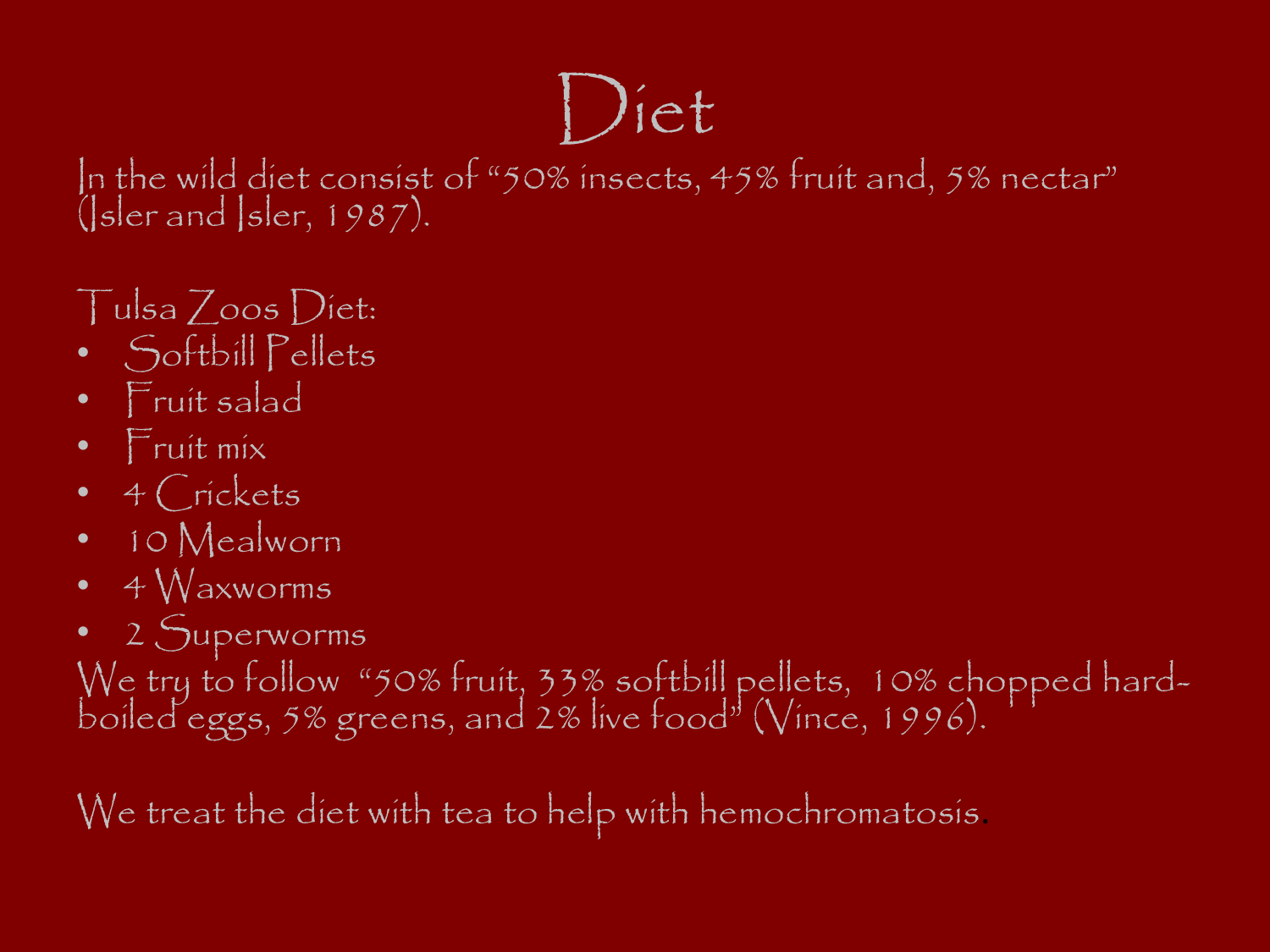## Exhibits

- Large free flight exhibit w/ multiple species.
- Smaller exhibits
	- 9\* 5\* 8 reported by Kathy Pingry in Silver-beaked Tanager Studbook .
	- 9.8\* 5\* 6.5 reported in 2006 EAZA Husbandry Guidelines for Tanagers, Honeycreepers and Euphonias
	- Smallest exhibit was 6\* 8 \* 8 reported by Robert Webster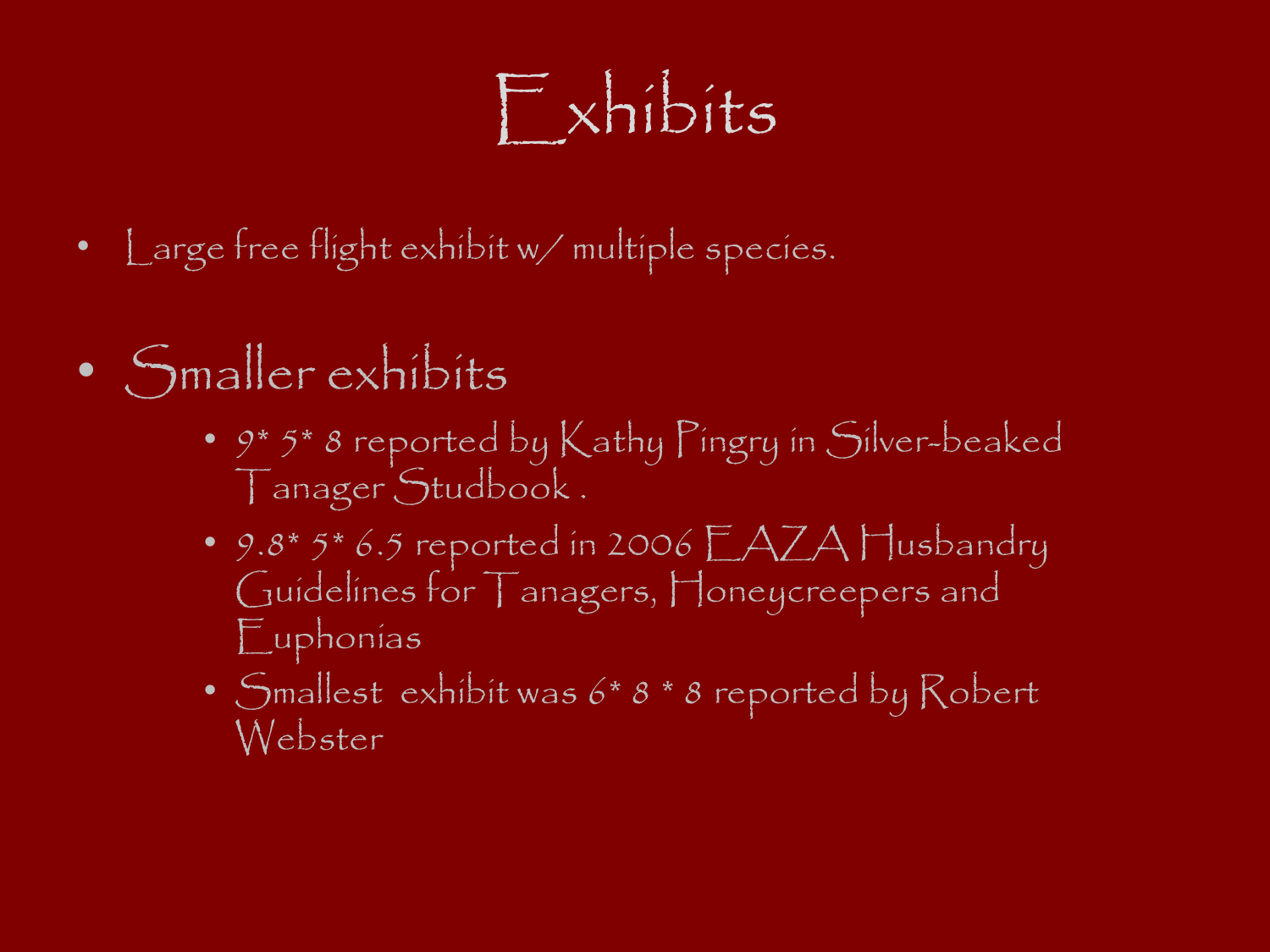## Exhibit

- It has been reported that lush vegetation in exhibits has improved breeding for this species of tanager.
- It has also been suggested that moving tanagers from a sparse environment with no plants and enrichment to a heavily planted aviary with lots of food especially bugs can trigger breeding activity (Harris, 1987)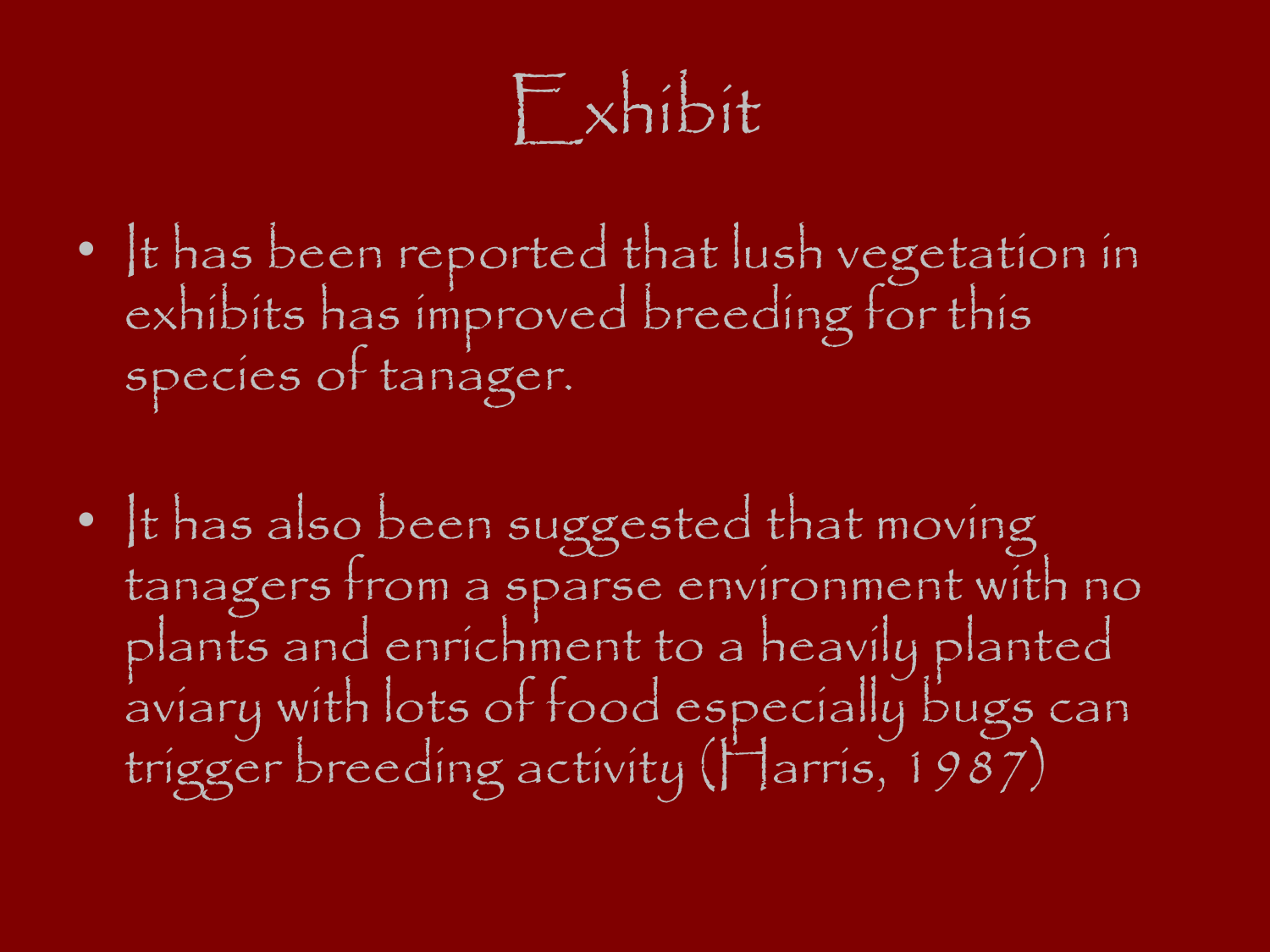

• Large open exhibit with multiple species = high mortality for fledging. – Fledging Cage - if possible is a great tool for young birds.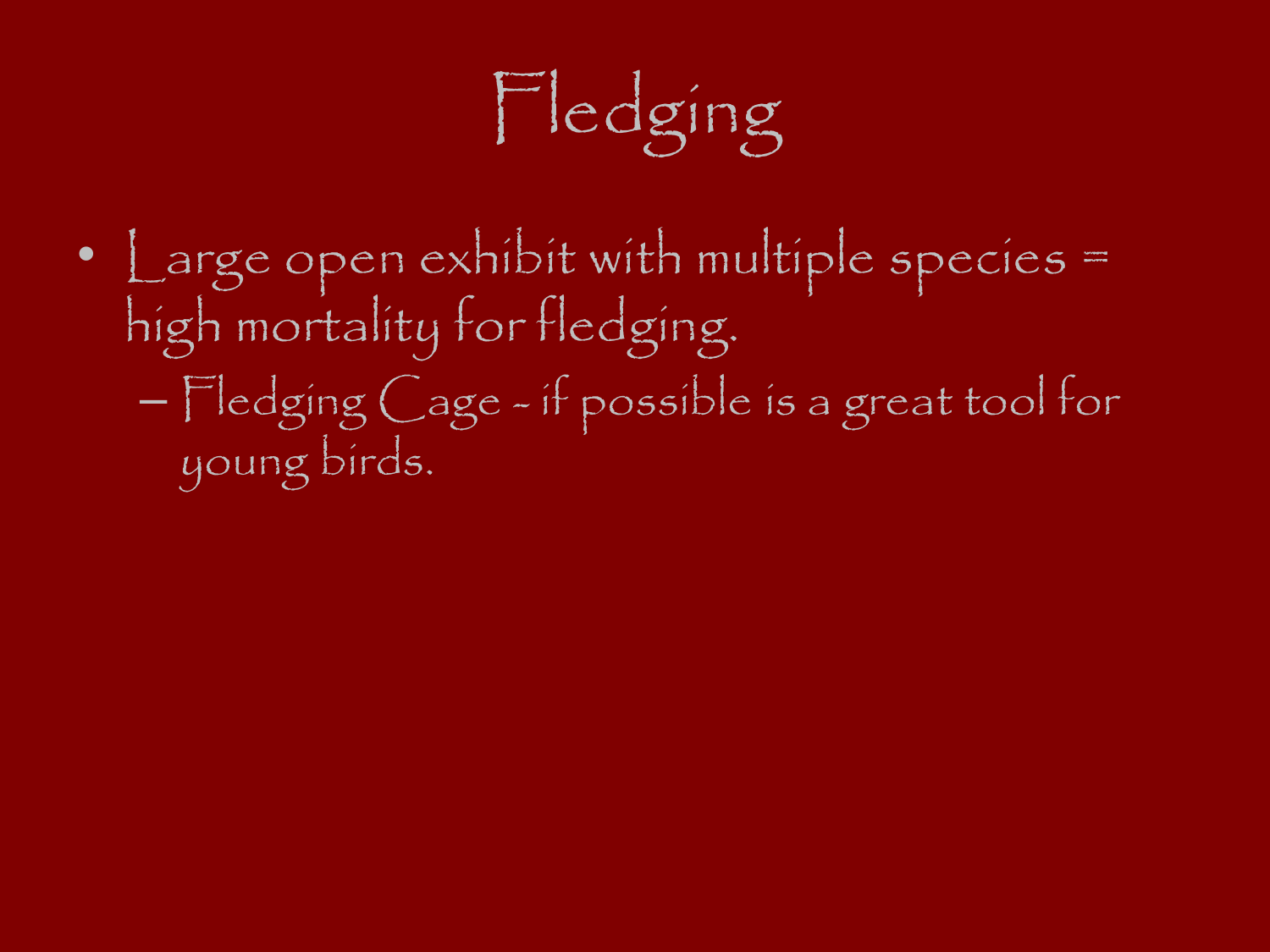# Group Dynamics

- Silver-beaked Tanager will show male/male aggression:
	- Male/Female
	- Male/Mult Females
	- Female group

"The silver-beaked tanager, and surprisingly, the violaceous euphonia males killed the other resident males of their species within days upon release" (McCloskey, 2011).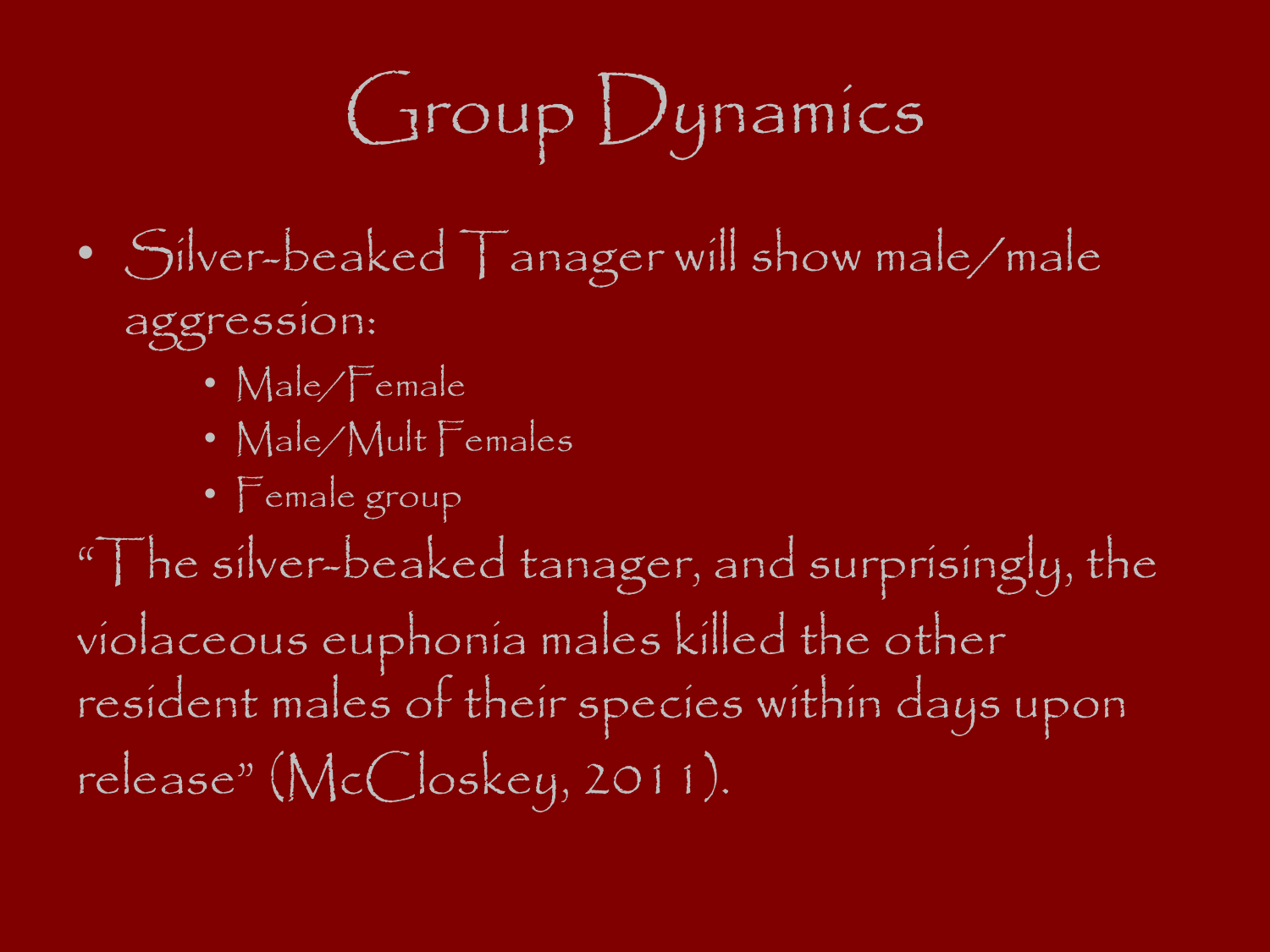# Group Dynamics

- National Zoo housed 5 males in a exhibit with multiple females.
- Its recommend not to house bachelors groups or multiple male due to aggression.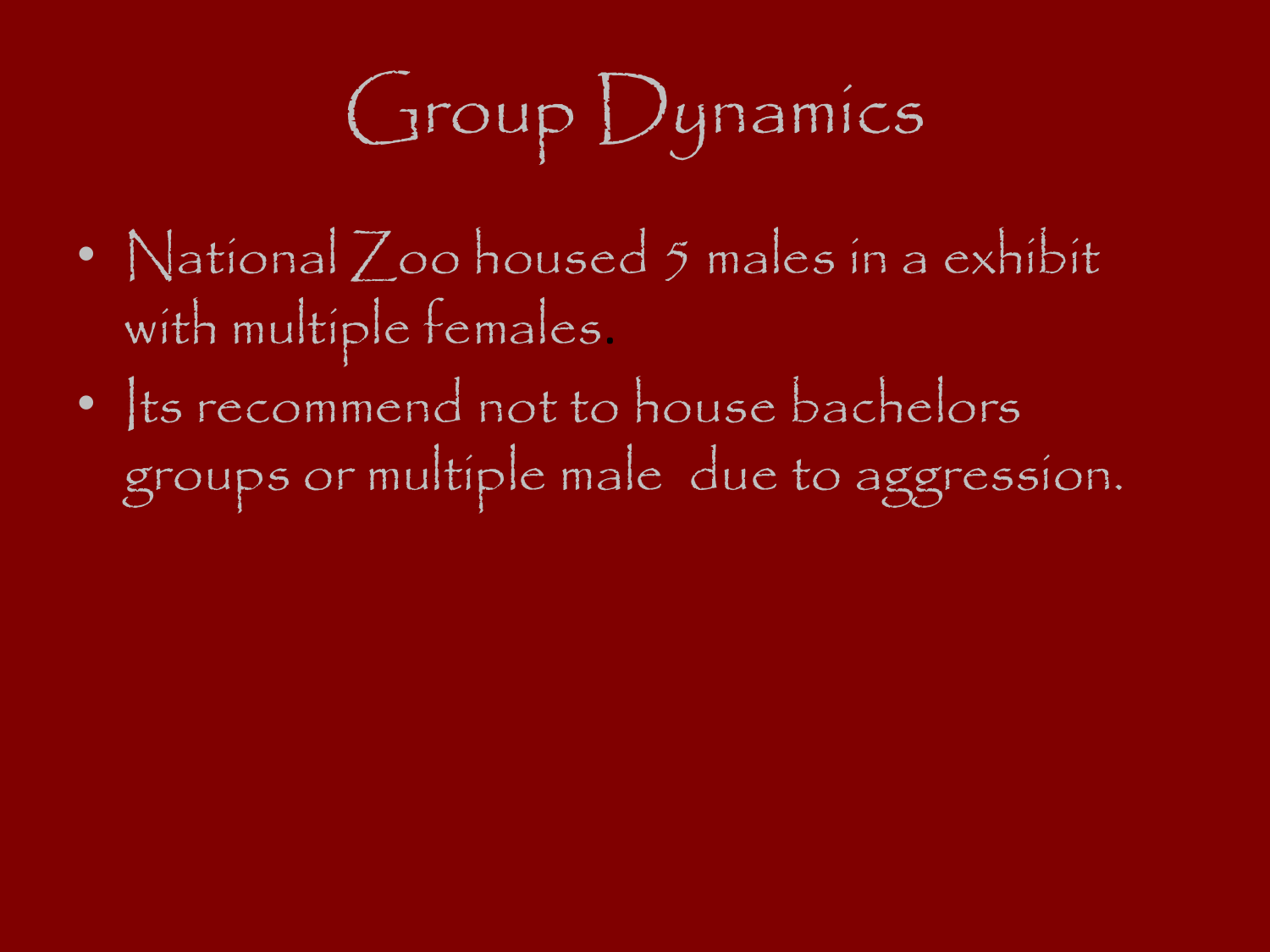# Breeding

- Induced breeding
	- Exhibit with lush vegetation
	- Multiple nesting sites available.
	- Exhibit appropriately sized.

• Housing silver-beaked tanagers in free flight exhibit and also housing a pair in a smaller exhibit/off exhibit area were more intense management can occur.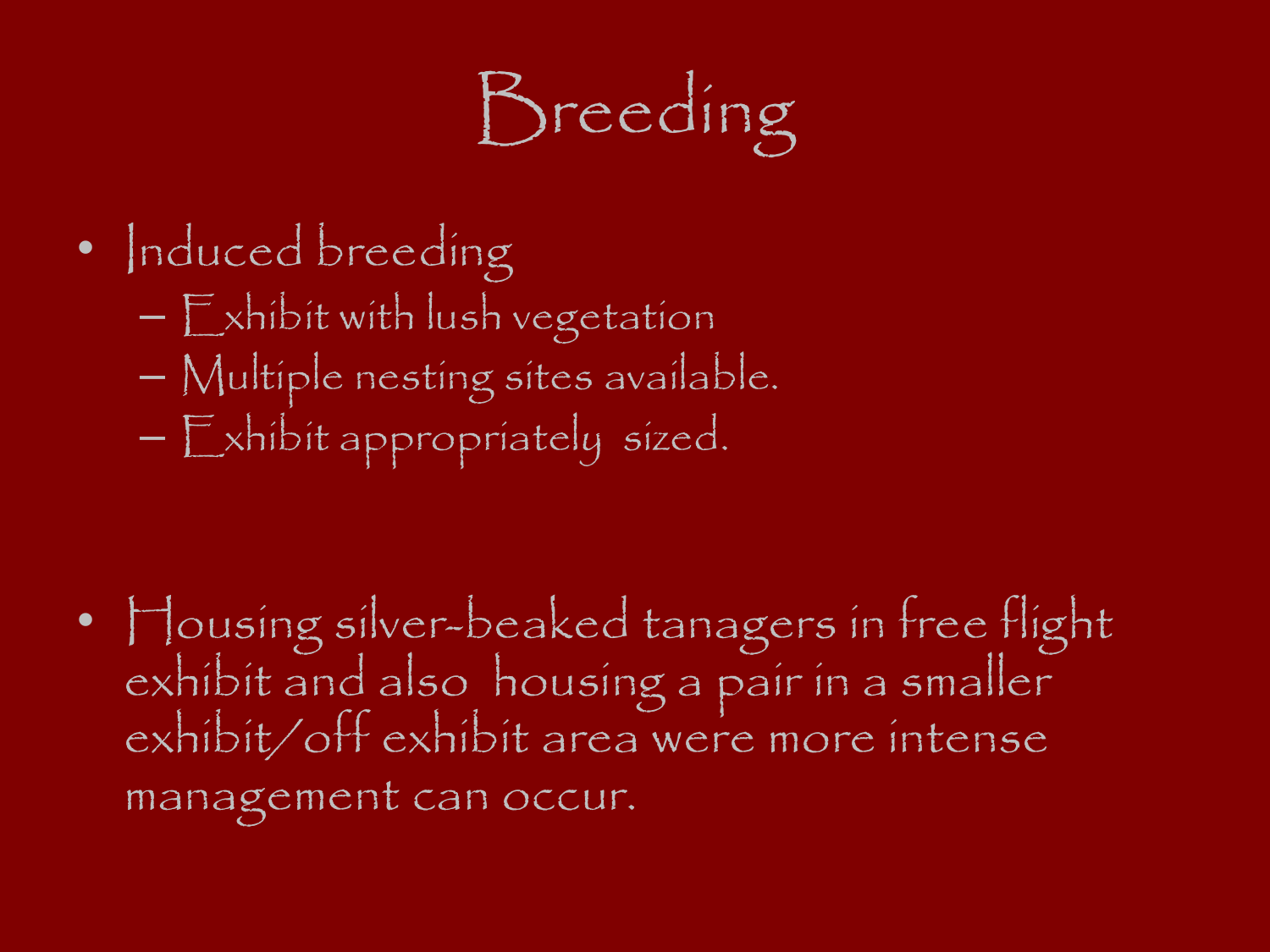## Medical Ssues

- Atoxoplasmosis
	- Manageable
		- contributes to high mortality rate.

Resources for treatment: Eastern Regional AZA Conference, Columbia, SC held March 27,2009

Blue-crowned Laughingthrush (Dryonastes courtoisi) AZA Red  $r<sub>ogram</sub>$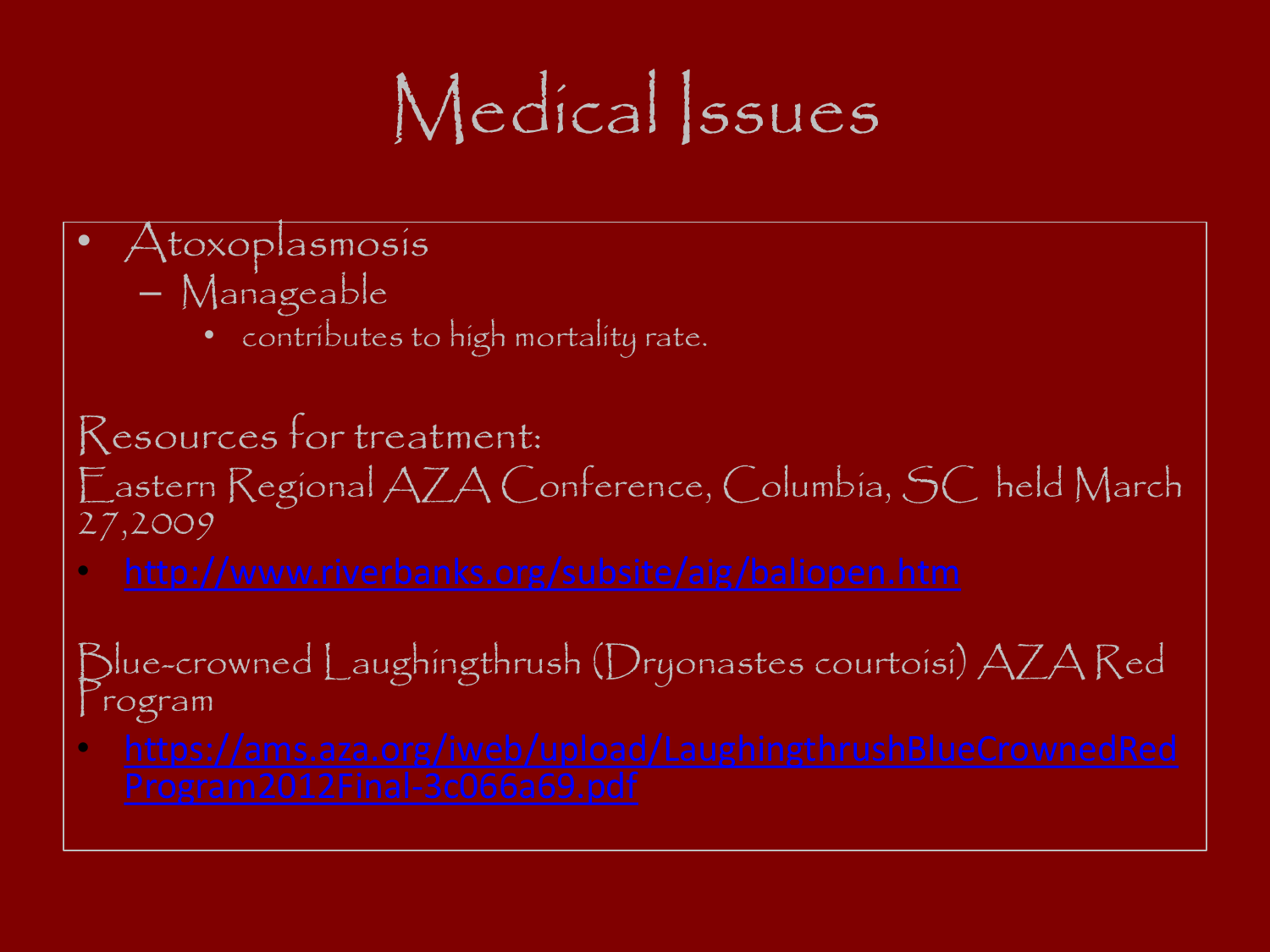## Bad News

• Population – Over represented birds – Not enough birds – Population is in decline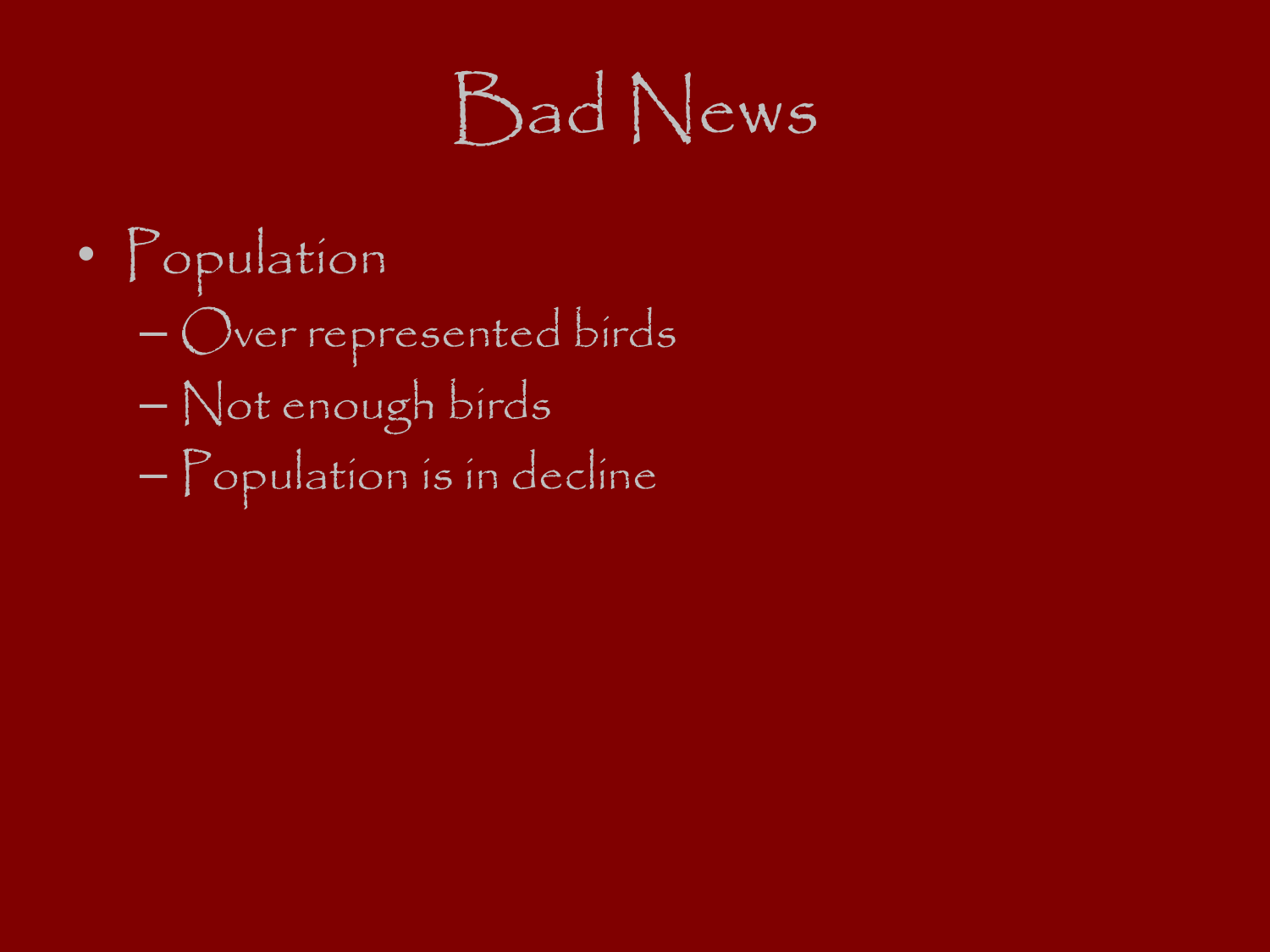## Good News

- Species is very abundant in the wild.
	- Bird Express
		- \$129.00 per bird
- Zoos are interested in the species.
	- Easy to breed
	- Lives well in multiple species exhibit